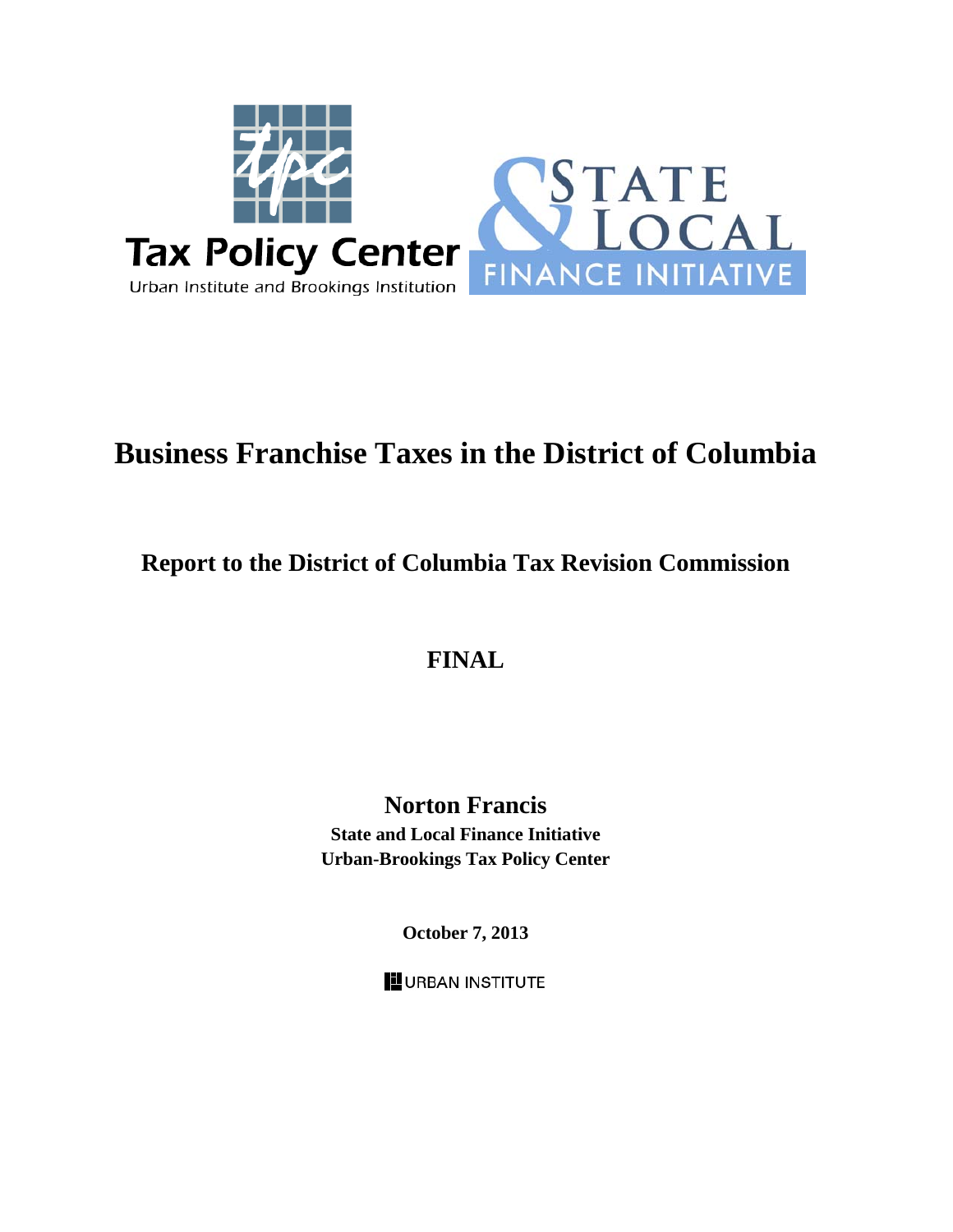Copyright © October 2013. The Urban Institute. Permission is granted for reproduction of this file, with attribution to the Urban Institute.

The Urban Institute is a nonprofit, nonpartisan policy research and educational organization that examines the social, economic, and governance problems facing the nation. The views expressed are those of the author and should not be attributed to the Urban Institute, its trustees, or its funders.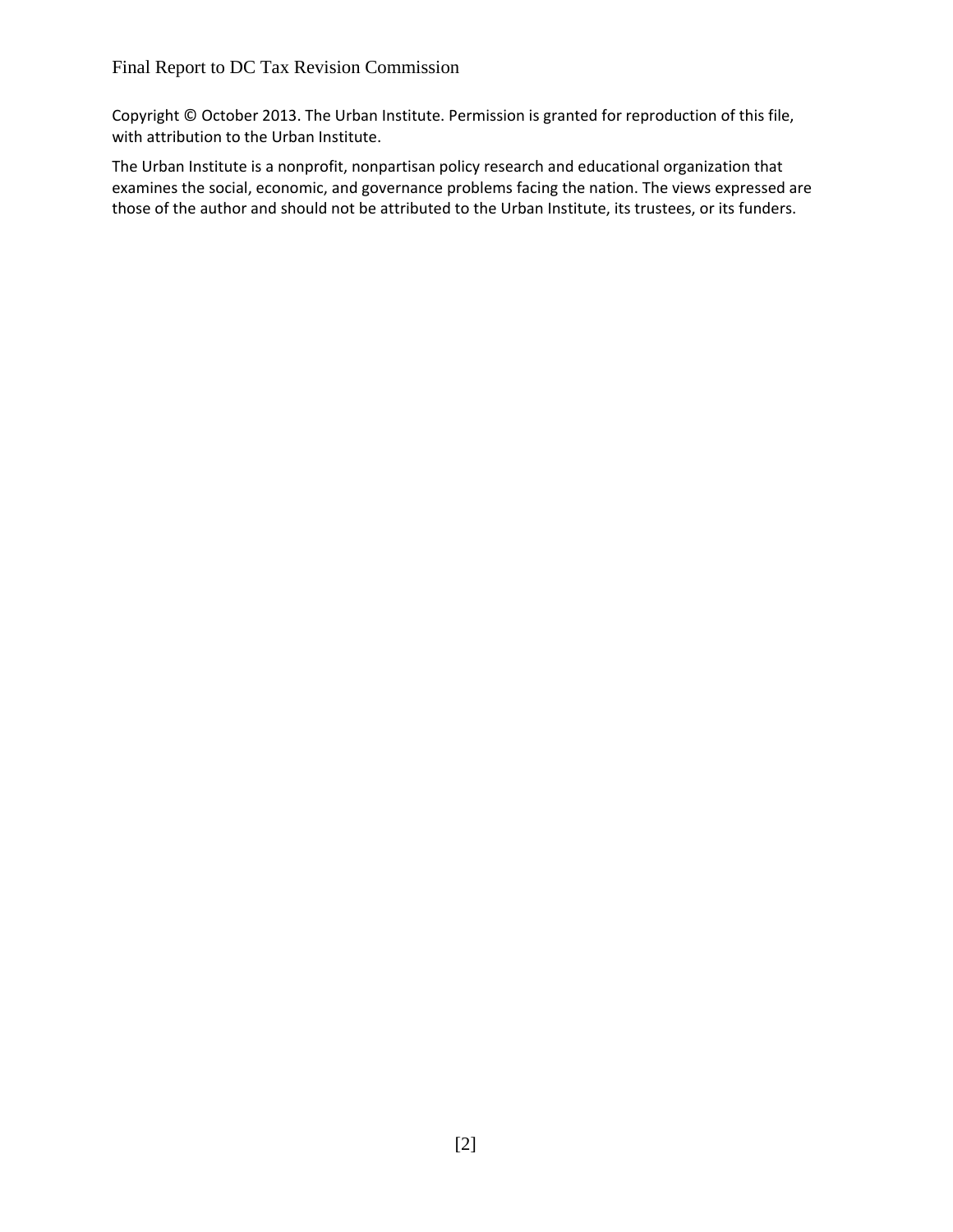# **Contents**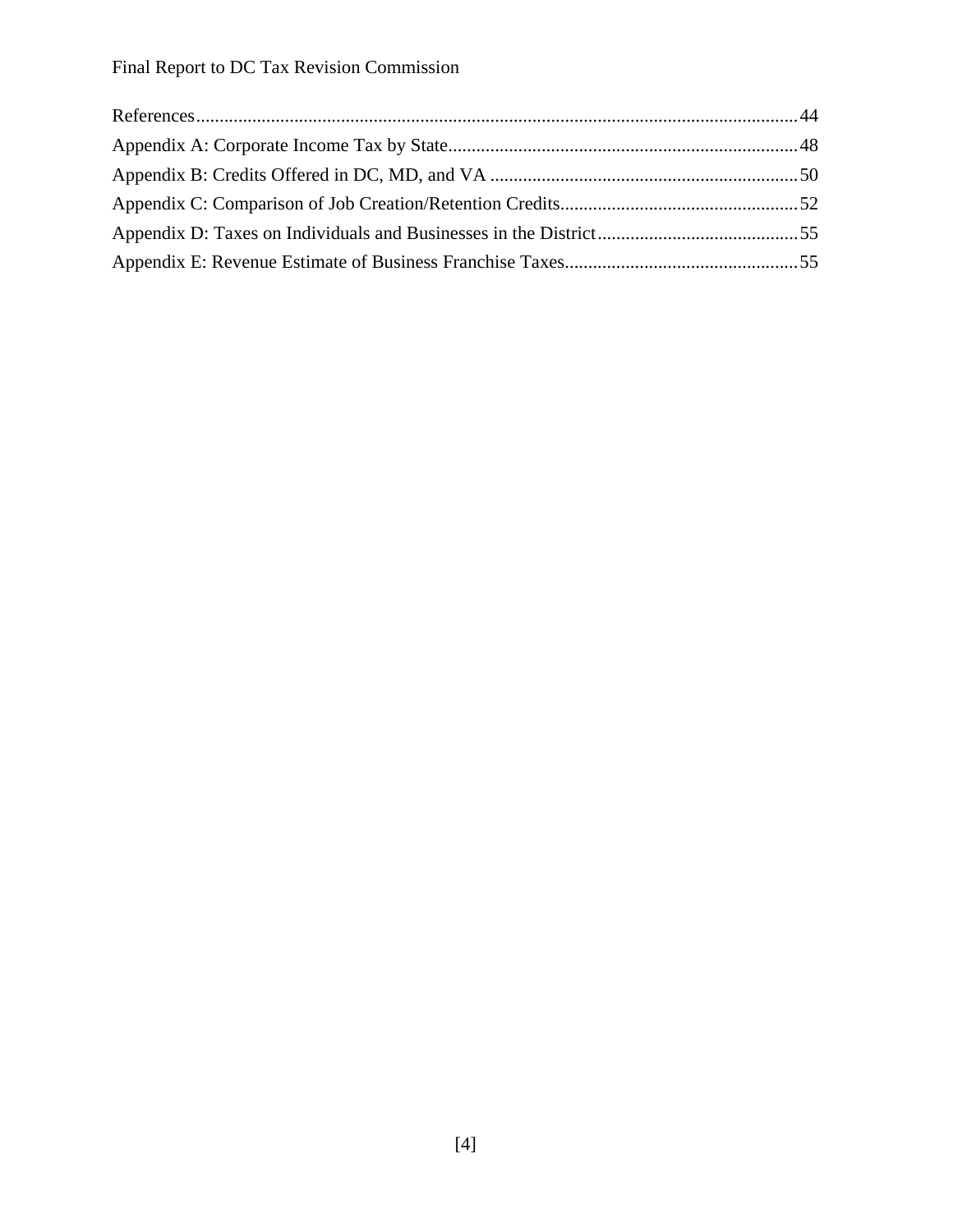# **Acknowledgement**

This report could not have been completed without the able assistance of the District of Columbia Office of Revenue Analysis (ORA) and all of my former colleagues there: Fitzroy Lee, Yesim Yilmaz, Steve Swaim, Jason Juffras, Daniel Muhammad, Betty Alleyne, Deborah Freis and Sharain Ward. Steve Rosenthal, staff director of the Commission, and Aaishah Hashmi and Nirmail Dhaliwal of the DC Office of Tax and Revenue (OTR) helped me understand legal issues and Robert Ebel, former CFO Chief Economist, offered valuable insights. Finally, I thank my colleagues at the Tax Policy Center, Kim Rueben, Jim Nunns, and Yuri Shadunsky, for their editing and input. The views expressed are my own and do not necessarily reflect those of the Urban Institute, its trustees, or its funders.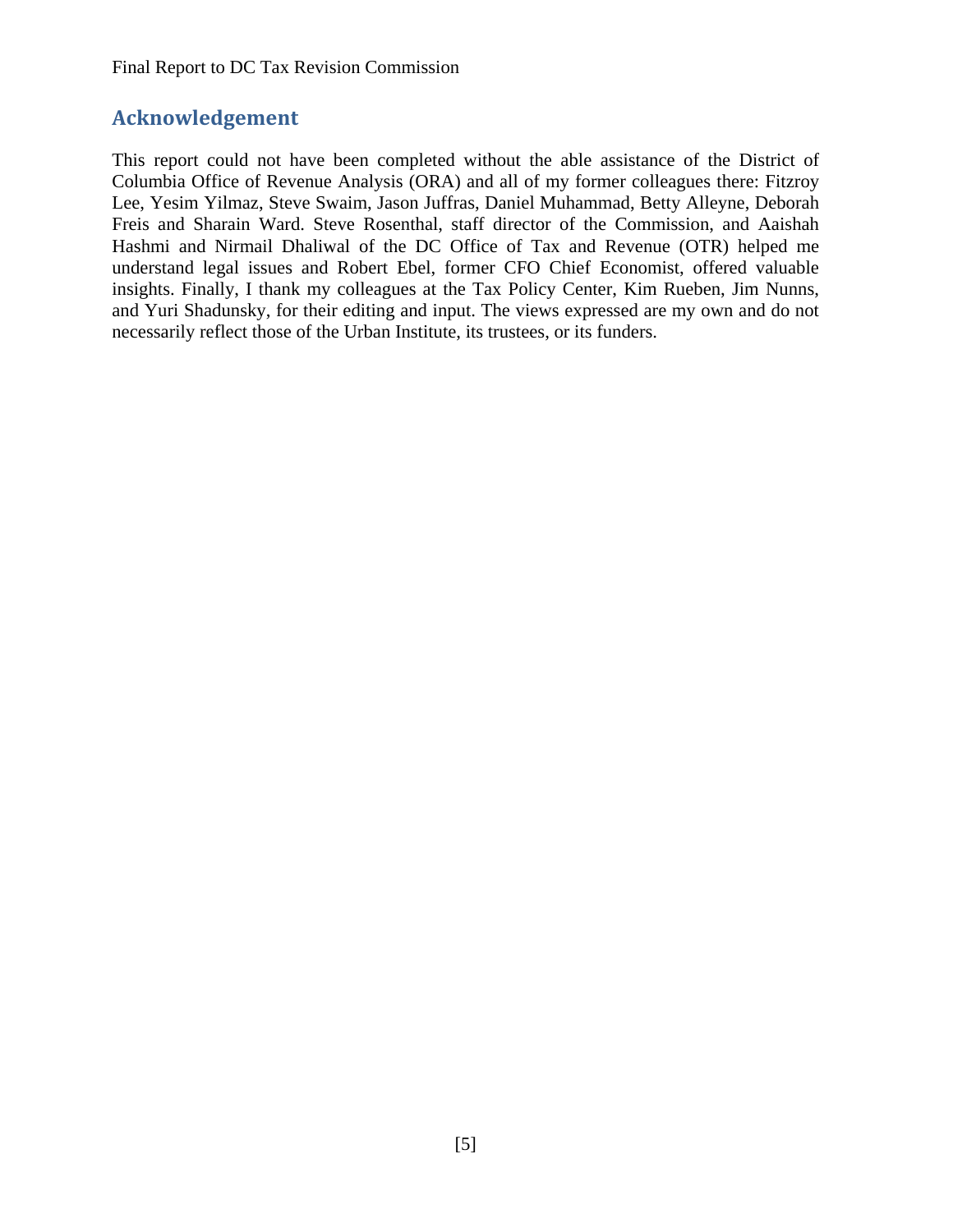# **Executive Summary**

The District of Columbia Tax Revision Commission ("Commission") asked the Tax Policy Center (TPC) to assess the District's business franchise taxes in the context of the District and regional tax systems. This report describes some of the challenges of taxing businesses in the District. It also examines the mechanics of the corporate franchise tax and the unincorporated business franchise tax, how the District compares to other jurisdictions, and options available to the Commission for reform.

As a result of unique limitations, the District relies heavily on taxes on business. The District cannot tax nonresident income and hosts many organizations and entities that are exempt from taxation. As a result, the District's taxes on business account for almost half of the local revenue needed in fiscal year 2012 to finance important government services. The commercial property tax accounts for most of this revenue while business franchise taxes, the subject of this brief, are a relatively small share, only 8 percent of local revenue.

DC has made major changes to its franchise taxes over the last three years, and the impact of these changes has not yet been fully assessed. Below are the recent changes with the effective dates:

- Mandatory combined reporting (2011): Beginning with tax year 2011, a multistate company will be required to combine all entities under its control when filing franchise tax returns rather than each entity filing a separate return.
- Double-weighted sale factor apportionment (2011): Beginning with tax year 2011, most multistate companies will have to apportion income using a formula that weighs sales in the District more heavily.
- Increased minimum tax (2012): The minimum franchise tax owed was increased from \$100 regardless of receipts to \$250 for companies with receipts less than \$1 million, and \$1,000 for all others.

If thought of as a reform package, this recently enacted legislation has met some of the Commission's goals: equitability, productivity, efficiency, and effect on economic growth.<sup>1</sup> For example, the requirement of combined reporting targets tax avoidance planning and broadens the base. Switching to double-weighted sales factor favors businesses with payroll and property located here.

Although data on the taxpayers affected by recent legislation is not yet available for analysis, data on the District's economy is available. The economic data offers little evidence that the recent legislation has hampered the District's recovery or long-term growth prospects. Small business growth is higher than the national average and comparable to neighboring states. Growth in employment, wages, and all establishments has outperformed many of the adjacent counties in Maryland and Virginia. The District has a larger share of the U.S. and regional economy than it did in 1997.

<sup>&</sup>lt;sup>1</sup> More detail for the Commission can be found at http://www.dctaxrevisioncommission.org.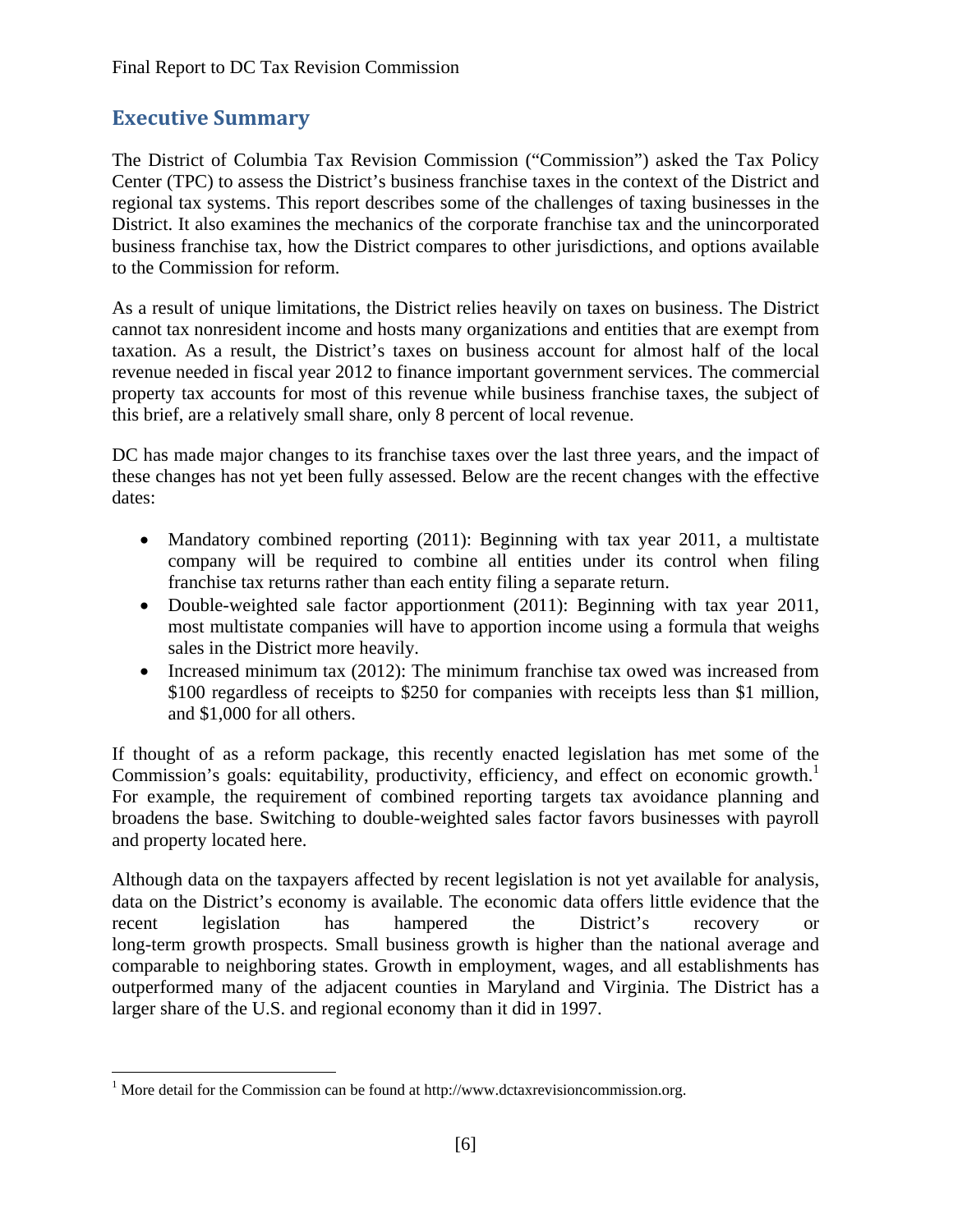In our view, enacting additional measures is premature and would add uncertainty for businesses coping with the recent changes. For this reason, our main recommendation is for the District to evaluate the impacts of the recent legislative changes, as data becomes available. We also recommend some changes the Commission might consider to strengthen the District's tax base and discuss other options available to the Commission, but we are not recommending at this time.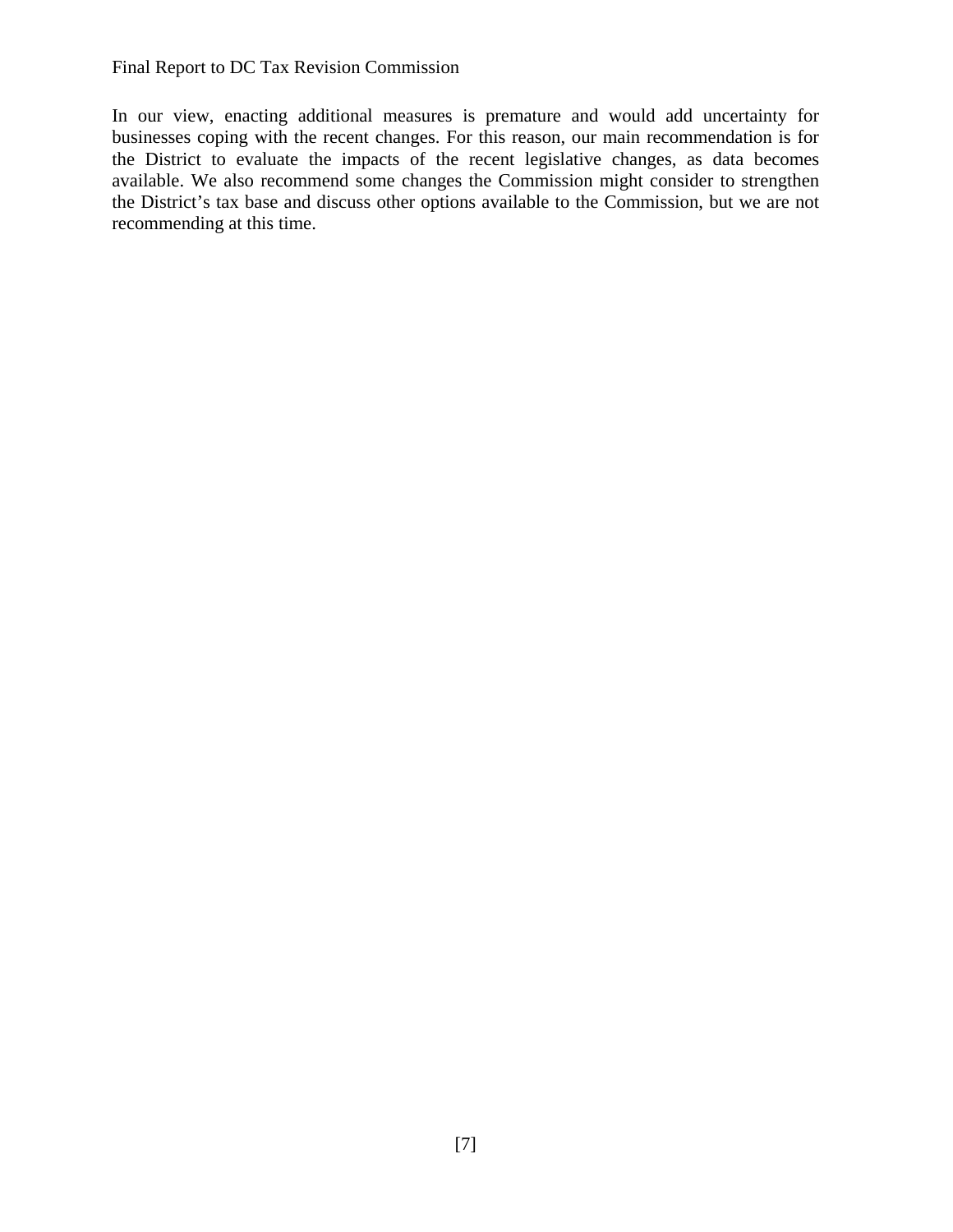## **Introduction**

Taxes on business are necessary, but complicated. They are necessary because businesses are part of the community and ought to share the burden of financing government services that create the environment for them to prosper. However, how they meet that responsibility is where the complexity arises. Part of the complexity derives from the different business structures. "Business" includes corporations, both local and multinational, partnerships, and sole proprietorships. The ideal tax system would be able to equitably tax the activity of any of these structures. Imposing a tax on both a small business and a multinational requires flexible policies. As state economies have become more global and capital has become more mobile, state policymakers have struggled to maintain equitable taxation while attracting business investment.

The District shares these challenges. Over the last few years, in response to the Great Recession of 2007–09, the District acted to shore up leakages in the corporate franchise tax (CFT) and the unincorporated business franchise tax (UBFT). Most of these recent actions had been recommended for the District in the past (Cordes and Watson 1998) and also recommended by tax commissions in other states (New Mexico 2003; South Carolina 2010; Kentucky 2012).

This report examines business franchise taxes in the District, how they have evolved, and whether the current system disadvantages the District competitively. Because of the significance of the recent changes, the major finding is the District should systematically evaluate the major tax reforms that have already taken place.<sup>2</sup>

The District has one of the highest corporate franchise tax rates in the country, a statistic often cited to suggest that the District is uncompetitive. Tax rates, however, are not a good measure of a city's ability to attract, retain, and expand business. Undermining the perception that the District is uncompetitive, the District lost fewer businesses in the recession than the national average, losing 2 percent of establishments versus 6 percent nationally. In most indicators of business performance, the District seems to be keeping up with other jurisdictions. Taxes are just one of the factors determining competitiveness, corporate income taxes are only a subset of these, and the tax rate tells you little about the overall tax environment.

 $\overline{a}$  $2$  It is still too early for a complete evaluation. Many of the changes first applied in tax year 2011, and the returns for that tax year were filed in 2012 and are only now becoming available for the Office of Revenue Analysis (ORA) in the Office of the Chief Financial Officer (OCFO) to assess. These first returns will likely be amended as well, so the full examination is still at least one year away.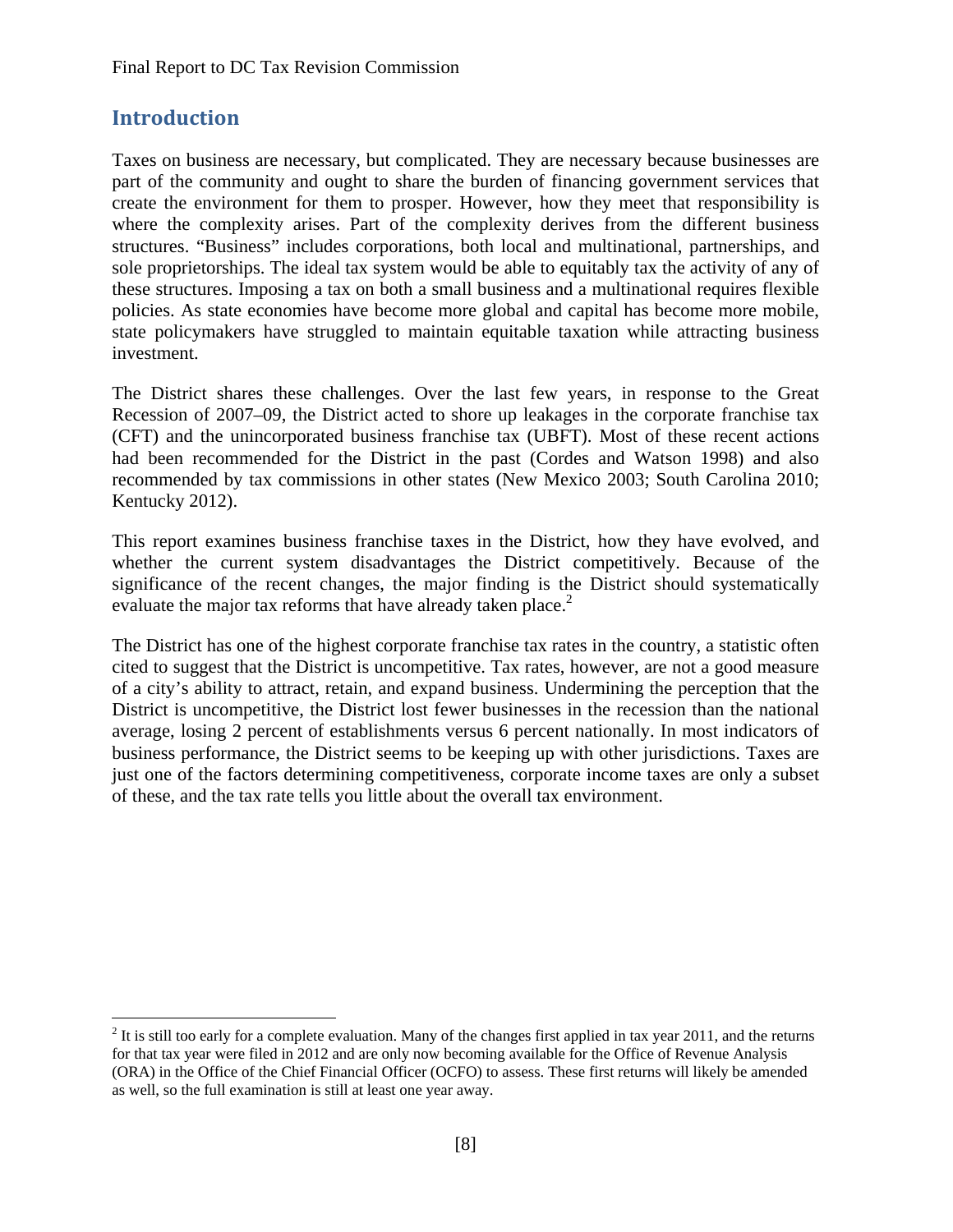## **Types of Business Structure**

Sole proprietorship: A single individual is responsible for the business and receives all of the profits. Sole proprietors file individual tax returns, including Schedule C for business income and SE for self-employment tax (FICA and Medicare), for the IRS. For the District, business income or loss is reported as an information item on the D-40 unless the taxpayer has gross business income greater than \$12,000 and must file as an unincorporated business.

Partnership: At least two individuals or entities are responsible for the business and share the profit, and the business is not incorporated. A partnership set up as a limited liability corporation that has not elected to be taxed as a corporation for federal purposes is also treated as a partnership. (Referred to as "checking the box.") Partnerships qualified as unincorporated business with gross District income greater than \$12,000 file the D-30, UBFT, and partnerships with \$12,000 or less file D-65 and the District resident partners report the income on the individual income tax form, D-40. A subtraction of income reported and taxed under the UBFT is allowed for the pro-rata share of the District resident partner's income on the individual income tax form.

Corporation: A company that has incorporated in the District, including S Corporations (which are treated differently at the federal level). Corporations file D-20 and dividends paid to District resident shareholders are reported on the individual income tax return.

The District operates under a unique set of constraints, making it difficult to look to other states for help on designing the ideal tax system for the District. Like other cities, the District is the employment hub where much of the metropolitan population works but not necessarily where they live. Commuters coming into the city require government services including roads and police and fire protection. Most other central cities are supported by income tax revenue from those employees because they are taxed based on where they work. The federal government, however, prohibits the District from taxing the income of nonresidents, including consultants, lawyers, accountants, and lobbyists (Yilmaz and Zahradnik 2008).

On the other hand, the federal government is the main reason there is so much activity in the District, supporting significant commercial property tax revenue and the business taxes discussed here. In some ways, the District is a "captive" market where the magnet is the federal government.

Who bears the burden of taxes depends on supply and demand conditions in various markets. Businesses are a construct of various individuals and any tax on the business is passed through to these individuals (Cordes and Watson 1998). Taxes may be passed on to shareholders or owners (through lower profits), customers (through higher prices), or workers (through lower wages), depending on market conditions. A company in an industry with a tight labor market, for example, may not be able to lower wages. A company in a highly competitive national marketplace may not be able to raise prices. Who bears the burden of the tax system can also be affected by other government rules or decisions. For example, if there is a minimum wage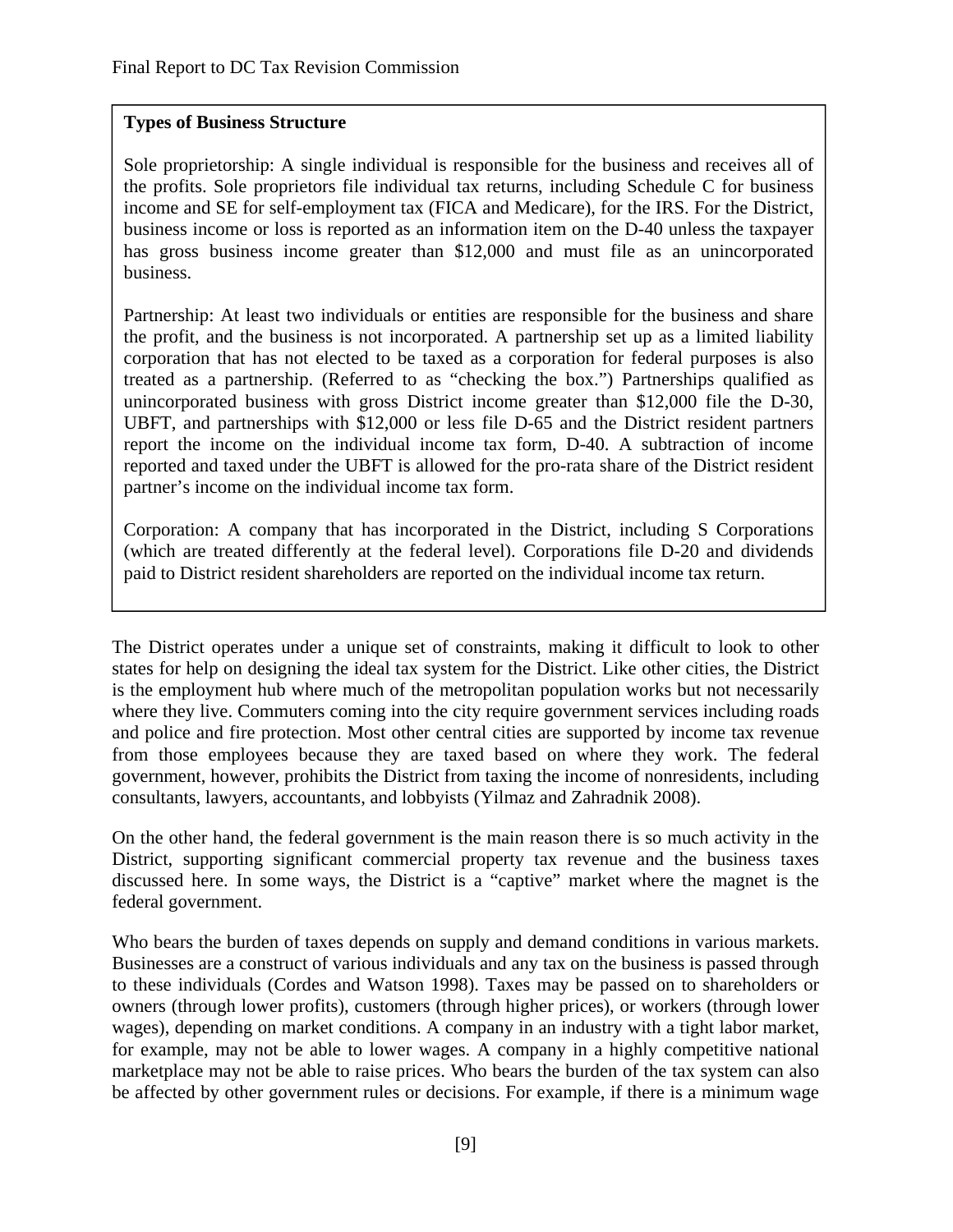in place employers would also be limited in how much they can offset taxes by lowering wages. $3$ 

In addition, taxes on business can be controversial because they are perceived as subtracting from the "bottom line," representing an amount that cannot be reinvested or paid out in dividends, wages, or lower prices. The tax revenue, however, does not disappear but supports the government services that businesses rely upon. Infrastructure, education, affordable housing, health systems, and public safety all help businesses access markets, employ capital and labor, and manage operations. There is a symbiotic relationship that may allow a business to perform better in a community with good public services versus if it had the money from lower taxes to reinvest.

Finally, decisions to locate, expand, or terminate a business in the District are made for many reasons, including but not limited to market access, labor force, quality of life, quality of government services, and taxes. Area Development (2013), a site selection trade magazine, surveyed corporate executives and the corporate tax rate came up seventh in a list of 26 factors they consider when selecting sites. $4$  Luna and Murray (2010) find evidence that state taxes influence the decision to incorporate, form a partnership, or operate as a sole proprietorship. If the tax system could be shown to be a major influence on these types of decisions, the system might be inefficient and reform might be necessary.

To answer the question of the tax impact on the economy is difficult because we must pose a counterfactual test commonly associated with economic development. Is the District's economy relatively strong because of its tax system or despite its tax system? A tax system that is capricious and spending that is inefficient would be a drag on an economy absent other forces (such as location and purchasing power). However, we must also examine whether the current system is more or less of an obstacle than that found in neighboring jurisdictions and whether there are changes to the tax system that would improve the city's relative competitiveness.

This report addresses these issues. First we present an overview of the business tax system in the District and the country— noting that businesses often pay more money to the government through other taxes and fees, including property and sales taxes, than they do through business income taxes. We then discuss the mechanics of business franchise taxes, explaining some of the jargon and mechanics of corporate income taxes in a federal system. In this section we also briefly note what rules or choices DC makes and the history behind some of those rules. We next examine how the District compares with other jurisdictions, focusing on its neighbors in the Washington metropolitan area. A discussion about the relationship of business taxes and the economy and competitiveness of the District with other jurisdictions follows. The last section explores options to consider as part of tax reform process.

 $\overline{a}$ 

 $3$  The District's minimum wage is \$8.25, \$1 higher than the federal.

<sup>&</sup>lt;sup>4</sup> The six factors above the corporate tax rate were labor costs, highway accessibility, availability of skilled labor, availability of advanced communication infrastructure, occupancy or construction costs, and energy costs.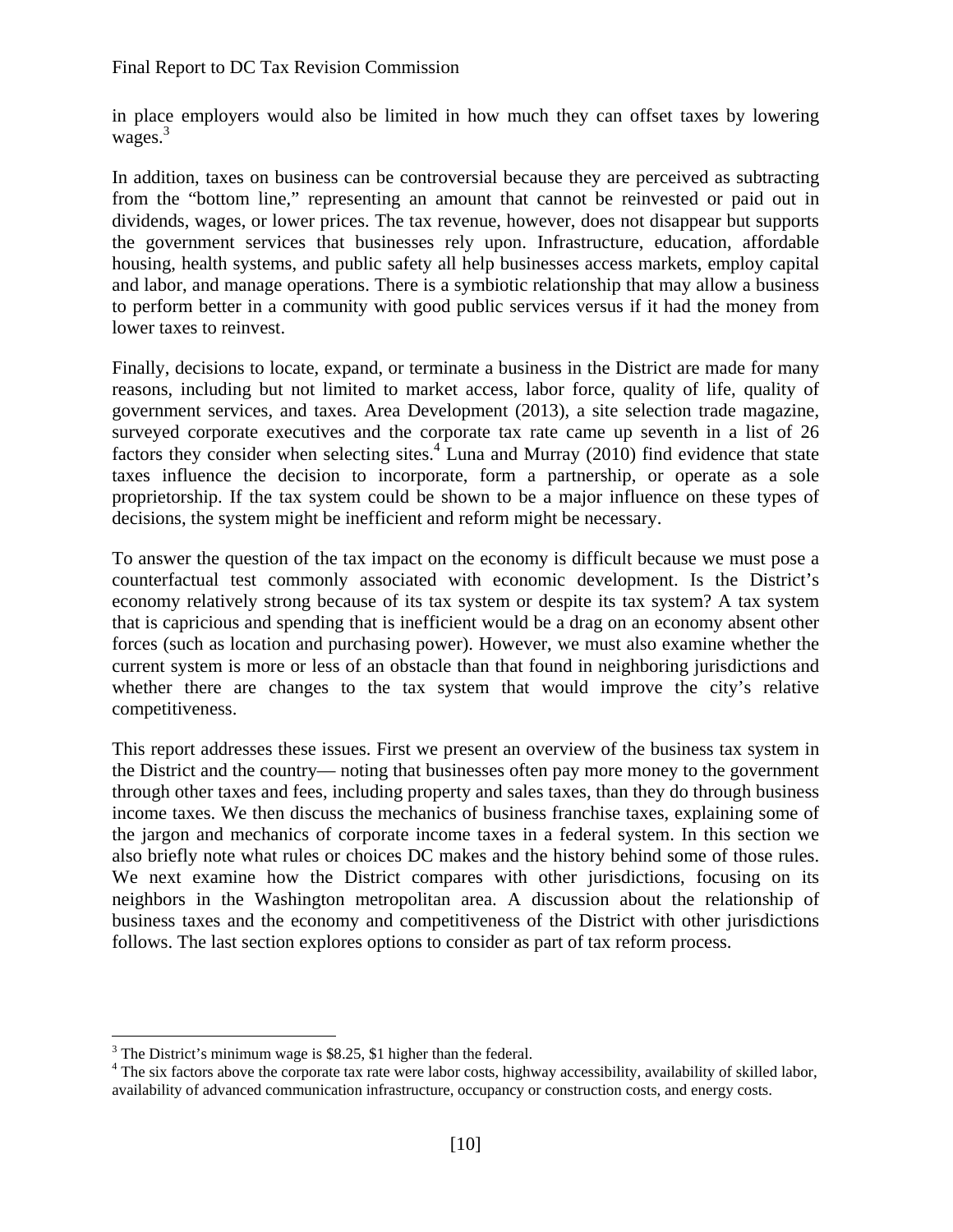## **The Current Business Tax Structure in the District**

A business operating in the District is liable for several different taxes and fees, including property and sales taxes as well as specific business income taxes and fees. Because the District is both a state and local government, the District has taxes and responsibilities found at both levels of government. Almost half of the tax revenue in the District is from taxes paid by businesses. The largest shares are the commercial property and sales taxes.<sup>5</sup> There are also personal property taxes, taxes on using public space, and special gross receipts taxes on utilities, telecommunications, insurance providers, and health care providers. Businesses face different income taxes depending on the structure of the business. If the business is a sole proprietorship, taxpayers who are District residents are generally subject to the individual income tax. If the business is incorporated, it is subject to the CFT. An unincorporated business, including a partnership or a sole proprietor with more than \$12,000 business income, is subject to the UBFT apart from the individual income taxes for District residents. This report discusses the CFT and UBFT in detail and does not address the other taxes on business.

**Figure 1: Fiscal Year 2012 General Fund Tax Revenue**



Source: Author's analysis of February 22, 2013 Revenue Estimate (OCFO 2013); revenue shown is gross of dedicated taxes.

CFT and UBFT taxes account for 8 percent of total tax revenue in the District (Figure 1).<sup>6</sup> That share is forecast to remain relatively constant over the next five years. By comparison, corporate income taxes nationally have been declining as a share of total state and local tax revenue collected from 5 percent in 1980 to 3 percent in 2010.<sup>7</sup> DC total franchise taxes, on the other hand, have grown approximately 6 percent annually, from \$140 million in 1990 to \$466 million in 2012 and from 6 percent of total tax revenue in 1990 to 7 percent in 2010 and 8 percent in 2012 (Figure 2). In the latest revenue estimate, the forecast growth of CFT and UBFT is less than 2 percent per year, which assumes continued federal cutbacks (OCFO 2013a).

<sup>&</sup>lt;sup>5</sup>These taxes are discussed in other chapters of the Commission's report. See appendix D for table of taxes.<br><sup>6</sup> Total tax rayonus hare rafare to gross tax rayonus before correctly and does not include nortex or lettery.

Total tax revenue here refers to gross tax revenue before earmarks and does not include nontax or lottery revenue.

 $7$  TPC State and Local Finance-Data Query System using Census data.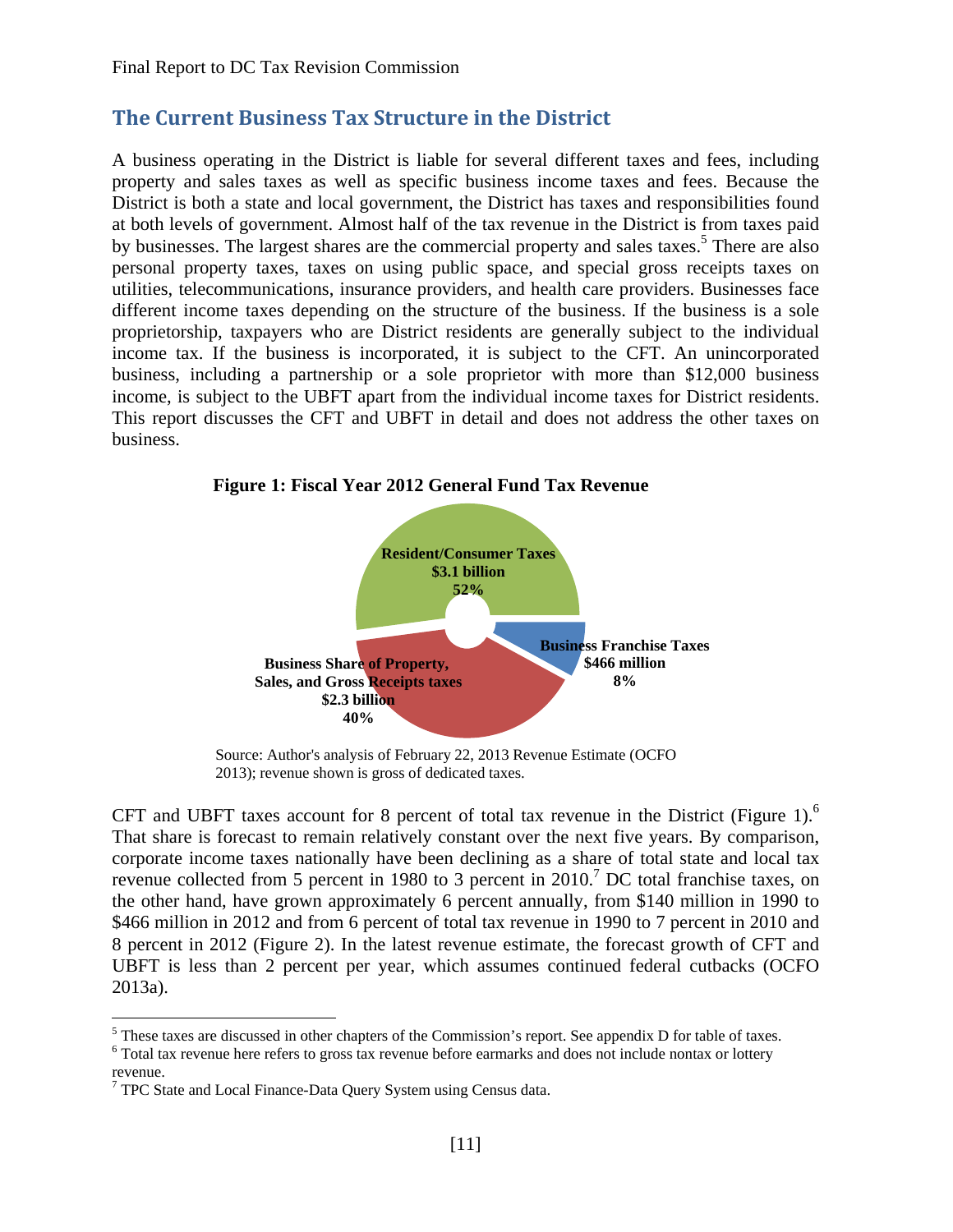# **Corporate and Unincorporated Business Franchise Tax**



#### **Figure 2: Business Taxes in the District**

Source: OCFO; dollars in millions.

The CFT and UBFT are taxes on the net taxable income earned in the District. The tax rate is 9.975 percent and the minimum tax is \$250 for companies with gross receipts of \$1 million or less and \$1,000 for companies with gross receipts greater than \$1 million.

There are several steps between a company's revenues and the tax it pays in the District. First, identifying which companies are subject to the District franchise taxes requires a determination the company has *nexus* in the District. Once a company is defined as a taxpayer, the business (and government) needs to calculate what the appropriate base is for taxation. There are three important steps that need to be taken: calculation of net income, the combining of related entities and allocation of the income among them, and the apportionment of District and non-District income. Finally, the rate is applied to determine the tax before credits. The UBFT tax has additional unique features which will be discussed at the end of this section. Finally, the taxpayer needs to apply any of the credits and incentives provided by the District before calculating the final tax bill.

#### **Nexus**

Nexus, or whether a taxpayer has sufficient connection with a jurisdiction to be subject to taxation, is the Holy Grail or third rail of multistate tax policy, depending on your perspective. With nexus, a taxpayer is subject to the taxes in the jurisdiction. There are different standards for nexus with an income tax than with a sales and use tax. For the income tax, the federal Interstate Commerce Act, Public Law 86-272, prohibits a state from taxing the income of a business if the only connection of the business to the state is the solicitation of orders for sales of goods (McLure 2000). Because P.L. 86-272 refers only to "tangible personal property"—in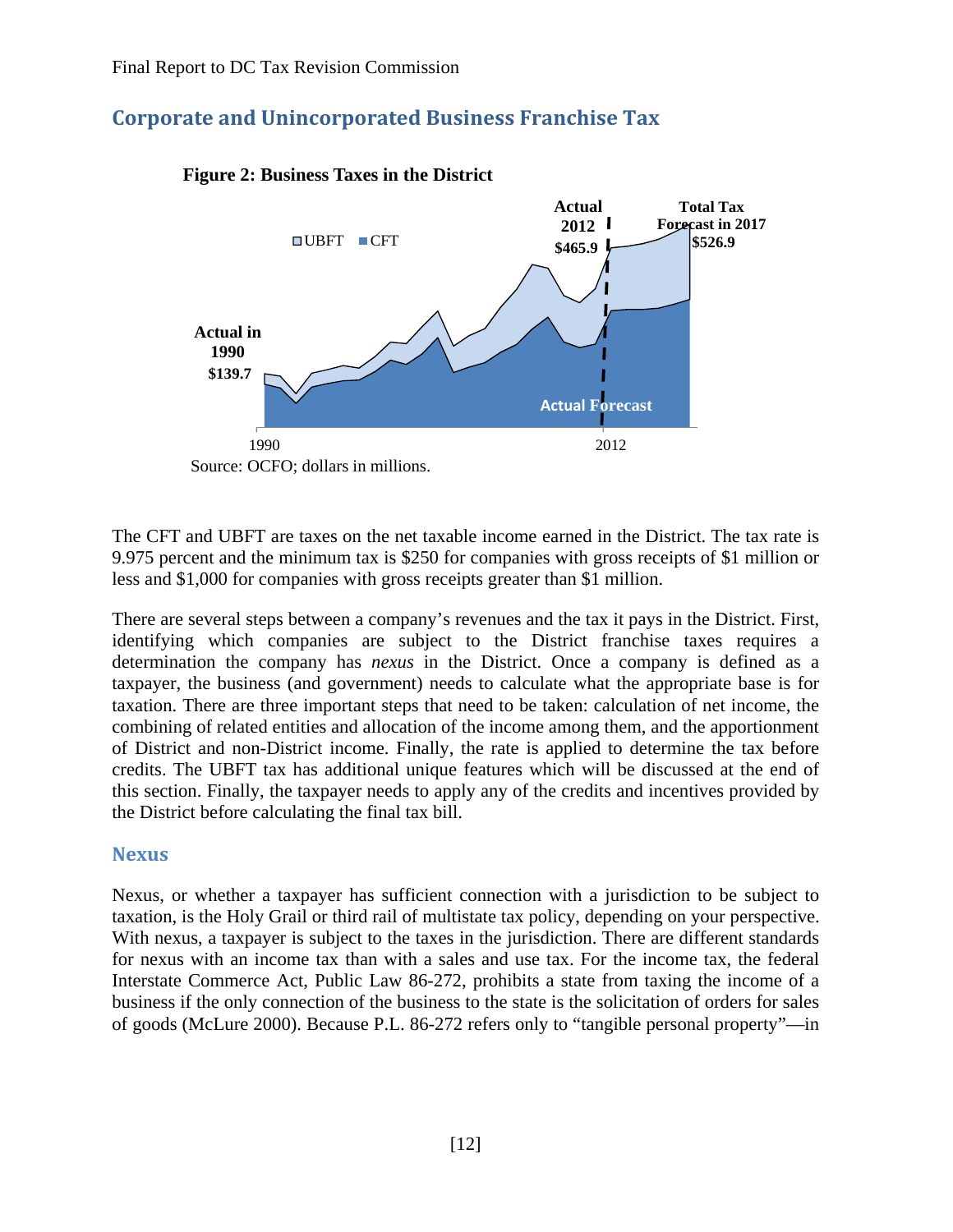other words, goods—states have more latitude when the sales are intangibles, like services.<sup>8</sup> Nexus for income tax purposes is generally defined using one of three tests: physical presence, economic presence, and factor-based.

- Physical presence is the most restrictive and is the same test used by a state to compel a company to collect sales and use tax.
- Economic presence is the "doing business" standard and has been used by states to assert a broader nexus for income tax purposes. For example, Oregon's tax law states "substantial nexus exists where a taxpayer regularly takes advantage of Oregon's economy to produce income for the taxpayer and may be established through the significant economic presence of a taxpayer in the state."<sup>9</sup>
- Factor-based presence is a mechanical application of economic nexus and has been recommended by the Multistate Tax Commission (MTC).<sup>10</sup> Under a factor-based definition, substantial economic nexus is defined by specific levels of sales, payroll, or property, or if a specific percentage of a factor is present in a state.

Many states have adopted economic presence as the standard for nexus (Setze 2012). In these states, a company may be subject to income tax but may not be required to collect sales tax on tangible goods.

 **The District (as a part of implementing combined reporting) repealed the statutory requirement of physical location of an office, warehouse, or other place of business in the District to be subject to the franchise tax. The District should formally adopt economic presence to assert nexus over companies that do not have nexus under a physical presence test.** 

## **Calculating taxable income**

Understanding what taxable income is for a business in a given location is complicated. Like the personal income tax, the states and the District use the federal tax definitions of income as a starting point. Many states start with federal taxable income directly from the federal return but the District builds up District taxable income from federal components and then reconciles with the federal taxable income in a separate worksheet (CCH  $2012$ ).<sup>11</sup> This amounts to the same thing as taking the line item from the federal form but gives the District more latitude to define the components; other states have a schedule of additions and subtractions to deviate from federal definitions. Below are the components of gross income and the deductions. The items in bold are where District law deviates from federal law:

 $\overline{a}$ 

 $8$  For the sales tax, however, nexus is complicated by the fact that the tax is levied on the purchase and the tax may be collected from either the buyer or the seller. The Supreme Court in Quill Corp. v. North Dakota ((91- 0194), 504 U.S. 298 (1992)) ruled that a state could not require out-of-state companies to collect sales taxes for state and local taxing authorities, without a physical presence (Fox 2012).

<sup>9</sup> Oregon Administrative Rule 150-317.010.

 $10$  The MTC is an intergovernmental state tax agency established by the Multistate Tax Compact.

<sup>&</sup>lt;sup>11</sup> Nineteen states use federal taxable income as the starting point and 18 use federal taxable income before special deductions. These are taken directly from the federal form (lines 28 and 30 on the 2012 1120 return).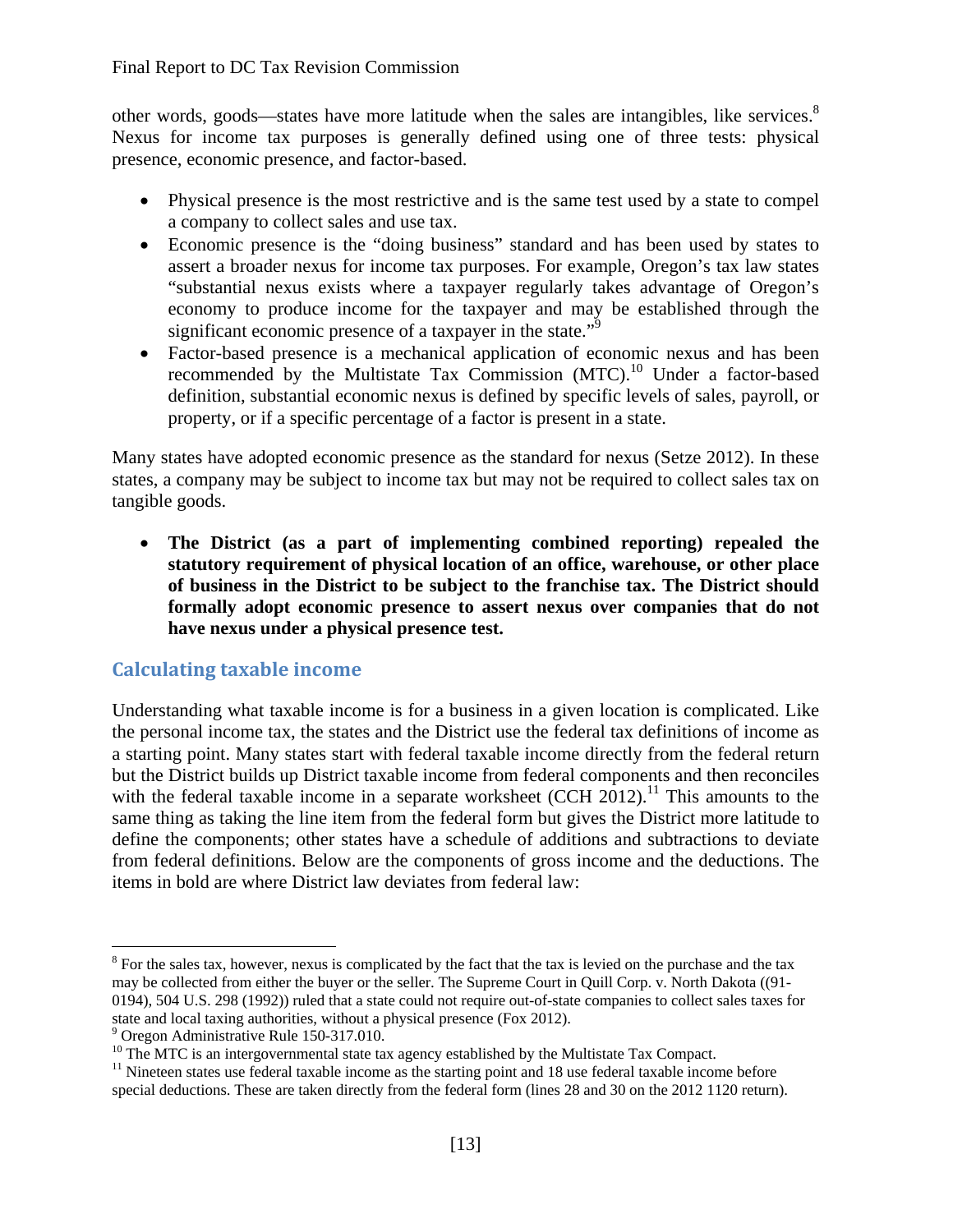- Gross income consists of gross profits (gross receipts after returns and allowances minus costs of goods/operations), **dividends received**, **interest received**, **rents** and royalties, net capital gain, and **other business income**.
- Deductions from income include compensation of officers, salaries and wages, repairs, bad debt, rent, **taxes**, **interest paid**, charity, amortization, **depreciation**, depletion, **royalty payments**, pension and profit sharing plans, and other deductions.

The deviations from federal definitions of income include treatment of the following:

- **Dividends**: Foreign dividends from subsidiaries in which the taxpayer owns more than 50 percent and dividends from wholly owned subsidiaries, captive insurance companies, and real-estate investment trusts are not included. Dividends from other DC corporations, including insurance and banks that are part of a holding company, unrelated to regular trade or business are treated as non-business income. The federal return includes most dividends as income and only taxes part of certain types of dividends.
- **Interest received**: Interest on out-of-state bonds is included and interest on US obligations is excluded.
- **Rents**: Bonus depreciation deducted to calculate federal rental income is added back.
- **Other business income**: Other business income, or non-business income as it is defined by the District, is only included to the extent the parent company or headquarters is located in the District.

Deviations from federal definitions of deductions:

- **Taxes**: Excludes income and excess profits tax, DC franchise tax.
- **Interest and royalty payments**: Payments to related entities only allowed if the payments were not for tax avoidance, were arms-length transactions, and were taxed at a weighted 4.5 percent in another jurisdiction. $^{12}$
- **Depreciation**: Federal bonus depreciation is not allowed and Section 179 expenses are limited to  $$25,000$ <sup>13</sup>

# Apportionment

 $\overline{a}$ 

One of the key questions facing states and subnational (and even national) governments, after establishing nexus, is what income falls within their jurisdiction. In response to possible federal action, in 1957, the National Conference of Commissioners on Uniform State Laws, an organization formed in 1892 representing state tax commissioners to provide states with uniform model legislation, sought to identify a common way to apportion the income of a company operated in more than one state (Huddleston and Sicilian 2009). The Uniform Division of Income for Tax Purposes Act (UDITPA) became model legislation, establishing

 $12$  An "arm's length" transaction is one where both parties are independent, without any special relationship.

<sup>&</sup>lt;sup>13</sup> Section 179 expenses are equipment purchases made and put in place within the year. Federal stimulus programs increased the allowable deduction to \$500,000 in 2013 for federal income tax.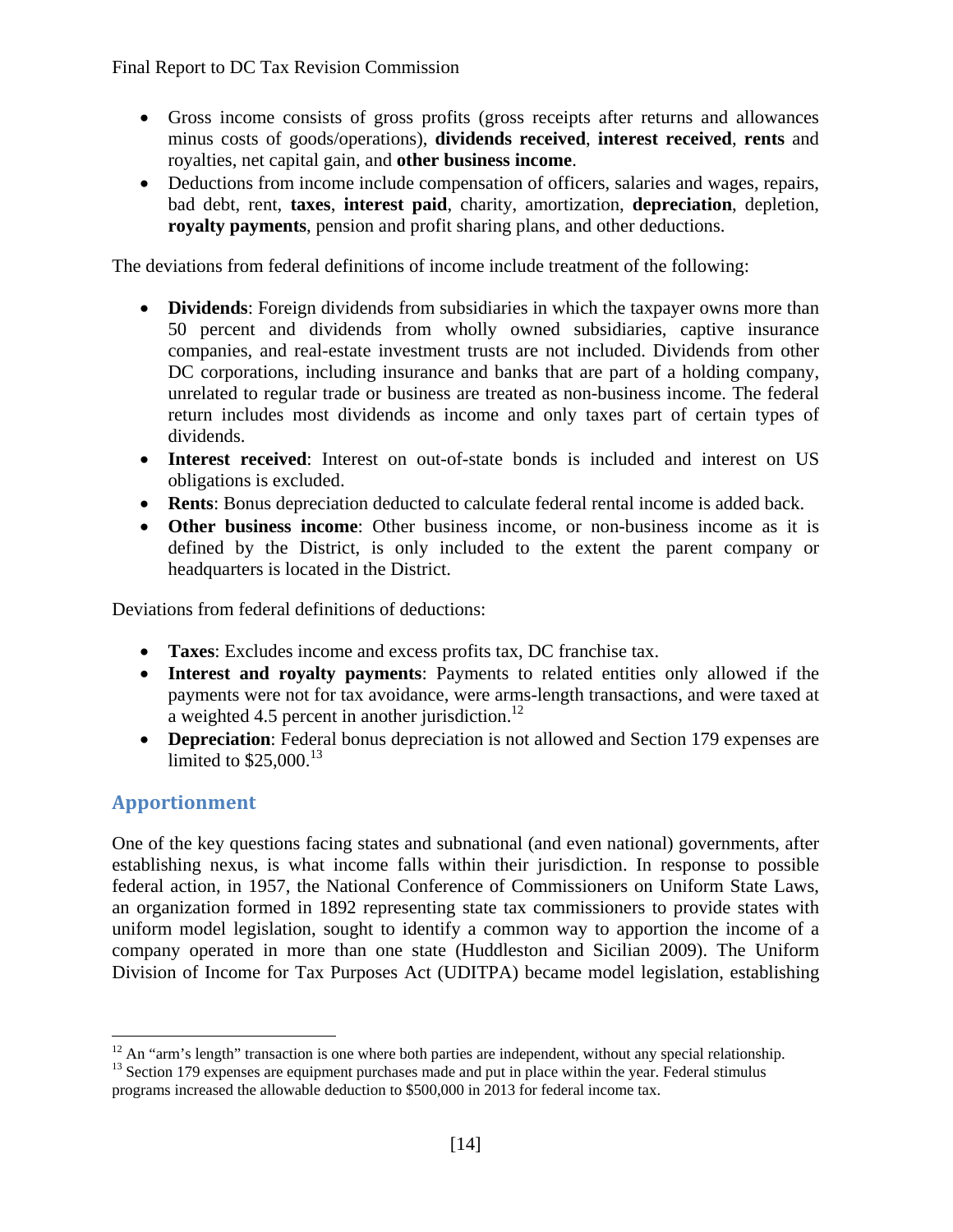an equally weighted three factor method of apportionment that considered different types of business behavior:

$$
(\frac{Sales_{state}}{Sales_{total}} + \frac{Payroll_{state}}{Payroll_{total}} + \frac{Property_{state}}{Property_{total}})/3
$$

The Multistate Tax Commission, an intergovernmental state tax agency that works with the states and multistate companies to administer the tax law, incorporated UDITPA into a compact adopted by 17 states and the District.<sup>14</sup> Other states adopted UDITPA as a standalone statute. However, over the last 20 years there has been a trend to modify the formula as an economic development incentive by weighting sales more heavily (Ebel et al. 2013). Now there are four major apportionment methods in common use: three factor as described above; double-weighted sales, which multiply the sales factor by two and change the denominator to four; super-weighted sales, where the sales factor is more than 50 percent of the formula; and single-sales factor, where only the sales factor is used to apportion income. A company with a base of operations in a state but selling to a national market would prefer more heavily weighted sales factor formula as the amount of income apportioned to the home state is reduced.

Apportionment using a heavily weighted sales factor can be seen as a violation of the benefits principle of sound tax policy (Brunori 2010). The government services needed by companies with physical property and payroll may be greater than the services required to support a marketplace for imported goods and services. Under single-sales factor apportionment, the companies with the physical presence have a much lower tax liability than a company with no assets in the state.

To illustrate, table 1 shows three companies with the same net income may have different tax outcomes depending on their factor presence in the District. UDITPA favors Company C because it does not have as much of the payroll or property factors. The single-sales factor results in the highest tax for Company C. Company A, which has most of its business operations in the District, sees a significant reduction in tax liability. As a result, this apportionment is attractive to states looking to attract manufacturing and headquarters. Because of the geographic limitations of the District—that is, not enough connected parcels to do large-scale development—changing to single factor is unlikely to attract these companies, but it will increase the amount of taxable income from companies like C.

 $\overline{a}$ 

<sup>&</sup>lt;sup>14</sup> The MTC is considering changes to UDITPA to "bring it into conformity with the practices of the majority of states" (Miller 2013).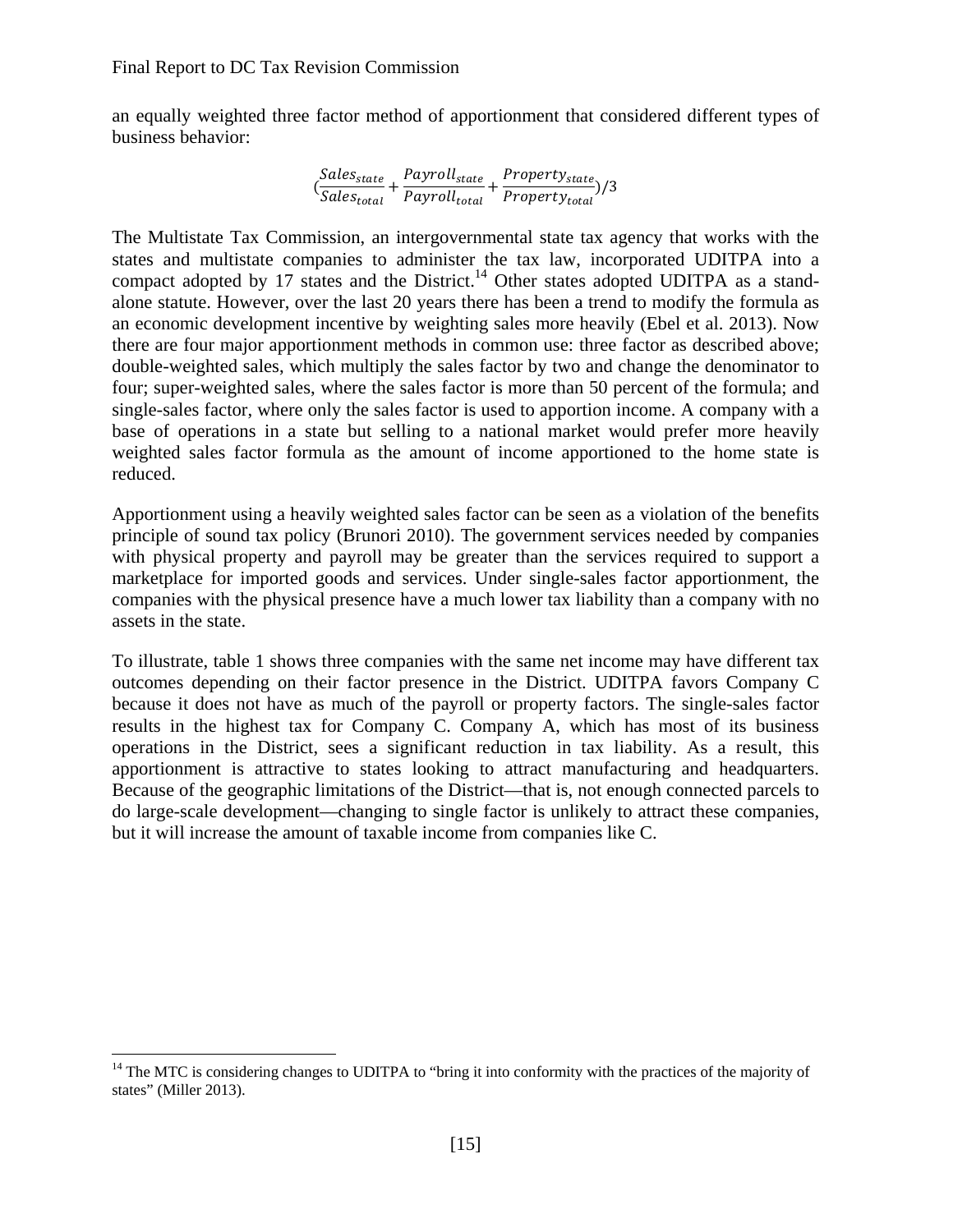|                                |               | Company A |               | Company B |               | Company C |
|--------------------------------|---------------|-----------|---------------|-----------|---------------|-----------|
| Net Income                     | $\mathcal{S}$ | 50,000    | $\mathcal{S}$ | 50,000    | \$            | 50,000    |
| <b>Sales Factor</b>            |               | 10%       |               | 90%       |               | 50%       |
| Payroll Factor                 |               | 50%       |               | 75%       |               | $1\%$     |
| <b>Property Factor</b>         |               | 67%       |               | 67%       |               | $1\%$     |
| DC Apportionment Factor under: |               |           |               |           |               |           |
| <b>UDITPA</b> (3 factor)       |               | 42%       |               | 77%       |               | 17%       |
| Double Wt Sales (Current law)  |               | 34%       |               | 80%       |               | 25%       |
| Single Sales (proposed)        |               | 10%       |               | 90%       |               | 50%       |
| Taxable income                 |               |           |               |           |               |           |
| <b>UDITPA</b> (3 factor)       | \$            | 21,111    | \$            | 38,611    | $\mathcal{S}$ | 8,528     |
| Double Wt Sales (Current law)  |               | 17,083    |               | 40,208    |               | 12,646    |
| Single Sales (proposed)        |               | 5,000     |               | 45,000    |               | 25,000    |
| Tax                            |               |           |               |           |               |           |
| <b>UDITPA</b> (3 factor)       | \$            | 2,106     | \$            | 3,851     | \$            | 851       |
| Double Wt Sales (Current law)  |               | 1,704     |               | 4,011     |               | 1,261     |
| Single Sales (proposed)        |               | 499       |               | 4,489     |               | 2,494     |

In some of the MTC states, there is an inconsistency between the UDITPA and other methods. States that are full members of the MTC, like the District, should monitor the *Gillette* and *IBM* cases for possible vulnerabilities with their own statutes (see box titled "*Gillette* and *IBM*"). As part of the 2014 budget, the DC Council amended the MTC provisions relating to the UDITPA with this in mind.<sup>15</sup>

Many states recognize the factors in UDITPA are not useful for certain industries and use or allow an alternative formula. Below are the most common special cases with the number of states that require special rules in parentheses (CCH 2012):

- Transport industries may be required to apportion based on passenger and freight statistics. (40)
- Financial companies may have special definitions for sales that more accurately capture financial revenue. (33)

 $\overline{a}$ <sup>15</sup> DC B20-199 available here: http://www.dccouncil.us/files/user\_uploads/budget/Bill\_20-199 $-$ 

\_Fiscal\_Year\_2014\_Budget\_Support\_Act\_of\_2013.pdf.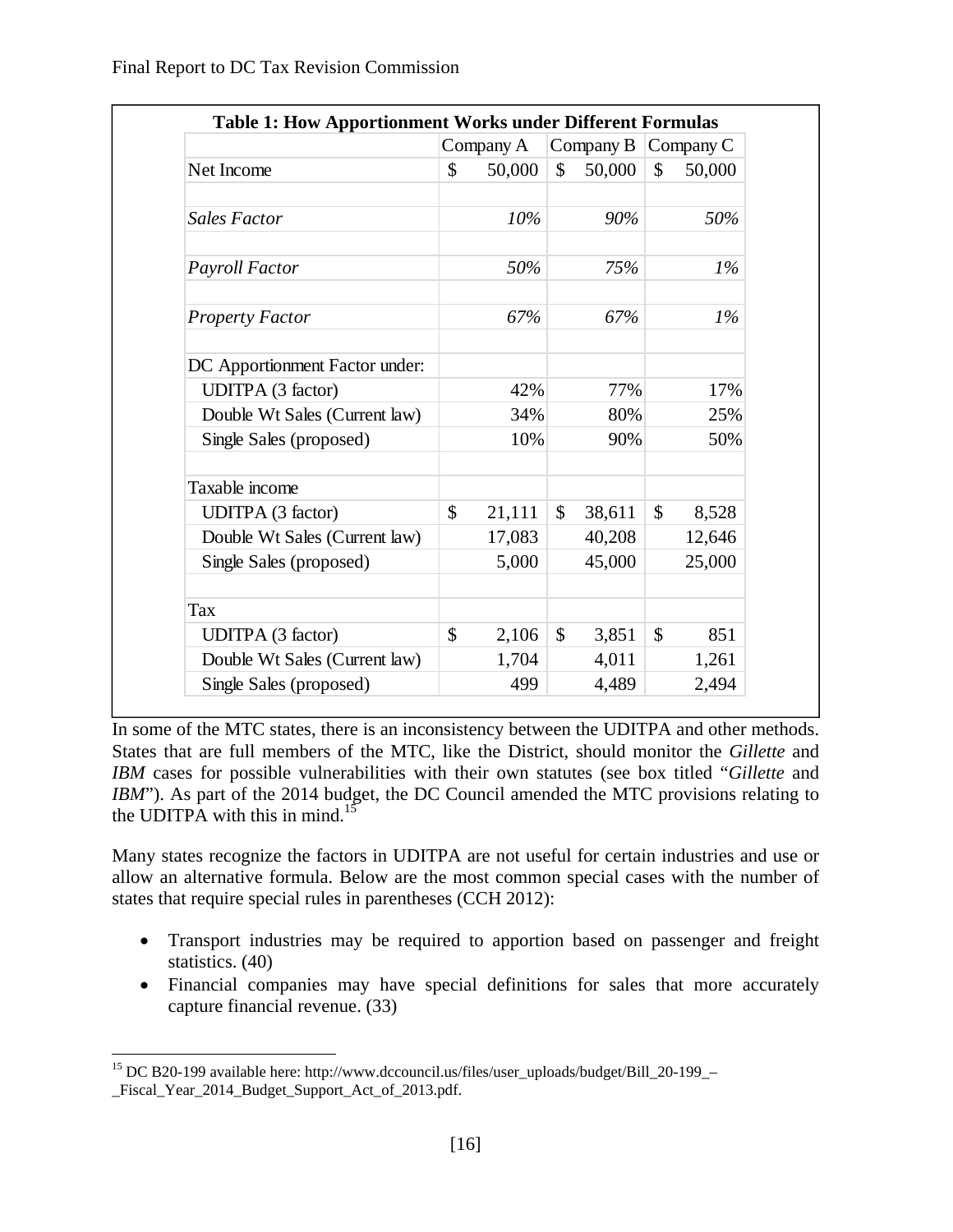- Airlines may be required to apportion flight crew and flight property using departure and cargo data. (39)
- Construction companies may be required to apportion based on completed contracts. (16)

The District uses a double-weighted sales factor formula to apportion net income to the District, which was enacted for tax years beginning 2011.

$$
(2\ x \frac{Sales_{state}}{Sales_{total}} + \frac{Payroll_{state}}{Payroll_{total}} + \frac{Property_{state}}{Property_{total}})/4
$$

Maryland uses a double-weighted sales factor formula for most companies and a single-sales factor for manufacturers. Virginia uses a double-weighted sale factor as well but is phasing in a single-sales factor for retail companies. Virginia also allows manufacturers that meet certain job targets to triple-weight the sales factor.

 **Adopting a single-sales factor for apportioning income would further expand the District's tax base, as many multistate companies operating in the District have more sales than payroll and property in the District, relative to their total operations. It would also be an incentive for companies to locate facilities and workforce to the District but is unlikely to play a major role in these decisions.** 

# **Combined reporting**

In many cases, multistate companies consist of a parent company and satellite companies. For example, a vertically integrated company that makes widgets may own a company that makes the screws to attach the widget. It may also own a company that holds the trademark for the widget and has no other business activity except the leasing of the trademark to the parent. If one of the companies does business in a state, the state has to determine how or whether to

# *Gillette* **and** *IBM*

The ruling by the California Court of Appeal in the *Gillette Co. et al. v. Franchise Tax Board* case held that companies can use the alternative formula provided by the MTC statute despite California having a "mandatory" apportionment method. The MTC statute, which all member states have adopted, allows taxpayers in more than one member state to choose the MTC option, the three factor formula, over another required by the state. This means that a company with primarily sales in a single-sales state can opt to apportion based on payroll, property, and sales. California subsequently withdrew from the compact.

In *International Business Machines Corp. v. Dep't of Treasury*, the Michigan Court of Appeals ruled that because Michigan's Business Income Tax required (by use of the word "shall") single factor sales apportionment, the MTC language did not apply.

Both these cases are being appealed to higher courts.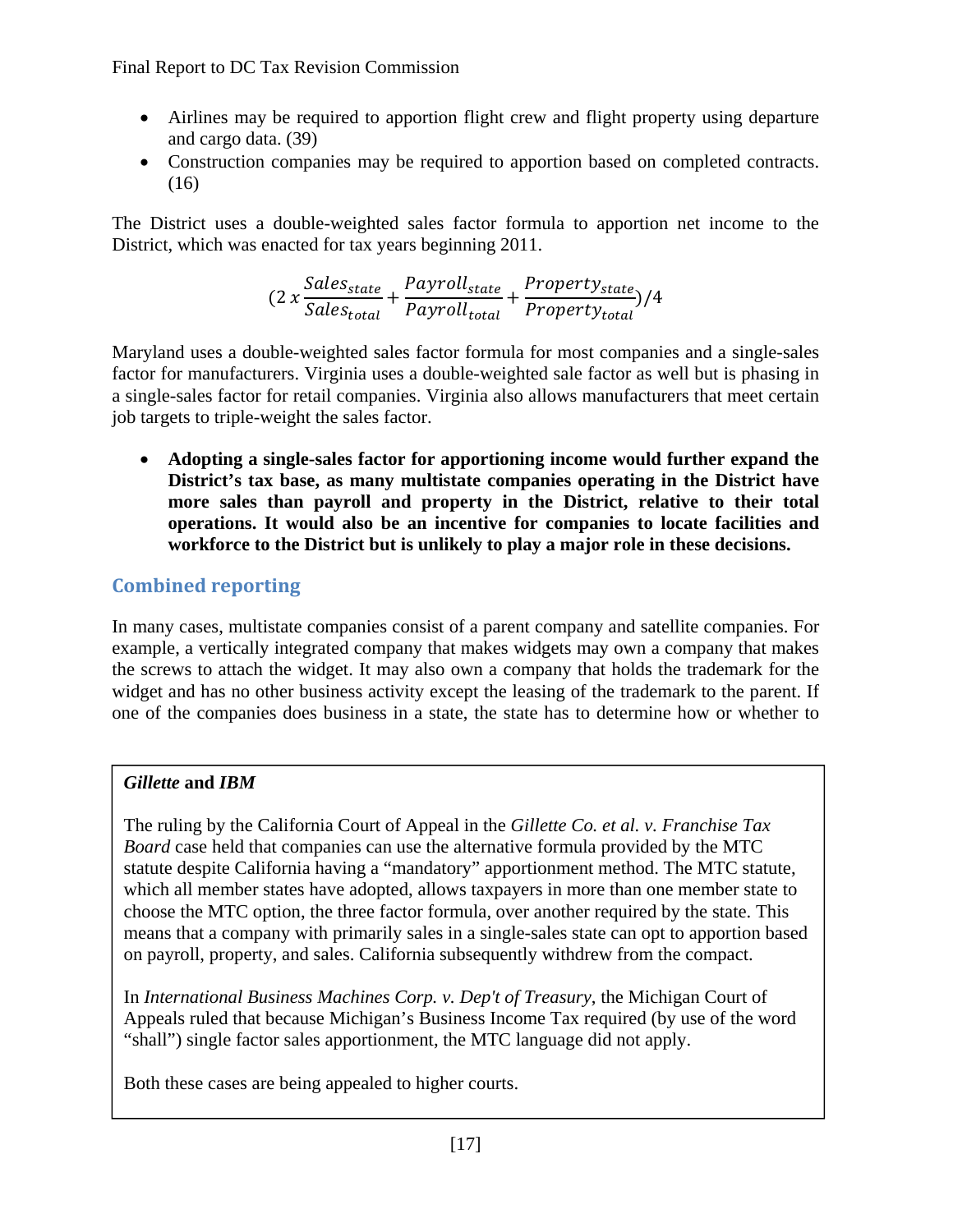account for the relationships with the other companies to calculate the taxable income.

Prior to 2011, the District required "separate entity" reporting by treating the parent company (widget maker) independently from the subsidiary (screw maker) and the affiliated entity (trademark holder). Each company included payments from the other companies as income and deducted payments to the other companies as expenses to determine net income, regardless of whether one of the other companies had nexus in the District or had headquarters in a no-tax or low-tax state. This created an incentive for companies to establish holding companies that owned intangibles, like patents and trademarks in states without income taxes, such as Nevada and Delaware. These holding companies might charge royalties for the use of the patents and trademarks, which would then be deducted from the parent's gross income. In 2010, the District enacted an "add-back" rule, disallowing deductions of these types of payments from the income of the taxpayer.

Another way to determine taxable income is by treating a company as *unitary*, combining the net income of all the related entities. Referred to as combined reporting, this method, like addback provisions, captures transactions with related entities for the principal purpose of shifting income from a high-tax state to a low- or no-tax state. The goal of combined reporting is to prevent the kind of tax avoidance described above but is also much broader. In 2011, the District began requiring combined reporting, which ensured the income of the related entity would be included in gross income, essentially canceling any deductions. This prevents companies from establishing subsidiaries for the sole purpose of avoiding tax. Combining entities, however, also captures subsidiaries established for other reasons and the tax liability of any particular company could increase or decrease due to mandatory combination.

The MTC has model legislation to encourage adoption of uniform laws in the states. Over time, the model legislation has evolved to account for issues that arise, mostly through litigation. Some states adopt the model without modification but there is significant pressure to modify from different parts of the business community. There are five important areas where states have had to make choices.

| Alaska            | <b>Illinois</b> | Montana       | Texas         |
|-------------------|-----------------|---------------|---------------|
| California        | Kansas          | Nebraska      | Utah          |
| Colorado          | Maine           | New Hampshire | Vermont       |
| Dist. of Columbia | Massachusetts   | New York      | West Virginia |
| Hawaii            | Michigan        | North Dakota  | Wisconsin     |
| Idaho             | Minnesota       | Oregon        |               |
|                   |                 |               |               |

| <b>Table 2: States with Combined Reporting</b> |
|------------------------------------------------|
|------------------------------------------------|

 $\overline{a}$ 

As shown in table 2, 23 states, including the District, require combined reporting for multistate companies.<sup>16</sup> Combined reporting has evolved over the years, and the statutes of states that recently enacted combined reporting have refined the parameters to address foreign subsidiaries/ownership, net operating losses, and credits.

<sup>&</sup>lt;sup>16</sup> In April 2013, New Mexico adopted combined reporting for large retailers only. Because of the narrow application it is not included in this list. Arizona allows but does not require combined reporting.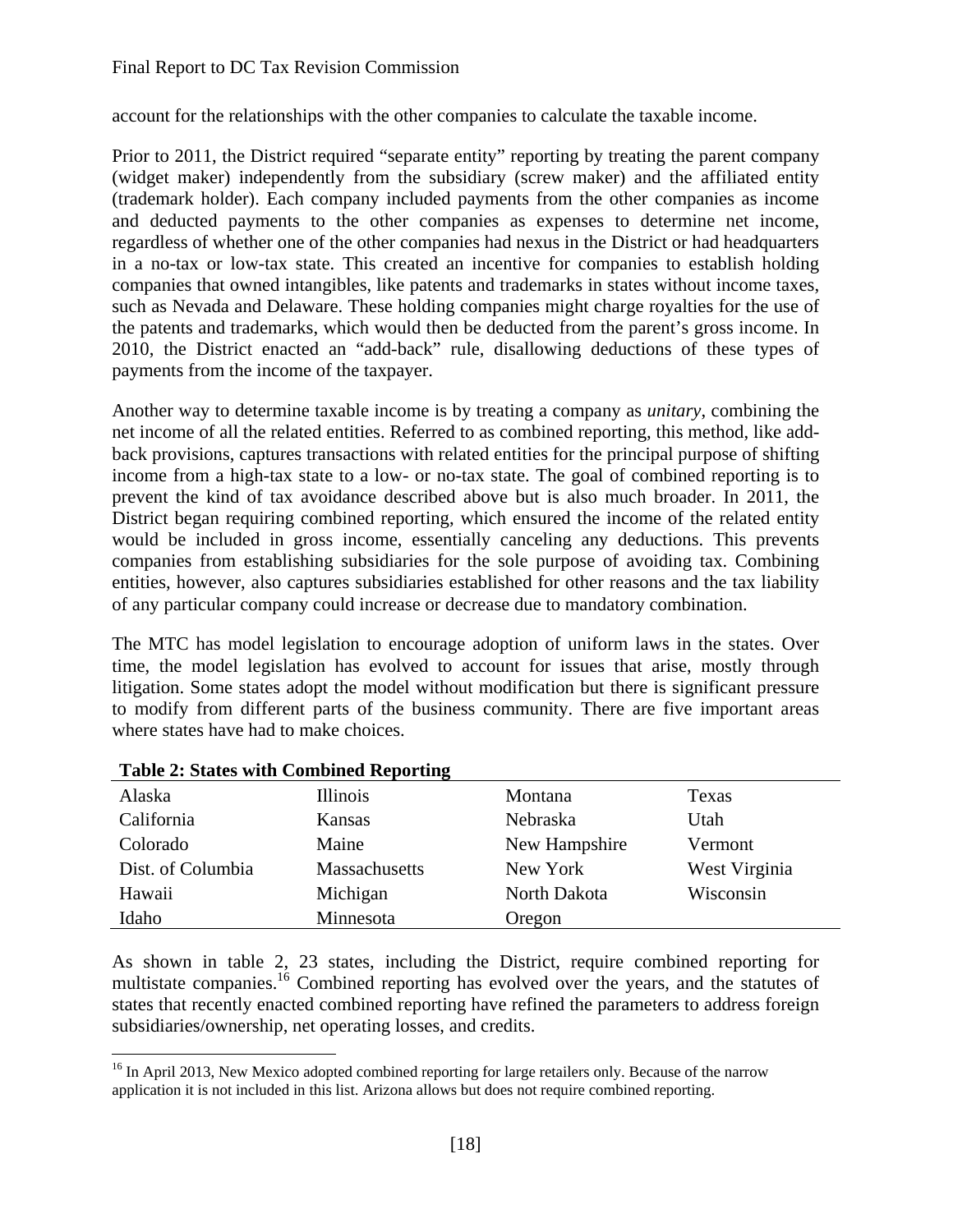## **Apportioning income (***Joyce* **or** *Finnigan***)**

Based on case law in front of the California Board of Equalization, the agency that administers the California corporate income tax, two methods for apportioning income among the members of a combined group have evolved. In both, the denominator is all income from the combined group. The *Joyce* method is the more restrictive and it only allows income in the numerator from entities that have nexus in the home state. The *Finnigan* method includes all income regardless of nexus. For example, take a corporation made up of three entities: A, B, and C. Entities A and B both have sales in the District and C does not. Entity A has nexus in the District because it has a branch office here but entity B only has sales. Under the *Joyce*  method, the income of the combined group would be apportioned by the ratio of the sales of A to total sales.17 Under the *Finnigan* method, the income would be apportioned by the ratio of A and B to total sales, resulting in a larger apportionment factor.18 More states adopt *Joyce* (table 3).

| States using <i>Joyce</i>    | Alaska, Colorado, Dist. of Columbia, Hawaii, Idaho, |
|------------------------------|-----------------------------------------------------|
|                              | Illinois, Minnesota, Montana, Nebraska, New         |
|                              | Hampshire, North Dakota, Oregon, Texas, Vermont,    |
|                              | West Virginia                                       |
| States using <i>Finnigan</i> | Arizona, California, Kansas, Maine, Massachusetts,  |
|                              | Michigan, New York, Utah, Wisconsin                 |

#### **Table 3:** *Joyce* **or** *Finnigan*

 $\overline{a}$ <sup>17</sup> Appeal of Joyce Inc., Cal. State Bd. of Equalization, Dkt. No. 66"SBE"070, Nov. 23, 1966.

<sup>&</sup>lt;sup>18</sup> Appeal of Finnigan, Cal. State Bd. of Equalization, Dkt. No. 88"SBE"022, Aug. 25, 1988.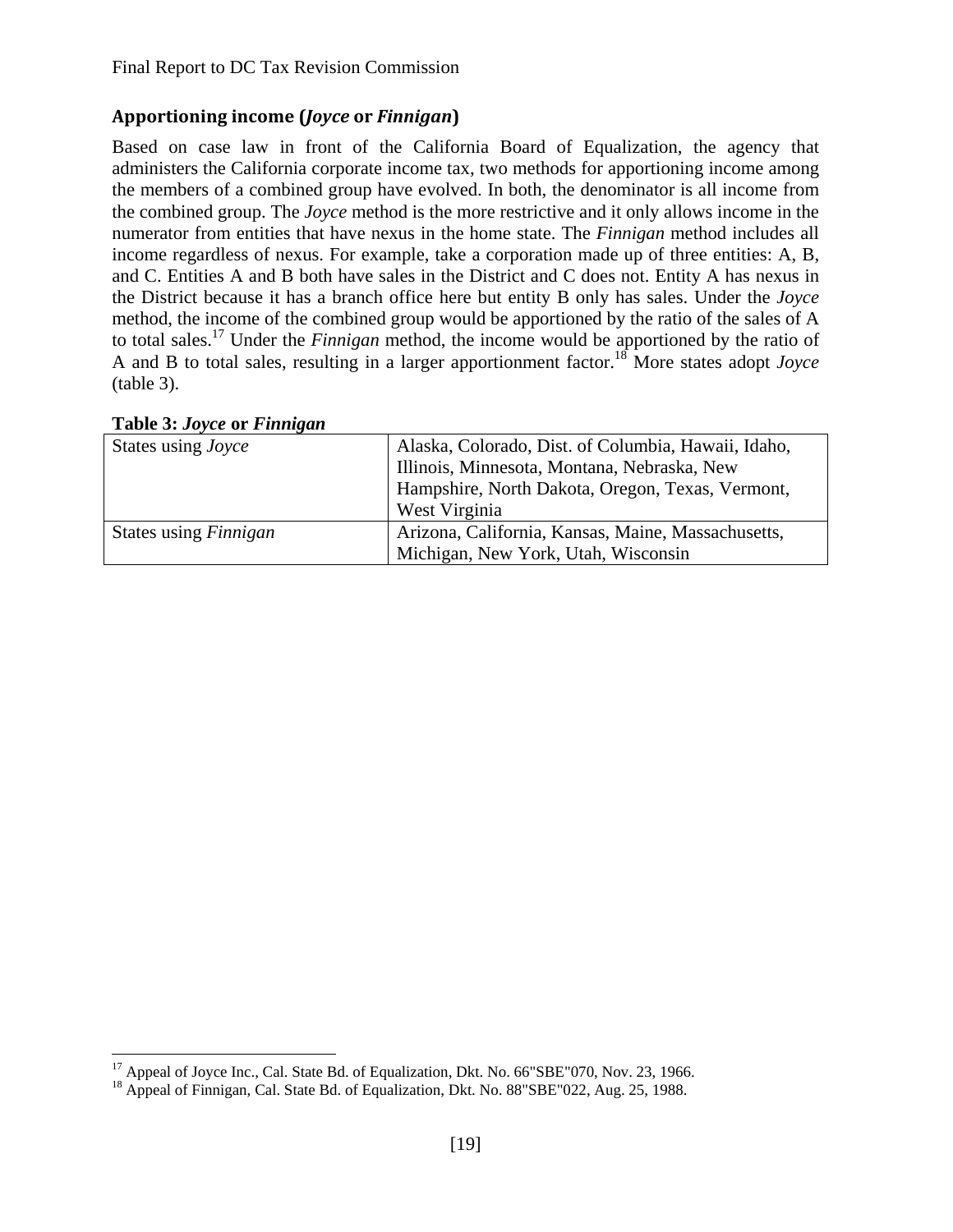#### **Combined Reporting in Maryland and Virginia**

#### Maryland:

The Maryland Business Tax Reform Commission (2010), which was explicitly charged with evaluating combined reporting, decided not to recommend requiring combined reporting after three years of data from informational returns showed mixed revenue results and increased volatility. The results in 2006 and 2007 exceeded the \$20 to \$50 million revenue estimates of proposed legislation but 2008 was negative, contrary to the assumption that it would increase revenue (Schaufele 2011). Three of the five years reported so far show that combined reporting would have increased revenue, and the other two show decreases.

#### Virginia:

House Bill 1267 was debated in 2012 and would have required combined reporting. The fiscal impact statement projected revenue near \$100 million (out of \$828 million) but cautioned that it was a "highly speculative" estimate (Virginia Department of Taxation 2012).

 **The District follows the narrower** *Joyce* **method, which is consistent with most states. Maryland and Virginia do not require combined reporting (see box). In all the years for the Maryland informational returns, the** *Finnigan* **method would have increased the tax liability (Schaufele 2011).**<sup>19</sup>

## **Water's edge or worldwide**

States adopting combined reporting have to decide how broad the scope should be. Worldwide reporting captures all income and apportionment factors everywhere including outside the United States. Water's edge reporting narrows the scope to just the United States.

 **The District adopted water's edge as the default method but allows an election for worldwide reporting.**<sup>20</sup>

## **Treatment of net operating losses (NOLs)**

Whether or not to allow NOLs to be shared among the members of a combined group is another decision a state adopting combined reporting has to make. Not allowing NOLs to be shared may contradict the principle of a unitary group.

<sup>1</sup> <sup>19</sup> The Maryland report also shows that combined reporting is not necessarily a revenue raiser for a state and, depending on the industry mix, can have uncertain outcomes. In three of the five years documented (2006–10), revenue would have been higher under *Finnigan* but varied significantly across industries. 20 DC ST § 47-1810.07.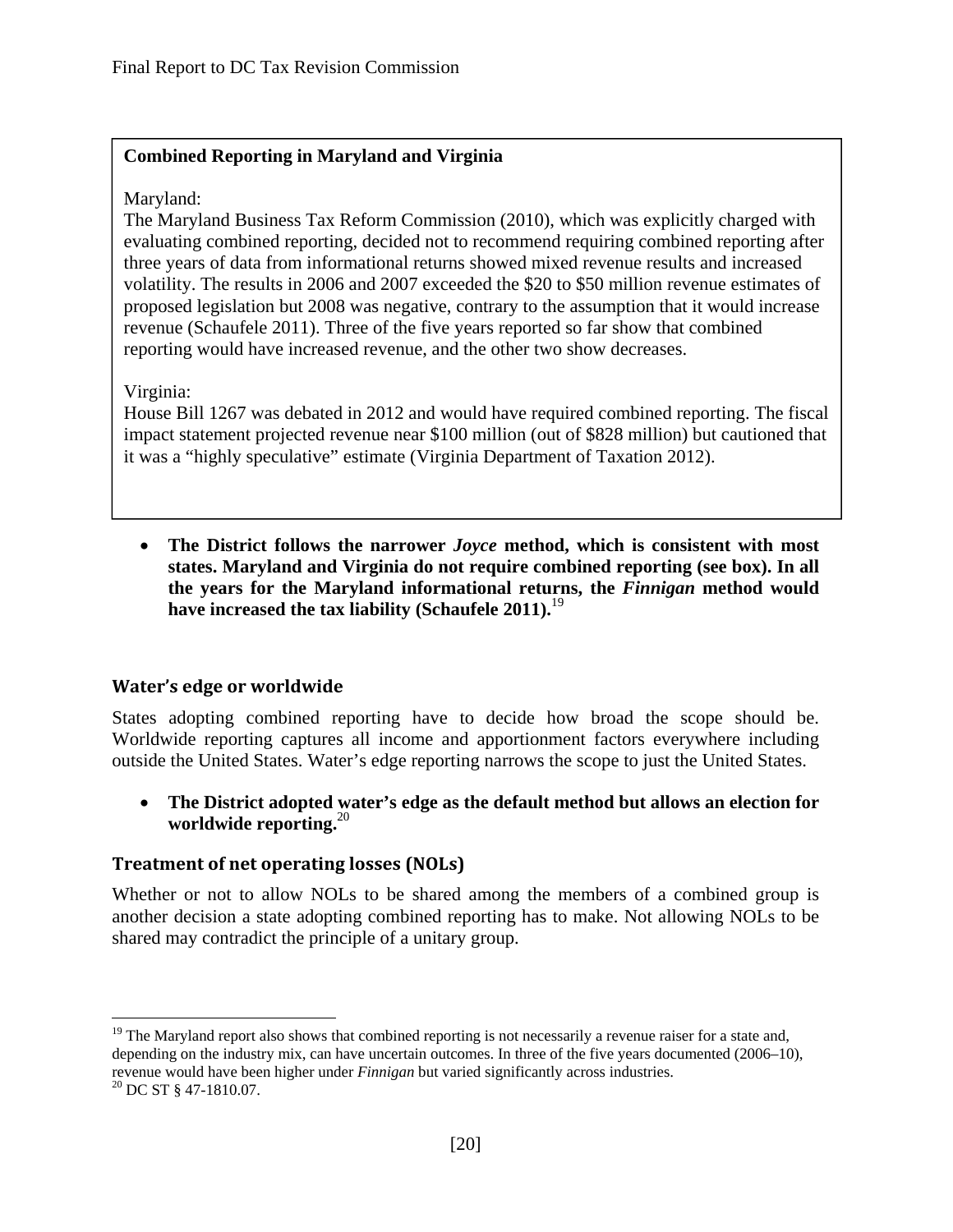**The District disallows the sharing of NOLs, and an entity's NOLs that existed pre-combination remain with that entity and are not shared with the combined group. If an entity ceases being part of the group, the NOLs for that entity are removed from the group and belong to the entity.** 

## **Treatment of credits**

Similar to NOLs, states decide whether credits remain with the entity or are allowed to be shared among the group.

 **In the District, credits remain with the entity eligible and are not shared within the group.** 

# **FAS 109 deduction**

Recently, publicly traded companies have expressed concern about the financial market effect of mandatory combined reporting. The Financial Accounting Standards Board rule 109 (FAS 109) requires publicly traded companies to report major tax changes affecting deferred tax liabilities in their quarterly earnings statements.<sup>21</sup> As a result, a company projecting an increase in tax liability from the combination must include a statement in its quarterly earnings statement filed at the time of the law's enactment.<sup>22</sup> Companies have expressed concern over the perception of the financial markets, and in a few states—Massachusetts, Michigan, and the District—a deduction has been allowed for any reported increase in the combined group's net deferred tax liability resulting from the switch to combined reporting. This mitigates any adverse effect of the FAS 109 requirement.<sup>23</sup>

 **In the District, publicly traded companies reporting an increase in net deferred tax liability when combined reporting became mandatory may be eligible for a deduction for the increase in tax liability spread over seven years beginning in 2016. The choice of 2016 for the first year the deduction could be claimed was to move the cost of allowing the deduction outside the District's financial plan.** 

# **Special features of UBFT**

Partnerships operating businesses in the District and owners of property in the District often are subject to the UBFT. In other states, partnerships generally are not taxed. Rather, the partners are taxed, resident or not, on the income allocated to them. However, for reasons discussed below, the District is prohibited from taxing the personal income of a nonresident, directly or at the source. Thus, the District cannot tax the personal income of nonresidents. And the UBFT excludes professionals (such as doctors, lawyers, engineers, accountants, and

reporting in its 11/4/2011 quarterly SEC report. http://phx.corporate-ir.net/phoenix.zhtml?c=62854&p=IROLsecToc&TOC=aHR0cDovL2FwaS50ZW5rd2l6YXJkLmNvbS9vdXRsaW5lLnhtbD9yZXBvPXRlbmsmaXBhZ2<br>U9Nzg4NzIxMSZzdWJzaWQ9NTc%3d&ListAll=1&sXBRL=1.

 $\overline{a}$ <sup>21</sup> http://www.fasb.org/st/summary/stsum109.shtml. A deferred tax liability is the anticipated tax due on a transaction that is booked for accounting purposes but not due for tax purposes.<br><sup>22</sup> PHI, Inc., the holding company for Pepco, for example, reported setting aside \$2 million due to combined

 $^{23}$  Massachusetts FAS 109 claims indicate that the credit is equivalent to 28 percent of the revenue expected from mandating combined reporting (Bal 2009).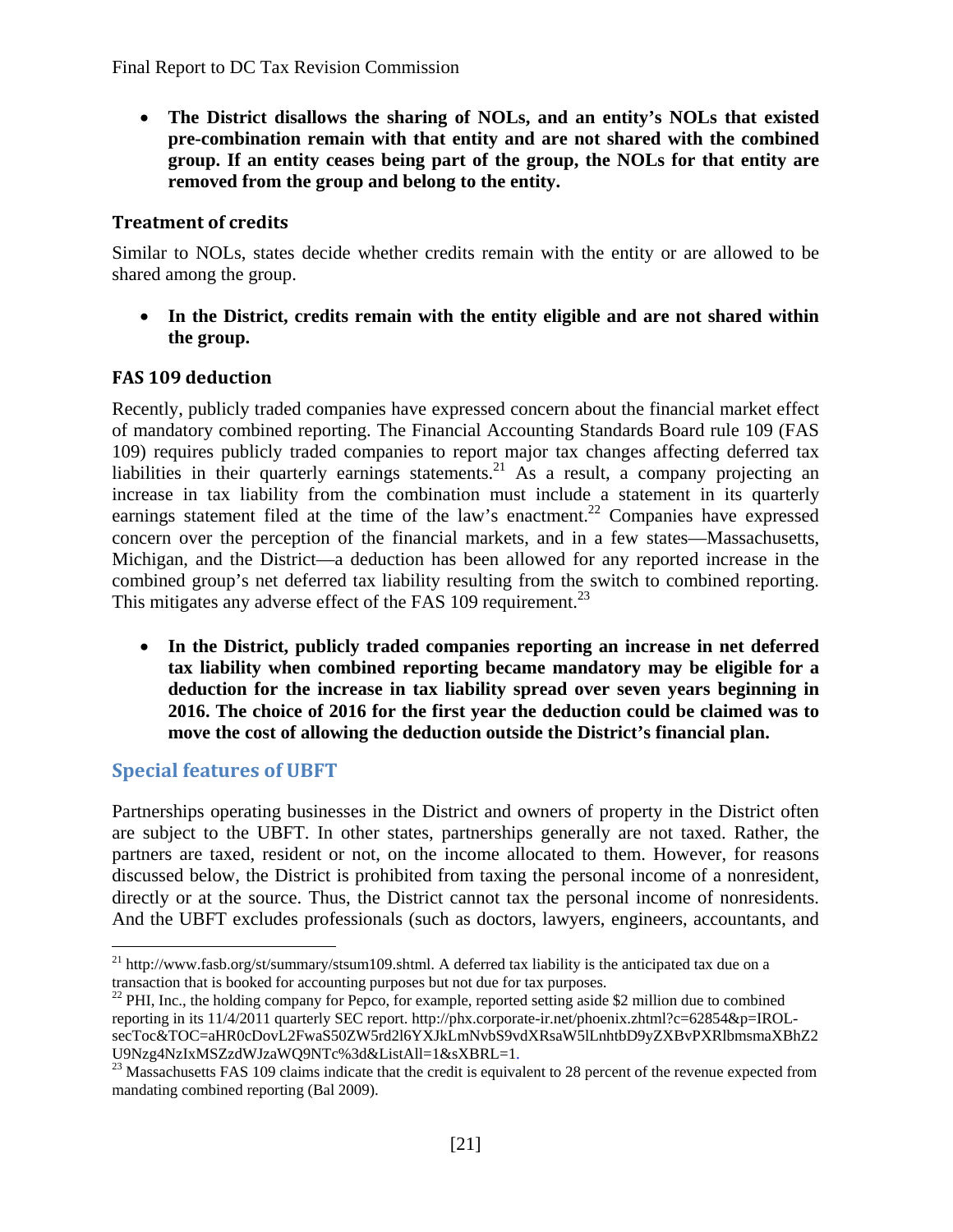architects) and a trade or business in which more than 80 percent of the gross income is derived from the personal services actually rendered by the individuals or partners. This language rules out most professionals who work independently or for partnerships but reside outside the District. It leaves landlords, contractors, and money managers, among others, subject to the tax.

Any taxpayer with unincorporated business income greater than \$12,000 has to file a UBFT return. A deduction is allowed for up to 30 percent of income for salaries and there is a \$5,000 exemption against positive income. Individual taxpayers can deduct the UBFT income when calculating taxable income in the District and Maryland. In Virginia, however, there is no credit so the income is taxed twice for Virginia residents who have income subject to the UBFT in the District. Virginia believes the UBFT is an illegal income tax.<sup>24</sup>

## **New York City Unincorporated Business Tax**

New York City has an unincorporated business (NYC UB) tax similar to the UBFT. The tax is levied on any individual or entity (e.g., partnership) that does business in the city and has gross receipts greater than \$95,000, a higher threshold than the District. This includes the income from "the practice of law, medicine, dentistry, architecture, or any other profession" (Instructions for Form NYC-201).

The tax rate is 4 percent, and there is a phased-out tax credit that starts at \$3,400. There is a 20 percent deduction up to \$10,000 for taxpayer compensation. New York State income tax allows a credit for the full amount of the NYC UB for taxpayers with taxable income less than \$42,000. The credit is reduced as income increases until taxable income reaches \$142,000 and the credit is 23 percent of the tax.

Source: http://www.nyc.gov/html/dof/html/business/ubt.shtml

## **Philadelphia Net Business Profit Tax**

Philadelphia has a net profits tax levied on the net profits from the operation of a trade, business, profession, enterprise, or other activity by residents (even if business is conducted outside Philadelphia) and nonresidents who conduct business in Philadelphia. Renting property is considered a business activity.

The resident taxable income is taxed at 3.928 percent, the same as the Philadelphia wage tax; nonresident taxable income is taxed at 3.4985 percent. There is a credit for 60 percent of the Philadelphia Business Income and Receipts tax.

Source: http://www.phila.gov/Revenue/businesses/taxes/Pages/NetProfitsTax.aspx

 $\overline{a}$  $24$  Mathy v. Commonwealth Department of Taxation 253 Va. 356, 483 S.E.2d 802 (1997).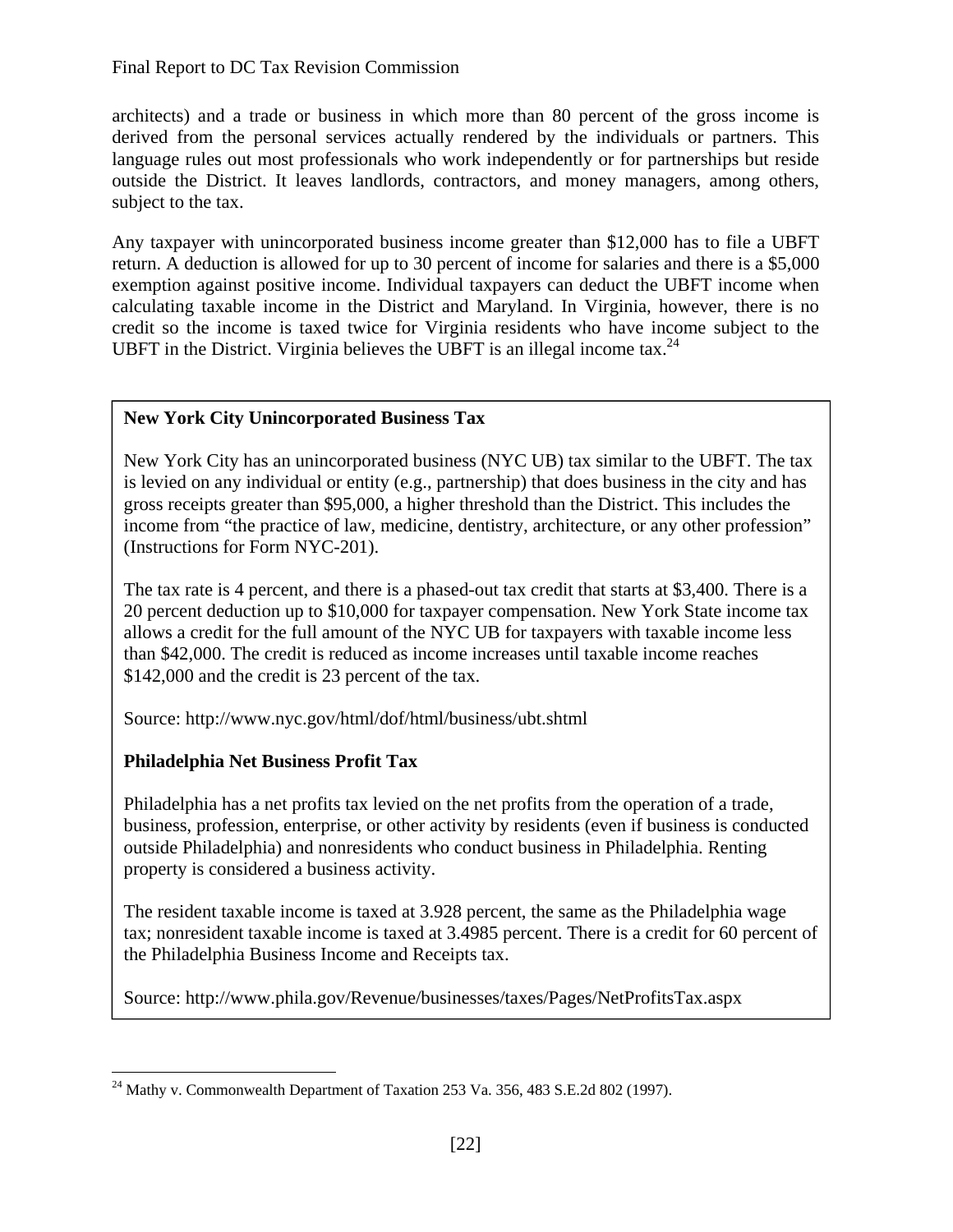## **Credits**

The District has several incentive programs for companies to relocate or expand here. Most of the incentives are targeted at property tax relief rather than franchise tax relief, indicating the relative importance of the commercial property tax. There are four for CFT and UBFT, listed below, but they are not widely claimed.

- 1. Economic Development Zone Incentives Credit: This credit is a nonrefundable credit with a maximum value of \$7,500 and is designed to encourage business development in economic development zones. The credit is for 50 percent of wages and workers compensation insurance paid by the taxpayer plus a credit for child care center subsidy. To date, there have not been any claims (OCFO 2012a).
- 2. Qualified High Technology Company Credit (QHTC): This credit is a refundable credit against either CFT or UBFT designed to encourage high-technology investment in the District. (A QHTC also qualifies for other tax benefits, such as exemption from personal property tax for 10 years.) The QHTC offers a credit equal to the entire franchise tax in the first five years from when they accrue tax liability, limited to an aggregate of \$15 million. After five years, the credit reduces the franchise tax to from 9.975 percent to 6 percent. The QHTC must have at least two employees in the District, and at least 51 percent of its gross receipts in the District have to be from one or more listed technology activities. The QHTC must file as a separate entity and not part of a combined group. There were 114 QHTCs claiming this credit in 2009, and the amount of credit was approximately \$9 million (OCFO 2012a).
- 3. A QHTC that is also a social e-commerce company is allowed an additional credit based on hiring performance. The criteria for social e-commerce were written in such a way that it is likely only one company, Living Social, qualifies for the status.
- 4. Organ and Bone Marrow Donor Credit: This credit allows a credit for 25 percent of the wages of an employee who takes leave to donate organs or bone marrow. Only two taxpayers in 2009 claimed this credit. Several other states provide a similar credit.
- 5. Job Growth Incentive Act: This credit was enacted in response to the Great Recession of 2007–09 and is a temporary credit for companies for tax years 2010 to 2014. A credit can be claimed if the project is responsible for 10 net new jobs in the District with wages 120 percent of the District resident average wage and increases income tax and payroll revenue in the District. The net new jobs have to last at least one year. There is currently no data available on the participation rate for this credit.

Both Maryland and Virginia offer a broader range of credits and incentives than the District. However, they have a broader range of industries (appendix B). Both states offer incentives for agriculture and mining. Maryland incentives break down in four groups: incentives aimed at creating or preserving jobs, incentives aimed at improving workplaces and human capital investment, incentives for alternative energy use and production, and incentives for specific industries. Virginia has incentives in these groups as well as incentives aimed at increasing international trade and conservation (historic or natural).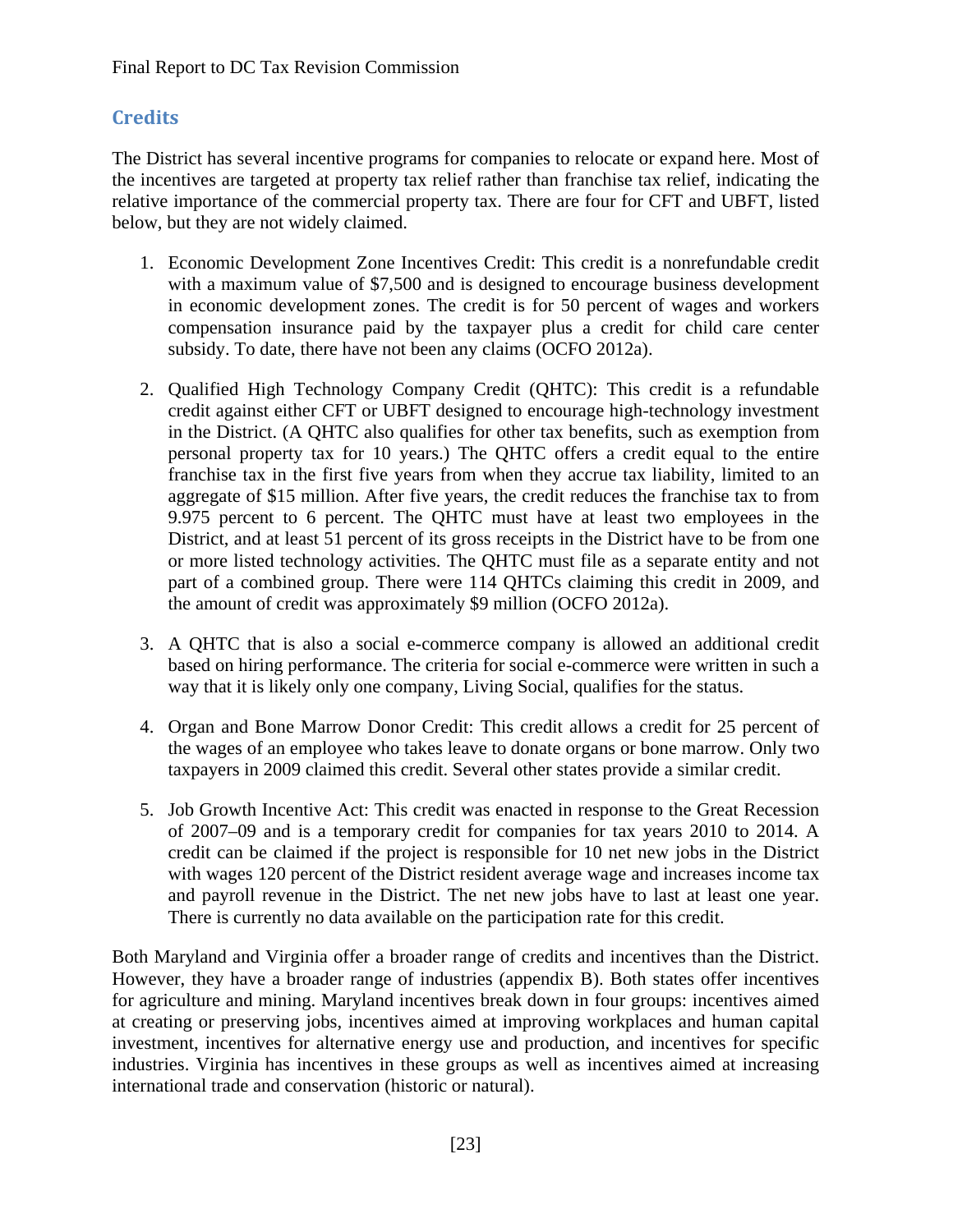All three have comparable job creation credits (appendix C). They all have credits for locating businesses in economically distressed areas. "Zone" credits are those that encourage businesses to locate, relocate, or expand in a particular area, usually defined by poverty and unemployment criteria. Job creation credits are general credits for companies that hire new employees usually above a threshold and with wage and duration criteria.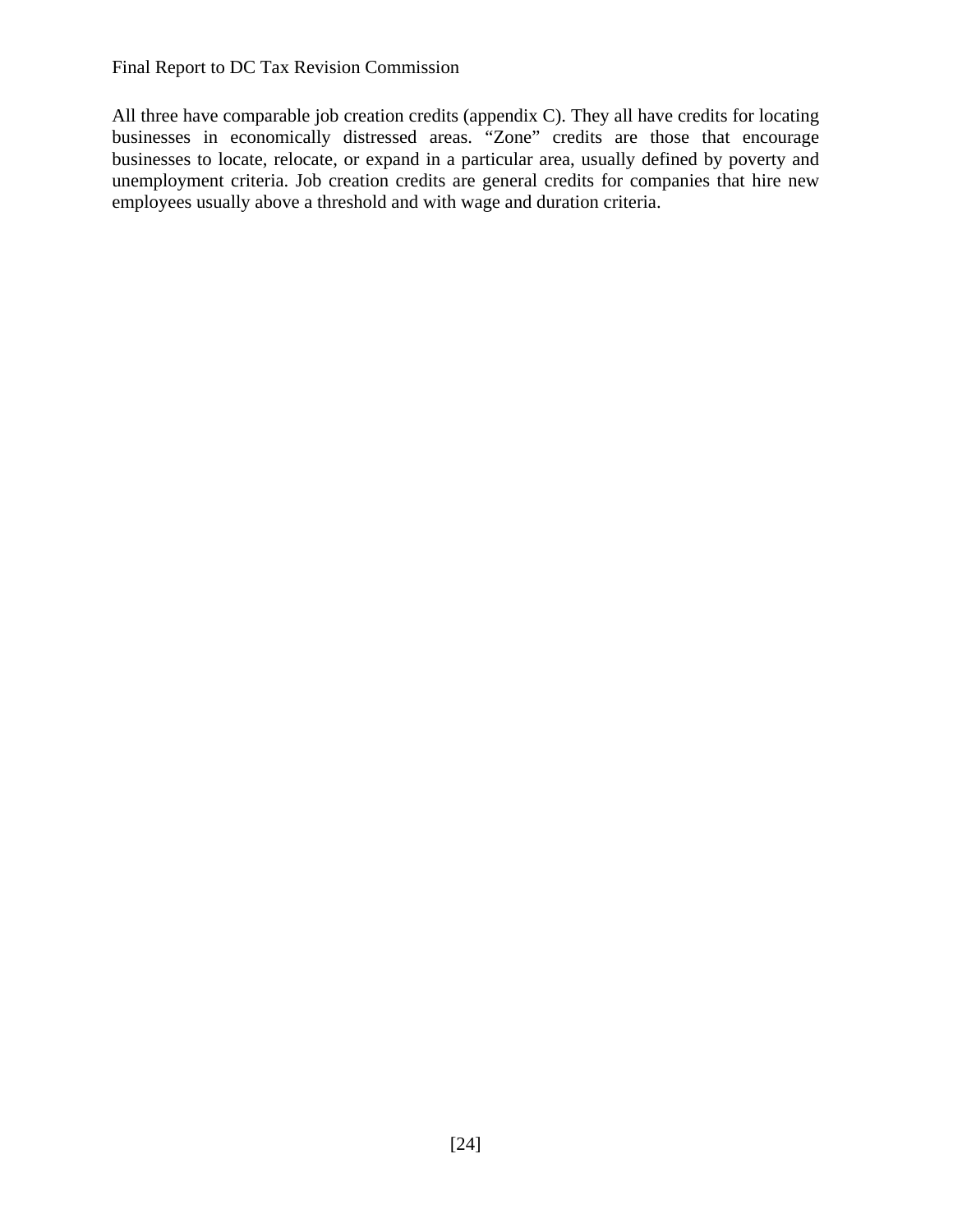# **Comparison of Business Franchise Taxes across Jurisdictions**

Comparing business taxes across the states is difficult since there are so many variations. Forty-five states including the District levy a tax on net corporate income. Ohio has a commercial activity tax (CAT), and Washington has a business and occupation tax; both are percentages of gross receipts. Texas has a business margin tax, calculated in three different ways.<sup>25</sup> Three states—Nevada, South Dakota, and Wyoming—have no tax on income, corporate or individual. The District, Philadelphia, and New York City have specific taxes on unincorporated business income though most states tax unincorporated business income through the personal income tax. Below we provide some comparison information on DC and its neighbors. Appendix A has a table showing all states with select attributes.

## **Zero liability**

One of the frequently cited statistics about the District franchise taxes is only one-third of the filers have a tax liability and pay more than the minimum tax. This is not unique to the District: Virginia and Maryland have similar rates of filers with no liability, as shown in figure 3. These neighbors, however, do not have a minimum tax like the District.



# **Figure 3: Share of Tax Filers with No or Minimum Tax Liability**

Source: State tax departments 2010.

## **Tax rates**

 $\overline{a}$ 

Thirty-one states have flat corporate rate structures similar to the District, but only Iowa and Pennsylvania have higher rates. Iowa's top rate, 12 percent (imposed on taxable corporate income above \$250,001), is higher than the District's flat rate, but single-sales factor apportionment greatly reduces the income of Iowan companies. For unincorporated business, most states, including Virginia and Maryland, use the individual income tax return. Maryland

<sup>&</sup>lt;sup>25</sup> Texas's margin tax is on (1) gross receipts less cost of goods, (2) gross receipts less labor compensation, or (3) 70 percent of gross receipts.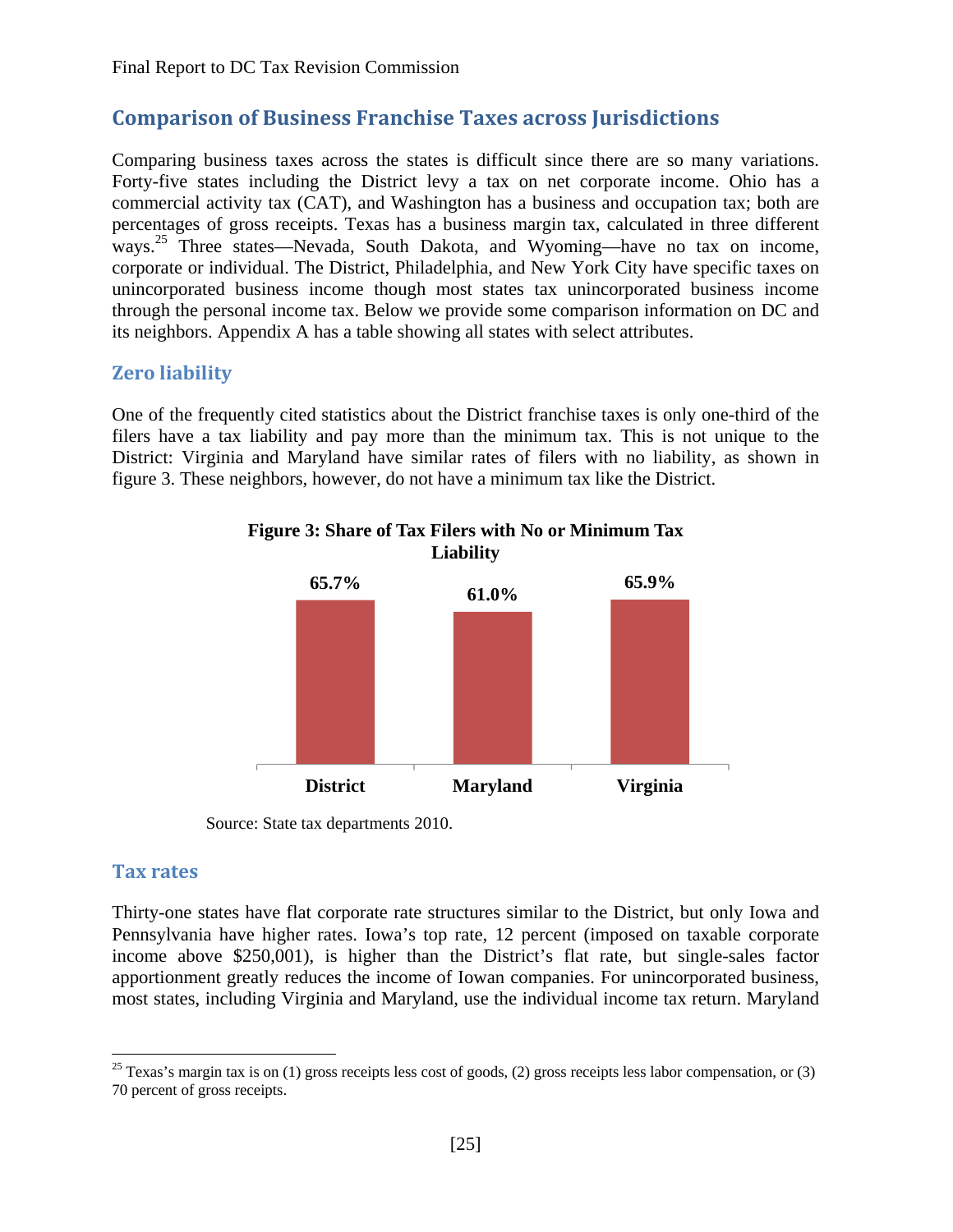has a local-option county income tax that increases the rate. DC's 9.975 percent statutory rate is higher than either Maryland or Virginia (table 4).

|                      | Corporate tax rate |  |
|----------------------|--------------------|--|
| District of Columbia | 9.975              |  |
| Maryland             | 8.250              |  |
| Virginia             | 6.000              |  |

#### **Table 4: Comparison of Business Taxes–Regional**

Virginia also allows local governments to impose gross receipts taxes on professional occupations; these taxes can be as high \$0.58 per \$100 of gross receipts for financial, real estate, and professional services.<sup>26</sup> Fairfax County, Arlington County, and the City of Alexandria all levy gross receipts taxes.

## **Pass‐through entities**

Unlike the District, most states require a nonresident to file a return to pay tax on the income from ownership in the same of the same ownership in the same of the same of the same of the same of the same of the same of the same of the same of the same of the same of the same of the same of the same of the same of th pass-through entities (PTEs) that are engaged in business in the state or require the PTEs to file a composite return on behalf of their partners. These states tax the partner's income in a professional corporation, like a law firm, regardless of where the partner lives.

Both Maryland and Virginia require PTEs to report the income of partners or owners. The partners use that information to file individual or corporate tax returns. Nonresidents file a nonresident personal income tax return to report partnership income. Maryland levies surtax on nonresidents of 1.5 percent.

New York City and Philadelphia have unincorporated business taxes similar to the District. Unlike the District, there is no prohibition on taxing nonresident income in these cities so they are able to tax professional and personal service businesses (see box on page 20).

## **Dividends**

1

The federal Form 1120 schedule C records dividends received by the taxpayer. The list of dividends includes those from foreign companies, public utilities, wholly owned subsidiaries, and affiliated group members. A major portion of dividends received from domestic corporations and domestic-sourced portions of dividends received from foreign-owned corporations are deductible from federal income (called a special deduction on the IRS Form 1120). Twenty-one states use federal taxable income as the starting point for determining state income and so permit the deduction of dividends.

<sup>&</sup>lt;sup>26</sup> Code of Va. Ch 37 § 58.1-3706; these taxes would be deductible for computing federal taxable income so would also be deductible from Virginia taxable income.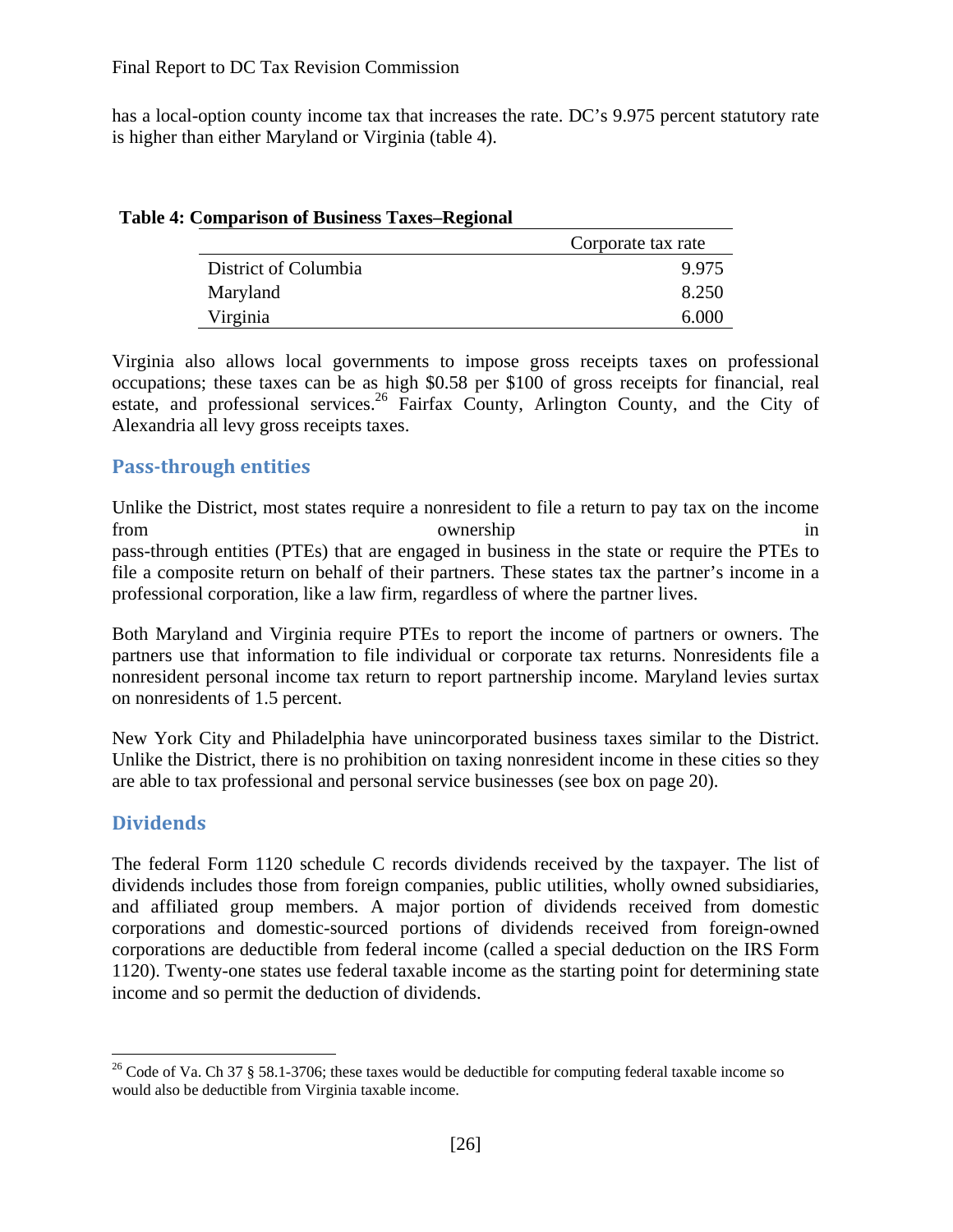|           | Table 5: Treatment of dividends in DC, MD, and VA                                  |
|-----------|------------------------------------------------------------------------------------|
| DC        | There are no deductions allowed for dividends except that dividends from wholly    |
|           | owned companies and dividends from foreign sources unrelated to business           |
|           | income are subtracted from income.                                                 |
| <b>MD</b> | The starting point for Maryland income is federal taxable income after the special |
|           | deductions, so Maryland allows deductions of dividends from corporate income.      |
|           | Foreign dividends from majority-owned corporations, however, are subtracted        |
|           | from income.                                                                       |
| <b>VA</b> | The starting point for Virginia income is federal taxable income, so Virginia      |
|           | allows the federal dividend deduction. Like Maryland, foreign dividends from       |
|           | majority-owned corporations are subtracted from income.                            |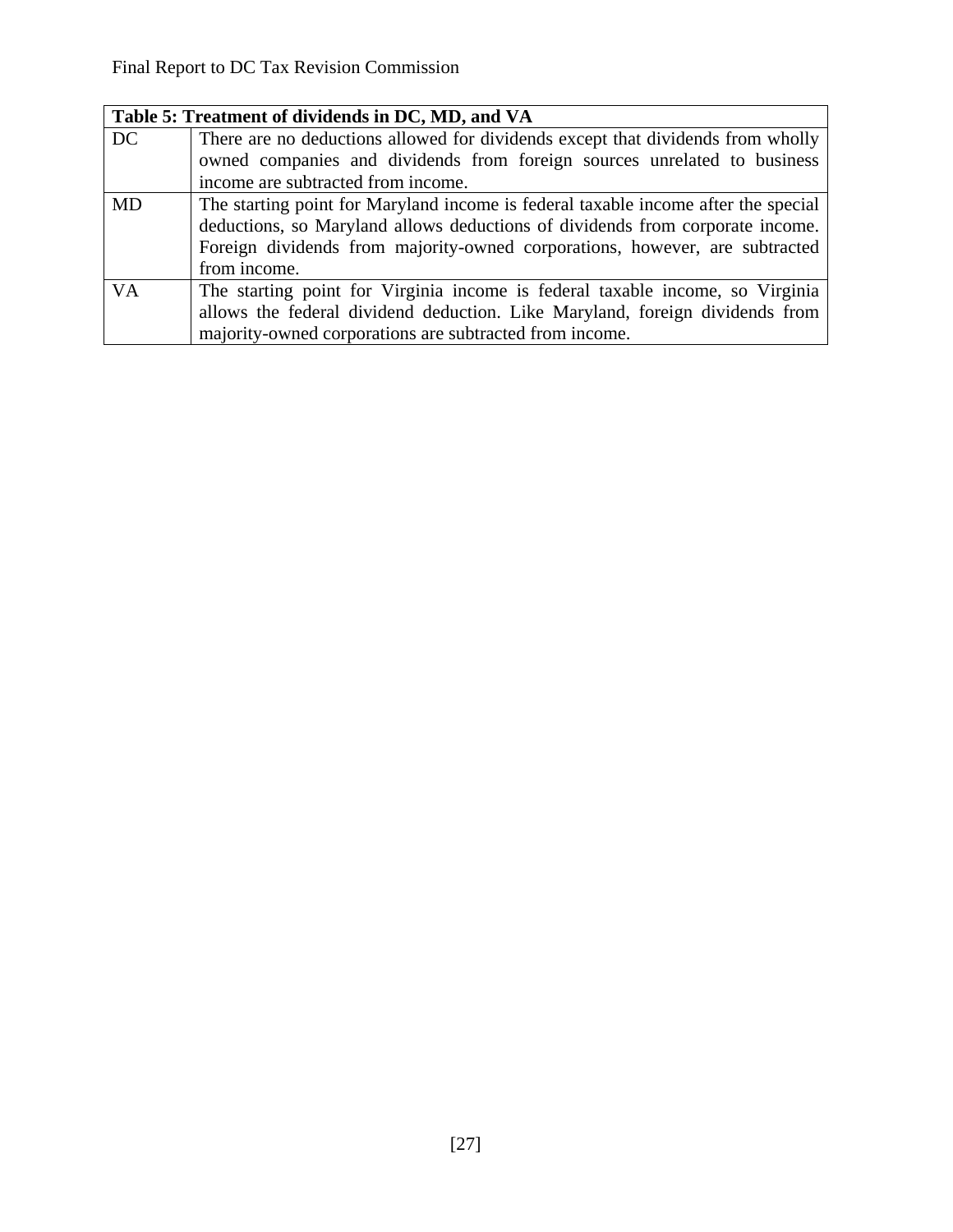# **History of Business Franchise Taxes in the District**

The federal Tax Act of 1947 (P.L. 80-195) established the District's ability to tax income of residents and the District business portion of income on nonresidents. At the time the District was a federal entity and the council was appointed by the president. The District was allowed to manage its own affairs when the Home Rule Act (HRA) was signed in 1973 and became effective in 1975. Under the HRA, residents of the District were allowed to choose the council and mayor and adopt laws, including those related to taxation, subject to congressional oversight.<sup>27</sup> As part of the legislation, however, the HRA narrowed the tax base by expressly prohibiting the council from taxing the income of nonresidents:

§ 1-206.02. Limitations on the Council

 (a) The Council shall have no authority to pass any act contrary to the provisions of this chapter except as specifically provided in this chapter, or to:

…

(5) Impose any tax on the whole or any portion of the personal income, either directly or at the source thereof, of any individual not a resident of the District (the terms "individual" and "resident" to be understood for the purposes of this paragraph as they are defined in § 47-1801.04)

This provision was litigated in two cases with regard to the UBFT. As a result of these laws and the court cases, the District is one of the few jurisdictions to have a tax on unincorporated business income because it cannot use the normal personal income tax.<sup>28</sup> Since home rule, the District has revisited business franchise taxes several times. There were two prior tax commissions, a reform package that was enacted but was later reversed, and a spate of recent legislation, which, taken together, could be considered major tax reform.

## **Previous Tax Revision Commission study**

In 1998, the District, operating under a federal control board that was created as a result of financial problems, undertook a review of its current tax system. As part of that study, the DC Tax Revision Commission received several business income tax policy recommendations from Cordes and Watson (1998) for reforming the CFT and UBFT. Most of the recommendations were not part of the commission's final report but some were subsequently adopted by the council. It is worth reviewing these prior recommendations and what changes they caused.

Recommendations enacted:

 $\overline{a}$ 

1. *Retain the CFT and increase the minimum tax from \$100 to \$500*. A variant of this was enacted for tax year 2012 when the minimum tax increased from \$100 to a two-tiered minimum of \$250 for companies with \$1 million sales or less and \$1,000 for those with more than \$1 million.

<sup>27</sup> DC Council history of home rule act: http://dccouncil.us/pages/dc-home-rule.

<sup>&</sup>lt;sup>28</sup> Virtually every state has a nonresident tax form to collect the tax on nonresidents doing business through partnerships.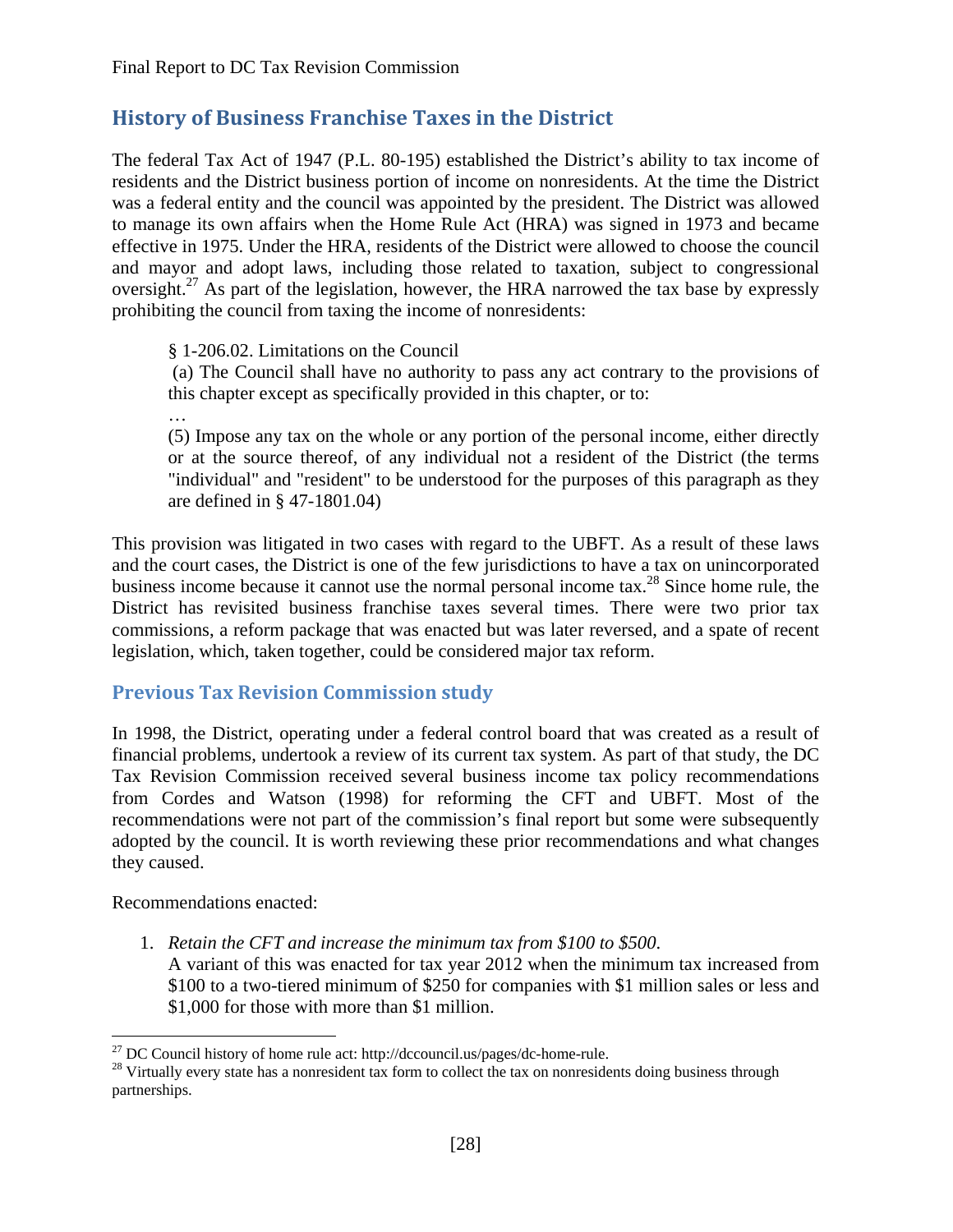- *2. Double-weight sales in the apportionment formula.*  This was enacted for tax year 2012.
- *3. Adopt combined reporting.*  This was enacted beginning 2011.

Recommendations not enacted:

*1. Conform the franchise tax to that of either Maryland or Virginia.* 

The recommendation was to conform the tax base to that of Maryland or Virginia and realize administrative savings and reduced complexity as well as encourage start-up affiliates of Maryland or Virginia parent companies. The primary difference was the treatment of NOL and whether a newly established affiliate could use the parent company NOL to offset profits. The combined reporting legislation addressed sharing of NOLs in the District.

- *2. Replace UBFT with a license fee for nonresident business.*  The recommendation was to replace the UBFT with a license fee for nonresident businesses because the UBFT "serves as the administrative vehicle for taxing most business income of District residents and is a very crude benefit tax on nonresident owners who are engaged in business activities that are not exempt from the tax" (Cordes and Watson 1998).
- *3. Replace the CFT and UBFT with an expanded gross receipts tax.*

This recommendation was to enact a tax on gross receipts without deductions. The Commission rejected the proposal, citing its impact on low margin industries like wholesale and retail and the pyramiding that would result.<sup>29</sup>

*4. Replace the CFT and UBFT with value-added tax.* 

This was the only recommendation adopted by the Commission which recommended replacing the CFT and UBFT as well as the personal property and corporate license fee with a 1.5 percent tax business activities or value-added tax. The recommendation for the District was to adopt a "Michigan style" value-added tax and laid out how it would work and how it could benefit the District (Cordes and Watson 1998). The Michigan Single Business Tax, which provided a model, replaced seven different taxes and was in place from 1976 to 2006 when it was repealed and replaced with the Michigan Business Tax (which has now been replaced with a more conventional net income tax).

# **Tax Parity Act of 1999**

In 1999, the Tax Parity Act was enacted to reduce the CFT and UBFT rates down to the individual income tax rates over several years, with a first reduction to 9.0 percent in 2003, followed by a second in 2004 to 8.5 percent. However, when the first reduction was to take place in 2003, the nation and the District were facing a fiscal gap following the 2001

<sup>1</sup> <sup>29</sup> Pyramiding refers to multiple levels of tax when taxes are levied on gross receipts without deductions for goods and services purchased as part of the production process. A Washington state tax study reports that pyramiding in that state's business and occupation tax causes the tax on a final sale to be applied 2.5 times. (Washington Tax Structure Study Committee 2002).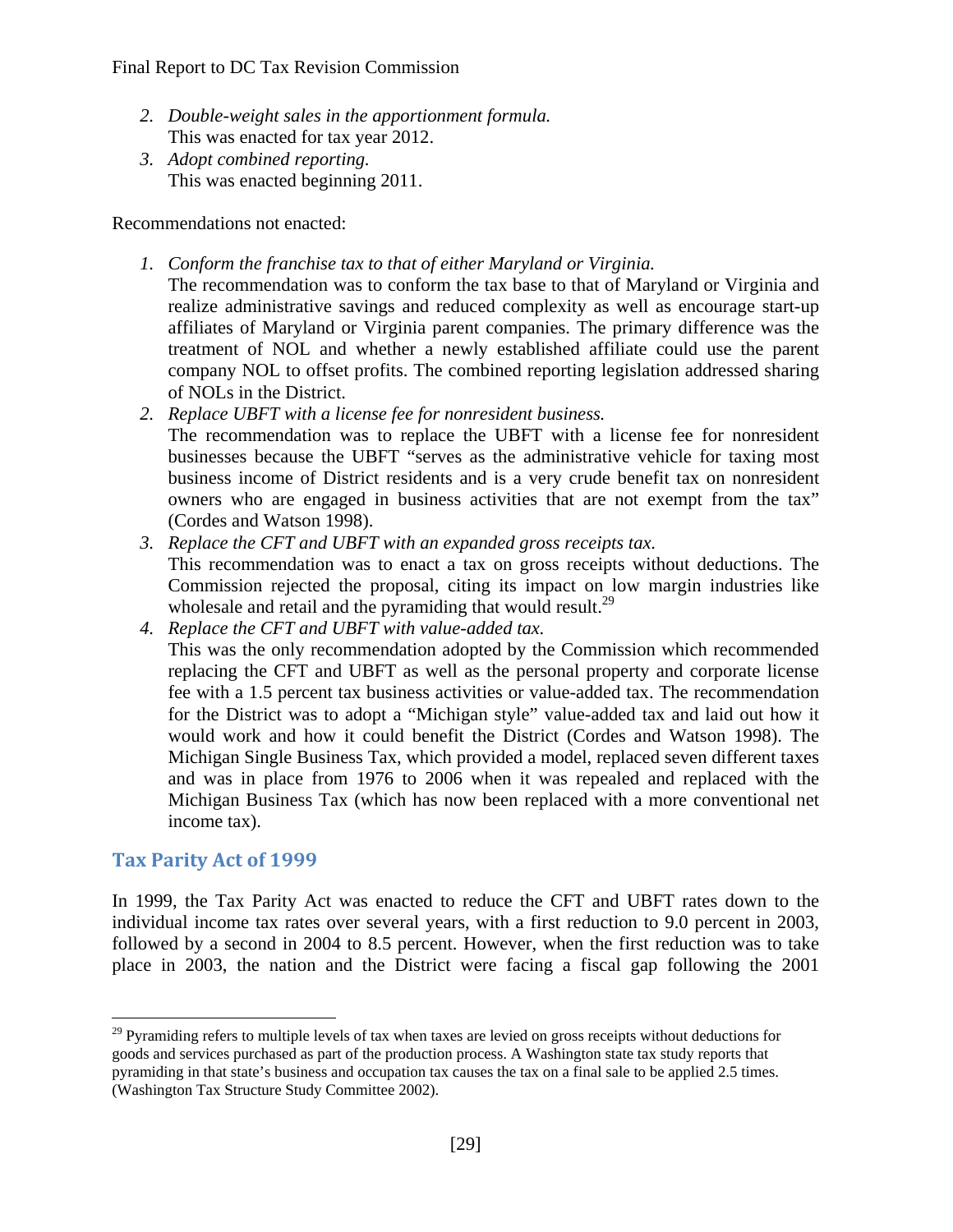recession. As a consequence, the rate reduction was reversed and the future reduction was suspended.

## **Recent legislative changes**

Many major changes to the tax code affecting businesses occurred in the last four years and were enacted primarily as a way to raise revenue during the Great Recession. However, the changes also follow national trends and have been recommended by other state tax commissions. Many of these were suggested by Cordes and Watson (1998) during the prior Tax Revision Commission. These actions are major changes to the franchise tax system and taken together represent a reform of the way franchise taxes are levied and collected in the District. They include the requirement of combined reporting, the increase in the minimum tax, and the change to double-weighted sales apportionment (table 6). The additional revenue in fiscal year (FY) 2012 from these reforms was estimated to increase revenue by \$64 million, or about 14 percent of franchise tax revenue.<sup>30</sup>

|                                      | <b>Estimated new</b><br>2012 revenue |                                    |
|--------------------------------------|--------------------------------------|------------------------------------|
| <b>Enacted change</b>                | (000s)                               | <b>Legislative act</b>             |
| Decouple from domestic production    |                                      |                                    |
| activity                             |                                      | \$3,400 FY 2009 Budget Support Act |
| Decouple from bonus depreciation/179 |                                      |                                    |
| expensing                            | 6750                                 | FY 2009 Budget Support Act         |
| Require combined reporting           |                                      | 22,400 FY 2010 Budget Support Act  |
| Related party interest add-back      | 12,300                               | FY 2010 Budget Support Act         |
| New two tier minimum tax             | 12,000                               | FY 2012 Budget Support Act         |
| Double-weight sales in apportionment |                                      |                                    |
| formula                              | 7,233                                | FY 2012 Budget Support Act         |
| Changes to QHTC                      | (a)                                  | <b>Technology Enhancement Act</b>  |
|                                      |                                      | Social E-Commerce Job              |
|                                      |                                      | Creation Tax Incentive Act of      |
| Social e-commerce QHTC               | (a)                                  | 2012                               |
| Total                                | \$64,083                             |                                    |

#### **Table 6: Recently Enacted Changes to CFT and UBFT**

Source: OCFO Fiscal Impact Statements; Revenue estimated at time of consideration legislation. (a) No fiscal impact in 2012.

Details of legislation recently passed with analysis:

 $\overline{a}$ 

 $30$  Estimates for legislation are usually calculated long before the legislation goes into effect. Although the final fiscal year (FY) 2012 collections for CFT and UBFT was \$78 million above the revised estimate, they were below the estimate made in 2009 (OCFO 2013b; OCFO 2009). The franchise tax estimates were subsequently revised down as the economy continued to struggle throughout 2009 and 2010 (appendix E).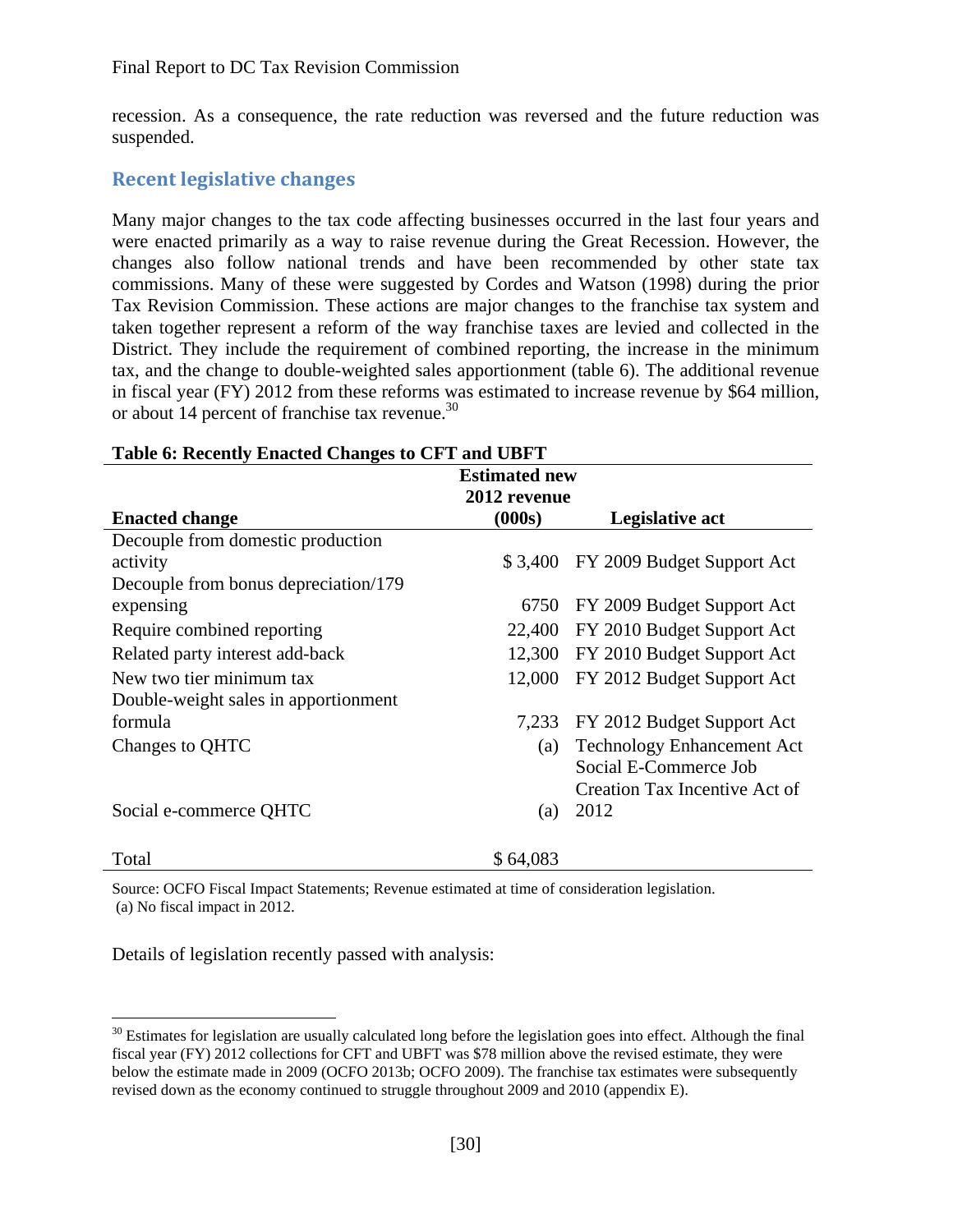• Decoupling from federal actions.

- Beginning tax year 2008, the District decoupled from the federal provisions allowing bonus accelerated depreciation and expensing (Section 179). Beginning tax year 2009, the District also decoupled from the federal domestic production activities deduction.
	- o *Analysis:* Decoupling from federal stimulus measures makes sense for states. Accelerating or allowing bonus depreciation is merely shifting or concentrating the tax benefits of depreciation to the current period. Since states can't borrow for current year operations, they have less ability to pay for stimulus out of future tax dollars.
- Mandatory combined reporting.
	- In 2009, as part of a package of tax changes to close a budget gap in the five-year financial plan, the council and mayor enacted legislation requiring combined reporting beginning with tax year 2011. The original legislation lacked any of the enabling legislation necessary to implement the new requirement. The original fiscal impact was \$22.6 million in FY 2012 and \$19.4 million annually in subsequent years. The passage was controversial because it was not well publicized and included in a mixture of other tax changes (Setze 2009).
		- o *Analysis*: Requiring combined reporting was appropriate for the District to capture the income from aggressive tax planning. From early reports, it may have increased revenue more than originally estimated suggesting it did expand the base of taxable income. Some features—the selection of *Joyce* and the default of water's edge—should be revisited as data becomes available. In the original implementing legislation, the OCFO was directed to report on the economic impact of requiring combined reporting.
- Related party interest add-back.

The add-back for the "Delaware holding company," added back interest paid to related entities. According to OCFO (2009), this would close the loophole where companies reduce taxable income by paying interest, which is deductible, to related subsidiaries in low- or no-tax states.

o *Analysis:* This was an appropriate action for the District to take in absence of requiring combined reporting, which came later. For the add-back, related entities were defined as companies at least 50 percent owned by the taxpayer. Combined reporting also captures this income.

• Increase in the minimum tax.

Beginning tax year 2011, the minimum tax was increased to \$250 for companies with sales of \$1 million or less and \$1,000 for companies with sales greater than \$1 million. The minimum had been \$100 for all companies since 1983. This change affected twothirds of businesses that pay only the minimum tax (OCFO 2011).

o *Analysis:* On the surface, this seems like a good policy since two-thirds of the tax filers owe only the minimum tax and that level had not been increased since 1983. The two-tiered levels, however, create a cliff effect which means a tax filer with District gross receipts of \$1 million pays \$750 less than a taxpayer with one dollar more. A phased-in approach would be more sensible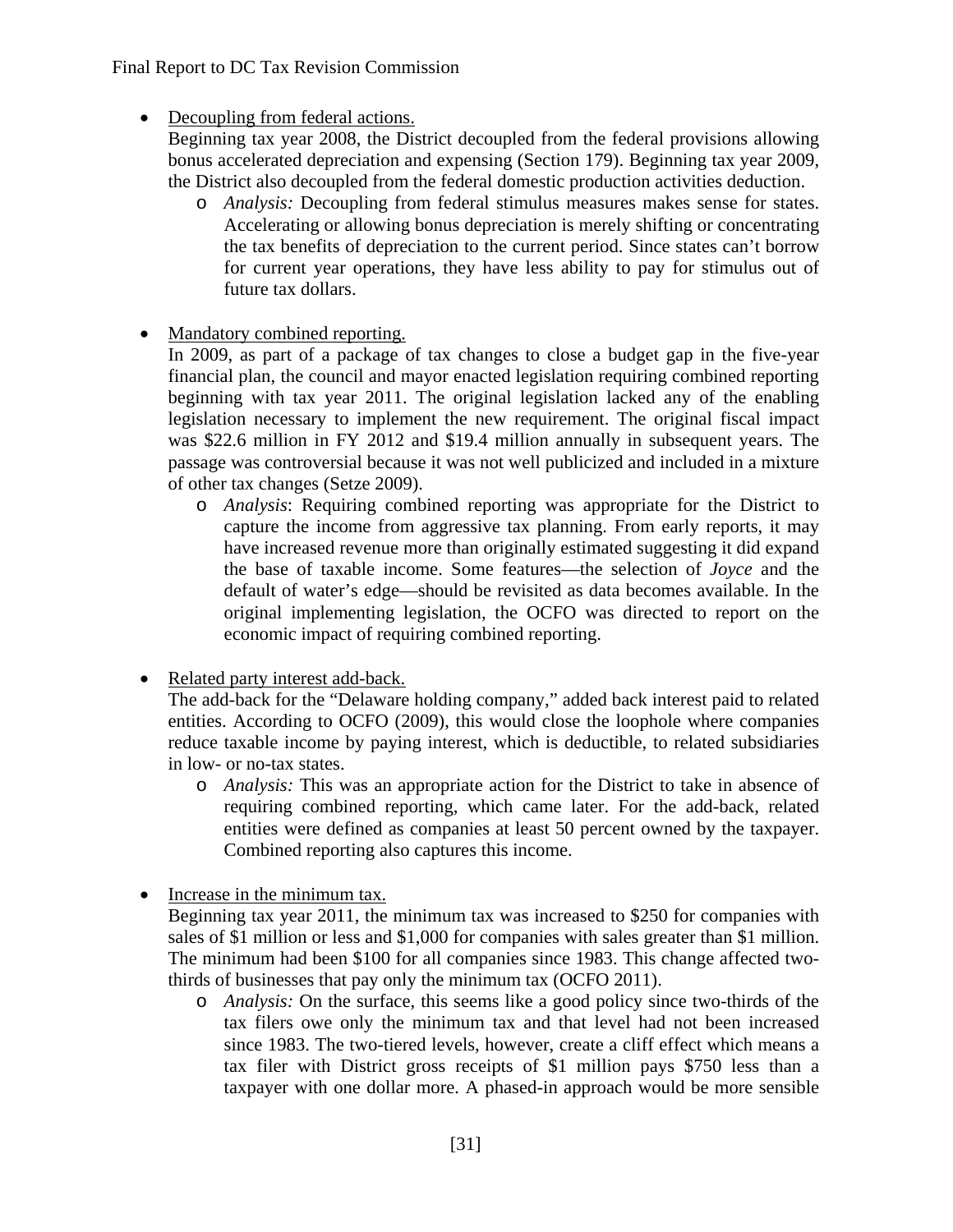from an economic perspective but would add complexity. Maryland and Virginia do not have minimum taxes.

• Double-weighted sales apportionment.

Beginning tax year 2012, multistate companies must use a double-weighted sales factor formula to apportion income to the District. The previous method was a formula that equally weights payroll, property, and sales (UDITPA).

- o *Analysis:* The double-weighted sales tax formula is generally adopted as an economic development tool in other states (and, typically, a revenue loser) but with the nature of the District economic base and the companies supplying our markets, the double-weighted sales tax formula was estimated to increase tax revenue. The change is unlikely to create significant economic activity in the District.
- Credits and incentives.

The two major changes to the CFT and UBFT credits involve QHTCs.

- o The Technology Sector Enhancement Act of 2012 changed some of the definitions of QHTC in subtle but fundamental ways. First, it repealed the requirement that QHTCs be in economic development zones to get the zero rate tax credit (see above for description of QHTC program). Second, it changed the requirement that a QHTC has employees and revenue to a requirement that the QHTC has employees "in the District."<sup>31</sup>
	- *Analysis:* The change to the QHTC credit to eliminate the zones reflected the constantly changing focus for development. The changes to the criteria for qualifying appropriately narrowed the scope to companies that actually had District income and employees. This will reduce the number of QHTCs but the remaining ones should reflect the type of company originally targeted.
- o The "Social e-Commerce Job Creation Tax Incentive Act" created a series of tax incentives for a QHTC with "a primary business of marketing or promoting retail or service businesses by delivering or providing members with access to discounts or other commerce based benefits."<sup>32</sup>
	- *Analysis:* This legislation was tailored for a specific company at a specific time and so is not a useful credit for long-term economic development goals. The tax and job targets are complicated, also limiting its usefulness as a broad business tax incentive.
- Compliance.

Not included in the table above are several measures that increase compliance:

o Federal Treasury Offset Program: captures delinquent taxes from federal disbursements.

 $\overline{a}$ 31 L19-0211 http://dcclims1.dccouncil.us/images/00001/20121019175931.pdf.

<sup>&</sup>lt;sup>32</sup> L19-074 http://dcclims1.dccouncil.us/images/00001/20120724123156.pdf.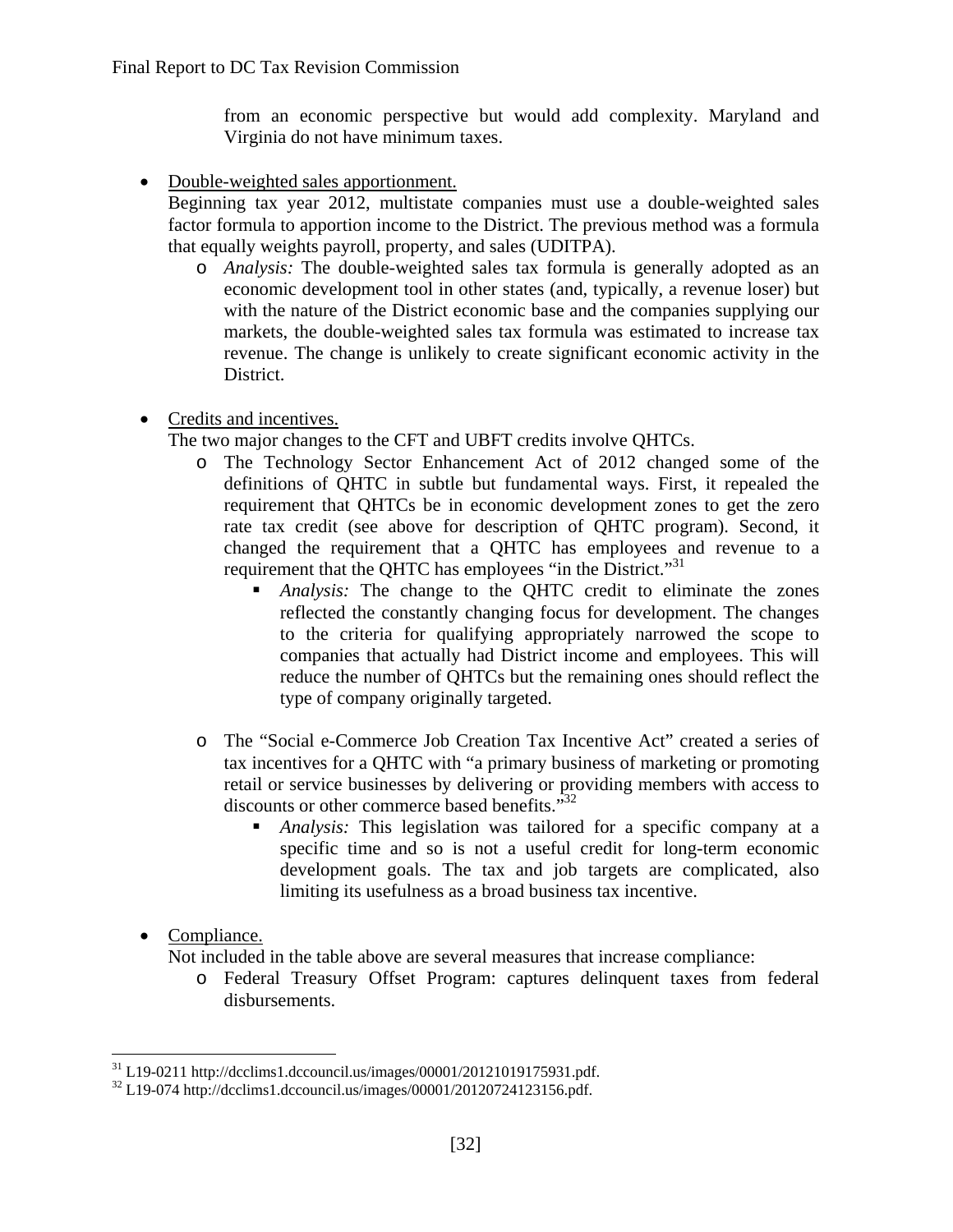o Safe-harbor: in 2011, for the purpose of calculating estimated quarterly payments, the District increased "safe harbor" thresholds to 110 percent of the prior year tax.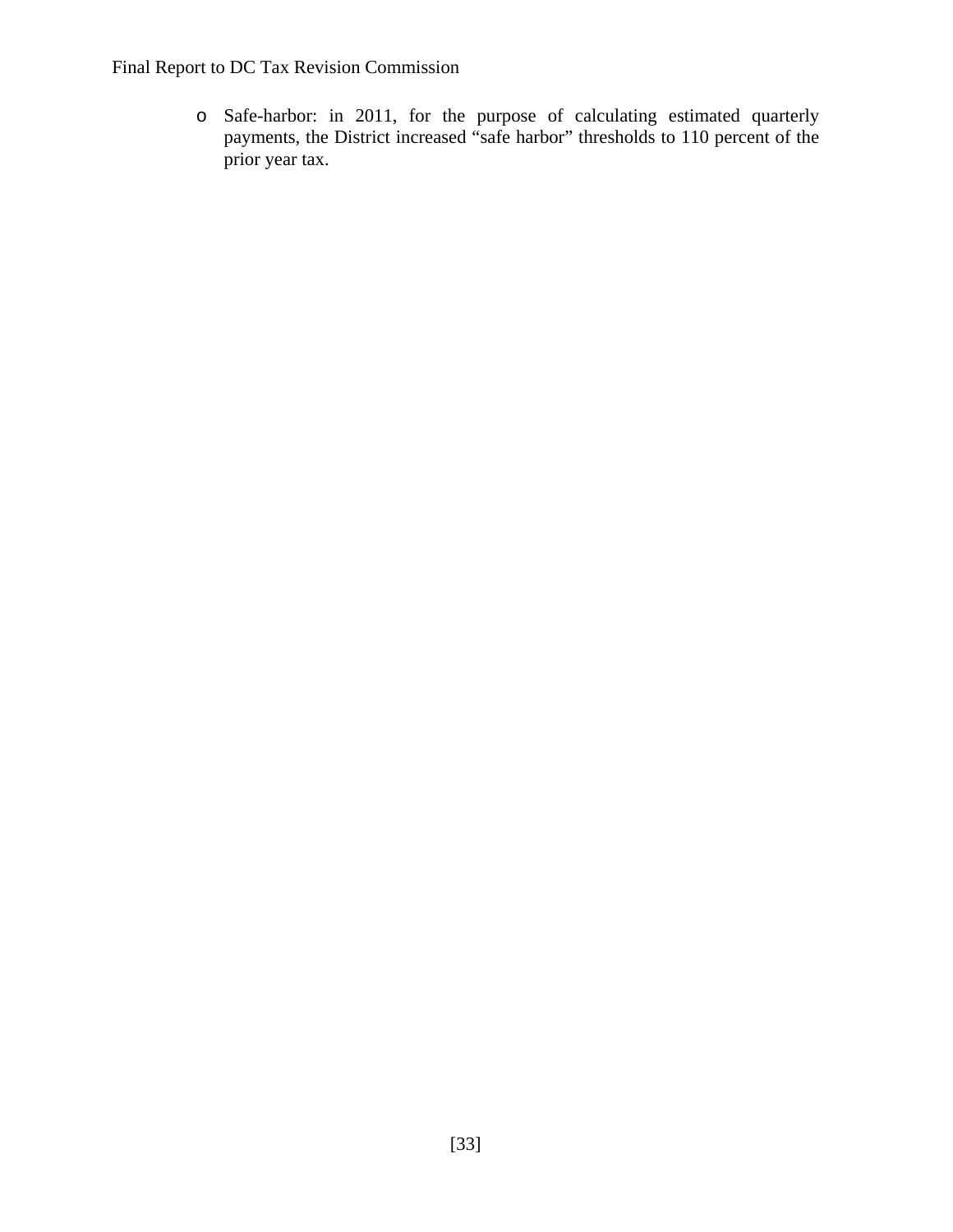# **Franchise Taxes and the Economy**

There is considerable debate about the impact of corporate income taxes on the economy. Researchers examining ostensibly the same data come to different conclusions. Part of the reason is that corporate income is opaque and subject not only to the laws of the economy but the laws of accounting as well. Gupta and colleagues (2009) note that state income taxes were declining when corporate profits were increasing. There are also several other taxes that businesses are subject to that may overshadow the corporate income tax.

Wheeler (2005) summarizes several studies on the impact of corporate income tax on employment, investment, and site location. There is some evidence that lower corporate income tax rates leads to higher investment, particularly foreign direct investment in manufacturing, but the increase in employment is less significant. Studies on the impact of a reduction in the corporate tax rate have to take into account the balanced budget requirements of states and the District: reduction of one tax, at least in the short run, necessarily means that another tax has to increase or expenditures have to be reduced (Mazerov 2010). Both of these will also have an impact on the economy.

## **Recent economic history: District, Maryland, and Virginia**

The District economy has thrived in comparison with other parts of the country and even within the region where the District appears to be more robust. Prior to the Great Recession, employment, businesses, and wages all grew faster than other jurisdictions (table 7). Notably, there was positive growth in all three variables during the recession, though neighboring counties also did better than the nation as a whole and Arlington County, VA, outperformed the District. However, the resilience of businesses in the metro area may in part reflect the expansionary policies undertaken by the federal government, first with the expanded military spending in support of the wars in Afghanistan and Iraq and then with the adoption of stimulus programs under the American Recovery and Reinvestment Act of 2009. Recently, with the federal sequester and declining troop levels overseas, federal government activity in the region is contracting. This has already translated into forecasts of slower business activity growth in the District and surrounding areas than otherwise would be the case (OCFO 2013a; Fuller 2013).

| VI–4V11)           |                       | $2001 -$ | $2007 -$ | $2001 -$ |
|--------------------|-----------------------|----------|----------|----------|
|                    |                       | 2007     | 2011     | 2011     |
| District           | Employment            | 1.2%     | 0.7%     | 1.0%     |
|                    | <b>Establishments</b> | 2.8%     | 1.7%     | 2.3%     |
|                    | Wages                 | 5.8%     | 2.7%     | 4.6%     |
| Maryland           | Employment            | 0.9%     | $-1.2\%$ | 0.1%     |
|                    | Establishments        | 2.0%     | $-0.4%$  | 1.0%     |
|                    | Wages                 | 4.7%     | 1.0%     | 3.2%     |
| MD – Montgomery Co | Employment            | 0.5%     | $-1.3%$  | $-0.2\%$ |

#### **Table 7: Average Annual Growth in Private Employment, Establishments, and Wages over Last Decade (2001–2011)**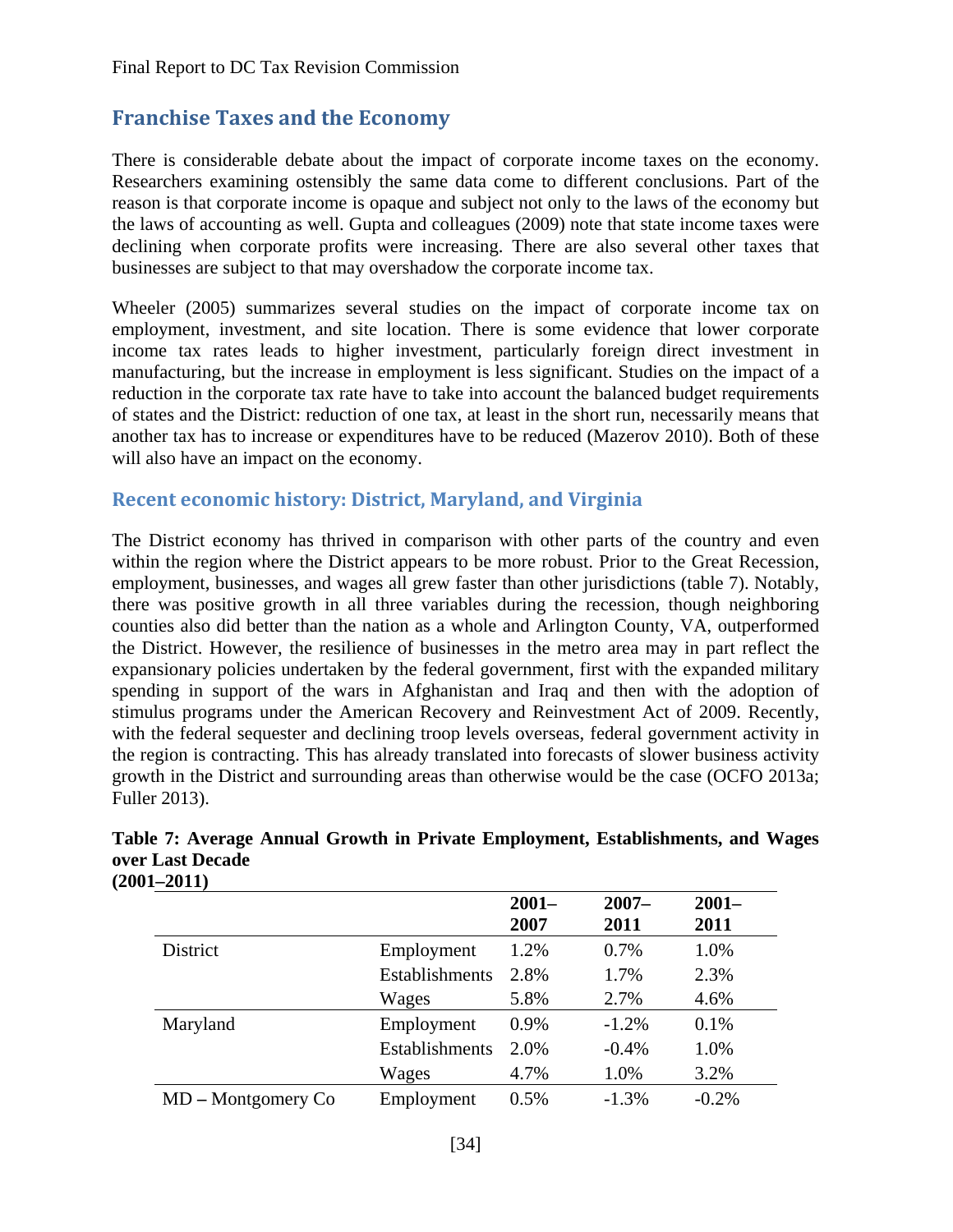| Final Report to DC Tax Revision Commission |  |  |
|--------------------------------------------|--|--|
|--------------------------------------------|--|--|

|                         | Establishments | 1.8%    | $-0.3%$ | 0.9%     |
|-------------------------|----------------|---------|---------|----------|
|                         | Wages          | 4.7%    | 0.9%    | 3.2%     |
| MD – Prince George's Co | Employment     | 0.2%    | $-2.2%$ | $-0.8\%$ |
|                         | Establishments | 1.6%    | $-0.6%$ | 0.7%     |
|                         | Wages          | 3.1%    | $-1.1%$ | 1.4%     |
| Virginia                | Employment     | 1.0%    | $-1.0%$ | 0.2%     |
|                         | Establishments | 2.5%    | 0.6%    | 1.7%     |
|                         | Wages          | 4.8%    | 1.5%    | 3.5%     |
| $VA - Arlington Co$     | Employment     | $-0.6%$ | 1.9%    | 0.4%     |
|                         | Establishments | 2.1%    | 2.3%    | 2.2%     |
|                         | Wages          | 3.9%    | 4.5%    | 4.1%     |
| VA - Fairfax Co         | Employment     | 1.1%    | $-0.3%$ | 0.5%     |
|                         | Establishments | 2.1%    | 1.2%    | 1.7%     |
|                         | Wages          | 5.5%    | 2.6%    | 4.3%     |
| VA - Alexandria City    | Employment     | 0.5%    | $-1.5%$ | $-0.3%$  |
|                         | Establishments | 1.6%    | 0.5%    | 1.2%     |
|                         | Wages          | 4.9%    | 0.8%    | 3.3%     |
|                         |                |         |         |          |
| <b>United States</b>    | Employment     | 0.7%    | $-1.3%$ | $-0.1%$  |
|                         | Establishments | 2.0%    | 0.3%    | 1.3%     |
|                         | Wages          | 4.2%    | 0.6%    | 2.7%     |

Source: BLS Quarterly Census of Employment and Wages.

Another useful comparison is to look at cities that play a similar role to the District. The Washington metro area outperformed most of the country during the recession and the recovery. The District, as the center of the metro area, outperformed other center cities (table 8).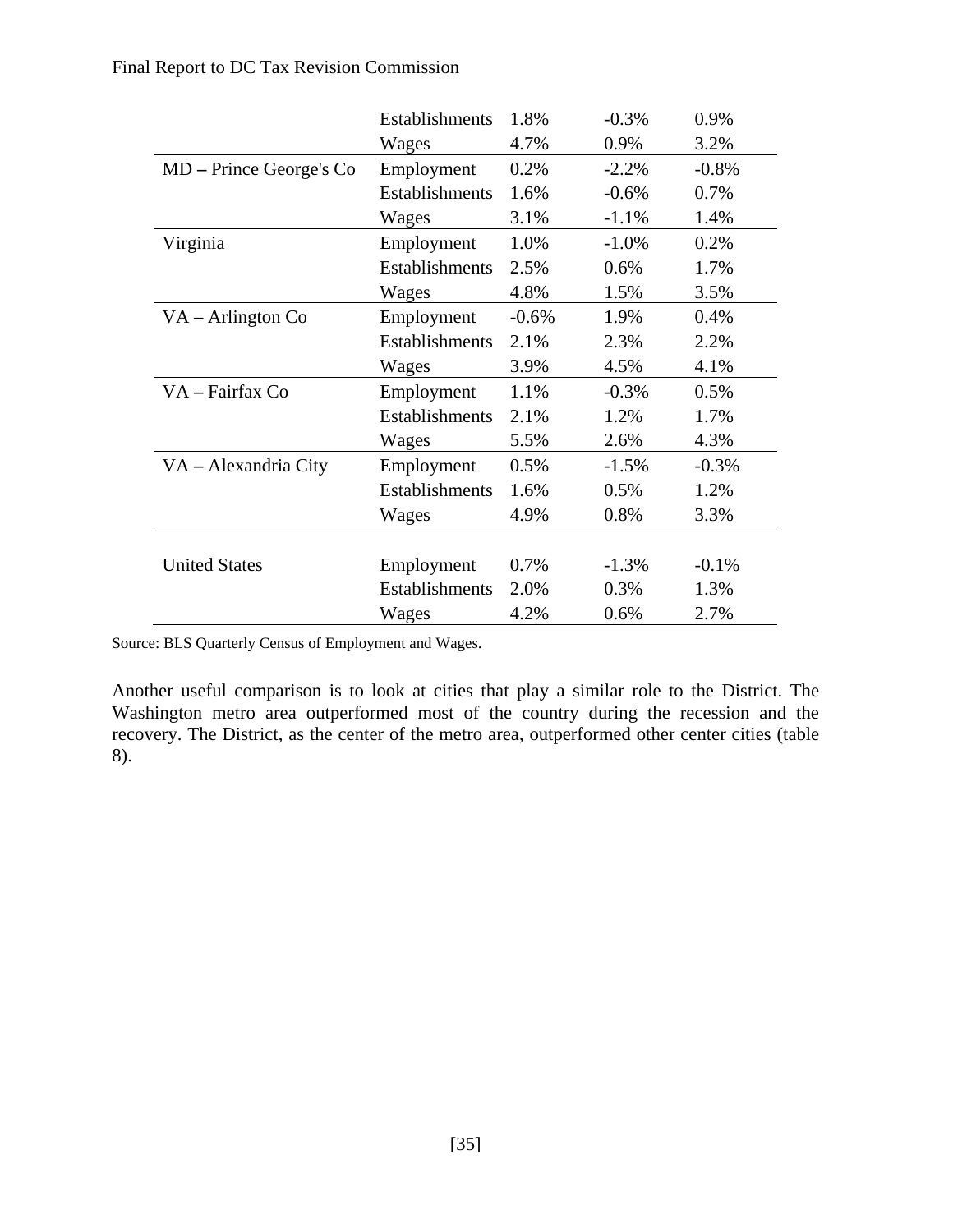$\overline{a}$ 

 $\overline{a}$ 

 $\overline{a}$ 

| Table o: Growth in business establishments—select cities |             |             |             |
|----------------------------------------------------------|-------------|-------------|-------------|
|                                                          | $2001 - 07$ | $2007 - 11$ | $2001 - 11$ |
| Las Vegas, NV                                            | 8.9%        | $-0.7\%$    | 4.9%        |
| <b>Washington, DC</b>                                    | 2.8%        | $1.7\%$     | 2.3%        |
| Philadelphia, PA                                         | 1.2%        | 3.4%        | 2.1%        |
| Boston, MA                                               | 0.6%        | 2.4%        | 1.3%        |
| New York, NY                                             | 1.1%        | 1.6%        | 1.3%        |
| Atlanta, GA                                              | 0.2%        | 2.0%        | 0.9%        |
| Denver, CO                                               | 0.8%        | $-0.4%$     | 0.4%        |
| Dallas, TX                                               | 0.4%        | $-0.5%$     | 0.0%        |
| Seattle, WA                                              | $-1.4%$     | 1.6%        | $-0.2%$     |
| Cleveland, OH                                            | $-0.6%$     | $-1.3%$     | $-0.9\%$    |

**Table 8: Growth in business es tablishment ts**–**select cit ties** 

Source: BLS Quarterly Census of Employment and Wages (data shown for each city's primary county). Note: Private sector establishments.

The District also increased its share of the economy over time. In 1997, the District's share of national gross operating surplus, a proxy for profits, was 0.4 percent and grew to 0.5 percent by 2010.<sup>33</sup> The District's share of the regional gross operating surplus rose from 8.5 percent to 9.3 percent, reducing both Virginia's and Maryland's share (figures 4 and 5).



A similar story can be told about small business. The growth in business establishments with 5–49 employees did decline during the recession but has risen since 2010 and the number of small businesses in the District is now growing faster than Virginia (figure 6). The District did lag behind the neighboring states and the US average in the early part of the decade but over the last two years has exceeded the national average.

 $33$  Gross operating surplus is the value derived as a residual for most industries after subtracting total intermediate inputs, compensation of employees, and taxes on production and imports less subsidies from total industry output. Gross operating surplus includes consumption of fixed capital (CFC), proprietors' income, corporate profits, and business current transfer payments (net). Source: BEA.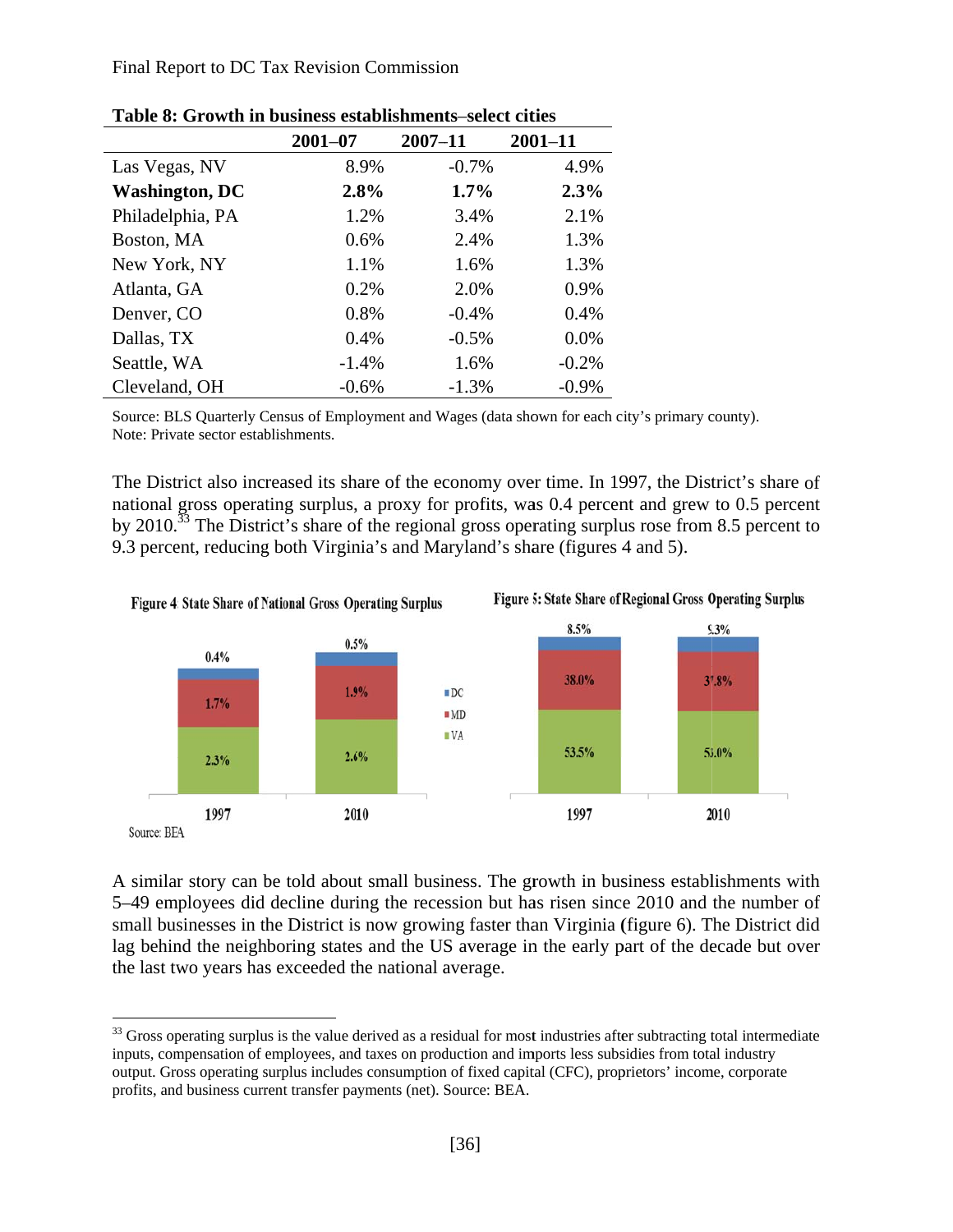

#### **Who legally pays the franchise taxes?**

In an attempt to address how businesses of different sizes were taxed under the CFT and UBFT, ORA analyzed the 2011 UBFT and CFT data (see table 9). Using gross sales as a proxy for business size, most taxpayers reported paying only the minimum tax, which in 2011 was either \$250 or \$1,000. Fourteen percent of all tax filers are classified as large businesses with sales greater than \$5 million and more than half only pay the minimum.<sup>34</sup>

|                                                             | <b>CFT</b> | <b>UBFT</b> | All tax<br><b>filers</b> | <b>Share of</b><br>total |
|-------------------------------------------------------------|------------|-------------|--------------------------|--------------------------|
| <b>Small Business (Sales <math>&lt;</math> \$5 Million)</b> | 18,709     | 17,652      | 36,361                   | 86%                      |
| paying minimum                                              | 13,391     | 11,402      | 24,793                   |                          |
| paying more than minimum                                    | 5,318      | 6,250       | 11,568                   |                          |
| <b>Large Business (Sales &gt; \$5 Million)</b>              | 5,230      | 889         | 6,119                    | 14%                      |
| paying minimum                                              | 3,003      | 450         | 3,453                    |                          |
| paying more than minimum                                    | 2,227      | 439         | 2,666                    |                          |
| <b>Total Number of Returns</b>                              | 23,939     | 18,541      | 42,480                   |                          |

#### **Table 9: Business Size–Franchise Taxes in 2011**

Source: DC Chief Financial Officer, ORA.

 $\overline{a}$ 

 $34$  Sales are total sales of the tax filer, not just sales in the District.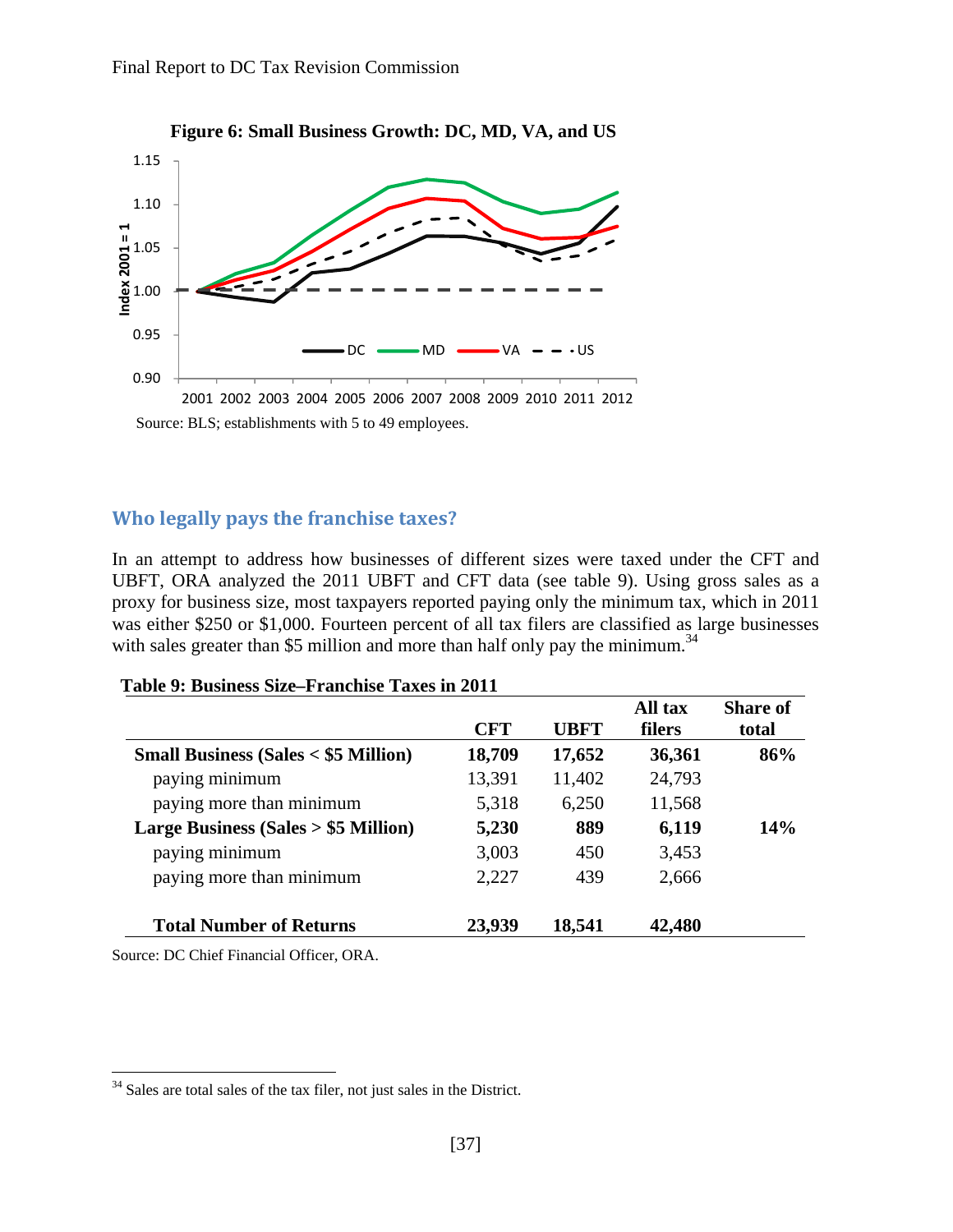# **Who actually pays?**

Identifying the ultimate payer of business taxes is important to evaluate a business tax reform proposal in the District. If the taxes are assumed to be paid out of profits, the incidence is on the shareholders of the company, but a company may be able to pass on the tax to the consumer in the form of higher prices or to the employees in the form of lower wages.

Felix (2009) identifies a correlation with high state corporate tax rates and lower wages, particularly among high-skilled labor. Nunns (2012) describes how the model used for federal corporate income tax at the Tax Policy Center originally assumed the tax was borne by the shareholders but has been updated to reflect a greater burden on labor. Cline and colleagues (2010) suggest that households pay 24 percent of taxes from changes in the corporate tax but these results may not apply to the District due to the differences in structure (the District has both state and local functions) and the differences in markets.

The methodology from Cline et al. rests on whether taxes are origin or destination and determines that 85 percent of District business taxes are origin. In the District, however, the economic activity is more likely to be services sold to the government rather than to other businesses, which would affect Cline's calculations.

Tax avoidance also determines who pays. Notwithstanding illegal tax evasion or tax fraud, some companies make business structure decisions to avoid tax liability in a state. The use of passive investment companies and real estate investment trusts for the sole purpose of avoiding tax liability increased during the 1980s and 1990s. States have enacted laws to reduce the lost income: add-back and combined reporting are two examples. Gupta et al. (2012) suggest that some of the increase in state corporate tax revenue in 2007 and 2008 came not only from better economic conditions but from a change in an accounting rule. The Financial Accounting Standards Board Interpretation No. 48 (FIN 48) was adopted in 2006 requiring public corporations to report any "uncertain tax positions" (UTPs). According to the IRS, which requires publicly traded companies to report UTPs as part of the federal return, 4,120 UTPs were disclosed in 2012 from 1,783 taxpayers.<sup>35</sup> This is a relatively small number of taxpayers but, by modeling firm behavior around the time of the rule, Gupta and colleagues (2012) conclude that companies reacted by settling tax positions before having to report them.

## **Competitiveness**

Several studies purport to gauge a state's "competitiveness" with other states. Fitting the District into these studies is usually difficult because of (1) the inability of the District to tax nonresidents and  $(2)$  the melding of state and local functions in the District.<sup>36</sup> Some of the studies—Cline and colleagues (2011), Tax Foundation (2012)—weigh items that make more sense in a state with a high concentration of manufacturing but not in a service economy like the District. These studies use representative firms that are not generally appropriate comparisons for the District. Anderson (2012) analyzes several of the studies and concludes

<sup>&</sup>lt;sup>35</sup> http://www.irs.gov/Businesses/Corporations/UTPFilingStatistics.

 $36$  In a report on Maryland's business tax competitiveness, the District was not even mentioned. (Ernst & Young 2010).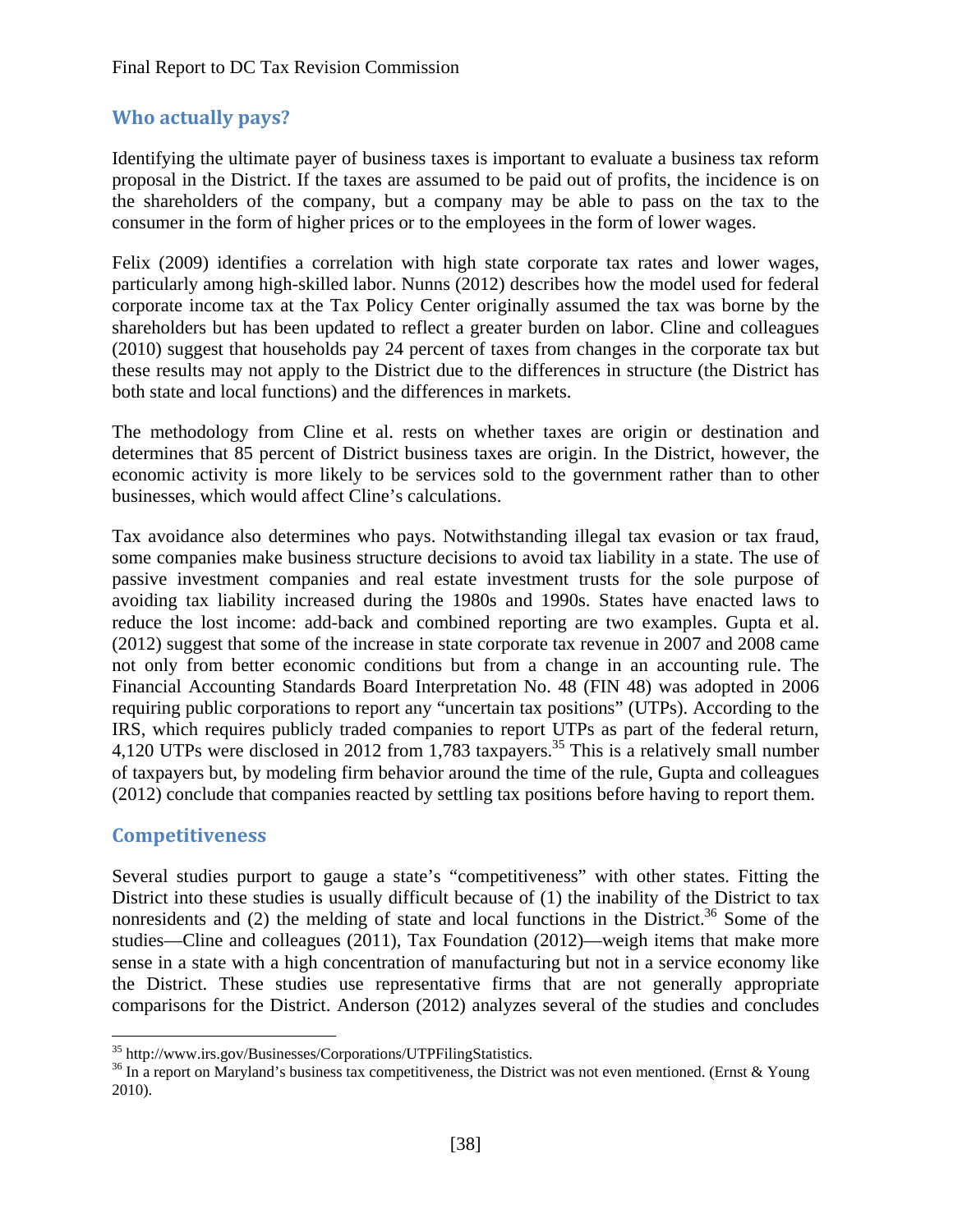that while each study has useful comparisons of state tax structures, the evidence that the rankings are correlated with economic performance is not robust. He warns that "policymakers should be careful to understand the measures included in any index, the weights placed on those measures, and the subjective judgments incorporated into the computation of the weights." This is particularly important when neighboring jurisdictions have both state and local business taxes: the cumulative tax burden must be calculated.

The Commission's 1998 report also studied competitiveness and how the taxes affected the economy. Mark et al. (1998) modeled the corporate tax rate and employment for the District and several surrounding jurisdictions and found that there was little evidence to show that the higher rate affected employment levels.

## **Other business taxes**

#### **Business taxes to finance the Nationals baseball stadium**

In addition to the CFT and UBFT, there is a tax on all businesses with sales over \$5 million. The "ballpark fee" is a four-tier tax paid by about 2,000 businesses and raised \$32.7 million in 2012, dedicated to the Baseball Fund (see table 10). There are also surtaxes on nonresidential utility consumption—gas and electric—and telecommunications that are dedicated to the Baseball Fund. The utility surcharge is equivalent to one percentage point, but denominated in either kilowatt hours or thermal units. In 2012, the transfer to baseball from these surcharges was \$10.7 million. These taxes are in addition to special taxes on concessions and ticket sales that also go into the fund. The fund is used to pay off the bonds that financed the construction of the Washington Nationals baseball stadium.

| <b>Tier</b>           |                           | Fee      | # of returns | 2012<br>collections |
|-----------------------|---------------------------|----------|--------------|---------------------|
|                       | \$5,000,000-\$8,000,000   | \$5,500  | 508          | \$3,815,887         |
| $\mathcal{D}_{\cdot}$ | \$8,000,00 - \$12,000,000 | \$10,800 | 414          | \$5,469,764         |
| $\mathcal{R}$         | \$12,000,001-\$16,000,000 | \$14,000 | 226          | \$3,958,137         |
| $\overline{A}$        | Greater than \$16,000,000 | \$16,500 | 807          | \$16,402,671        |
|                       | Unattributable            |          |              | \$3,015,453         |
|                       |                           | Total:   | 1.955        | \$32,661,912        |

#### **Table 10: Baseball Fee Collected in 2012\***

Source: OCFO Economic Development Finance.

\* Includes approximately \$6.3 million attributable to prior years.

## **Personal Property Tax**

Another business tax is the personal property tax, which is not included in the scope of this report but deserves mention as a business operations tax (as opposed to a real property tax). The personal property tax despite its name is generally regarded as an equipment value tax. The tax rate is \$3.40 per \$100 of assessed value. The first \$225,000 of personal property is exempt.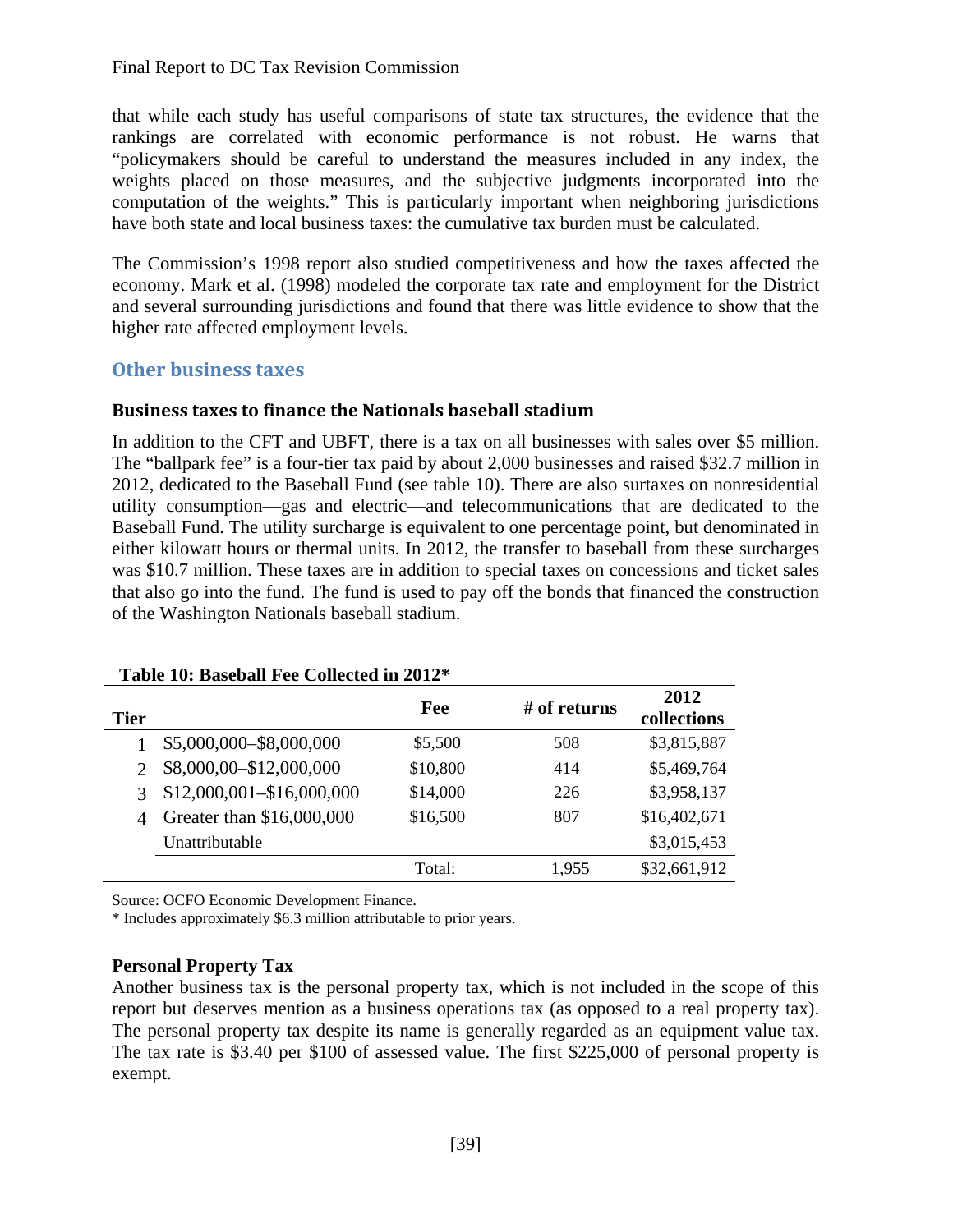Certain property is excluded:

- Tangible property, other than office equipment or furniture, of wireless telecommunications companies
- Inventories
- Personal property of digital audio radio satellite companies licensed by the Federal Communications Commission and subject to the toll telecommunications gross receipts tax
- Personal property of utilities, cable companies, and energy generation plants
- Personal property of a qualified supermarket for the first 10 years
- Personal property of a OHTC for 10 years from purchase

Maryland taxes all business equipment and has both city and county rates. In Montgomery County, the county rate is \$1.81 per \$100 and the median city rate is \$0.52. Inventories are exempt at the county level but most cities in Montgomery and Prince George's counties, which border the District, tax inventories at the city rate only.

Personal property in Virginia includes business property and vehicles and the rates are higher than both Maryland and the District. The rates vary by location. In Arlington County, the rate is \$5.00 per \$100 assessment; in Fairfax County, the rate is \$4.57; and in the City of Alexandria, the rate is \$4.50 for vehicles and \$4.75 for most other property.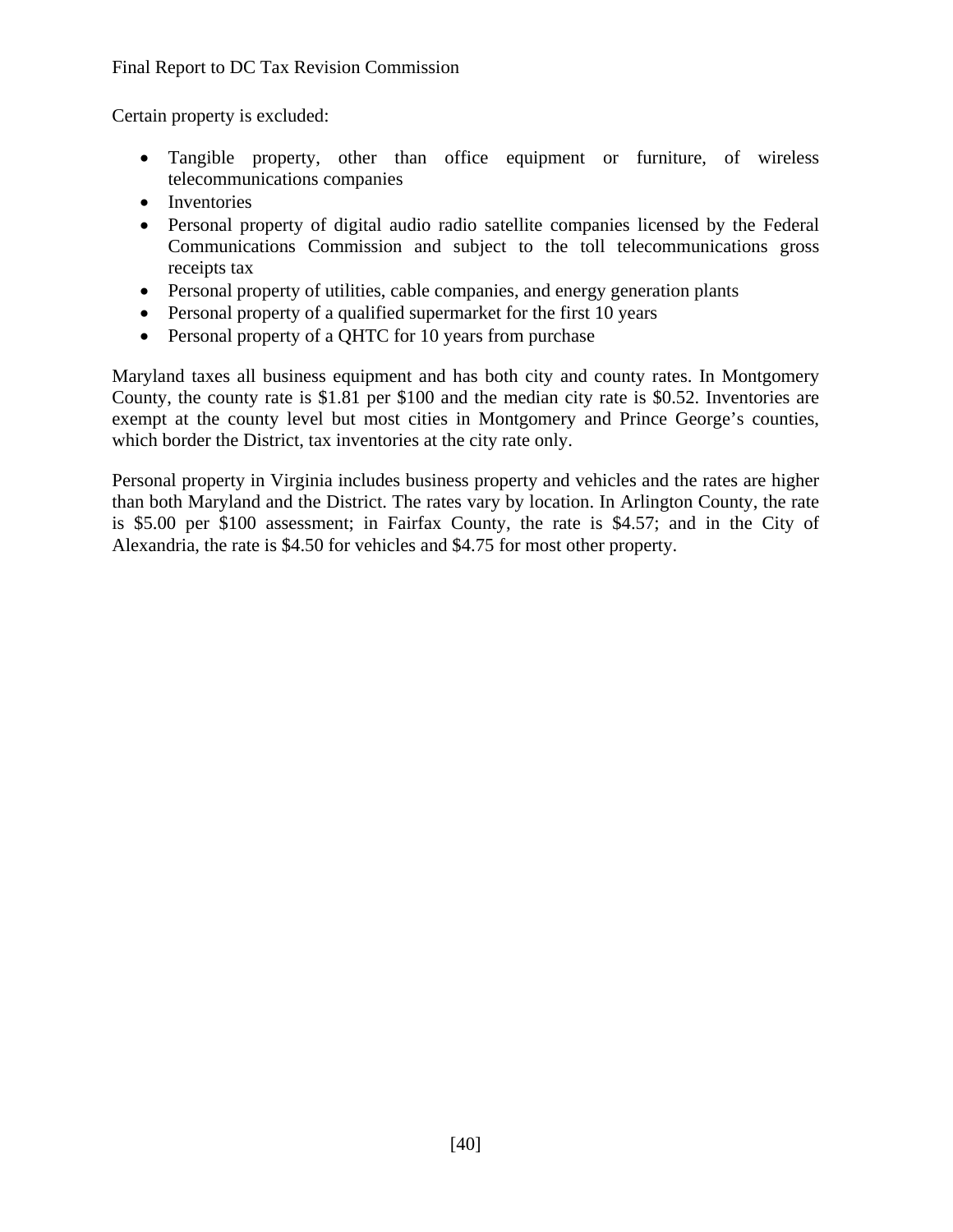# **Options for the Commission to Consider**

The Commission's charge is to provide the Council and the Mayor with comprehensive recommendations with five goals in mind: (1) fairness, (2) broad base, (3) more competitive, (4) job creation and business growth, and (5) simplicity, transparency, and modernity. As many of the fundamental reform measures that are typically considered for business franchise taxes have been adopted by the District, the most important step is to evaluate the impacts these changes have had.

*Recommendation: Analyze the business taxpayer data before and after tax year 2011 and prepare a report showing how companies' liabilities changed and how the details of the filings changed.* 

 *Should include:* 

- *a. An analysis of the before and after of net income*
- *b. An analysis of the before and after apportionment factors*
- *c. A review and report on the FAS 109 deductions claimed*
- *d. An assessment of changes due to economic conditions versus the changes in policy*

This may take a few years to determine, but the additional revenue appears to have been realized and there does not appear to be an exodus of companies due to the new laws. It will be important to know what kind of companies were "winners" and what kind were "losers." It may be the case that requiring combined reporting had a mix of winners and losers like Maryland saw in its analysis. (Schaufele 2011).

The Commission should also consider two options to strengthen the District's tax base:

 *Expand nexus definition to economic presence–uncertain but positive revenue impact*  Expanding the standard from physical presence to substantial economic presence would broaden the base by allowing OTR to assert nexus over more economic activity in the District. Expanding nexus will increase revenue but estimating the amount is difficult as the data is not available.

Advantage: The District is a destination market for out-of-state companies and a physical presence standard misses a large share of the economic activity. One way to expand the nexus in a clear and simple manner would be to adopt the MTC factor thresholds, asserting nexus over any company with at least \$50,000 property value, \$50,000 payroll, or \$500,000 sales, or 25 percent of any one of the factors.

Disadvantage: Setting explicit factors also means that corporations near the thresholds may make adjustments for tax reasons rather than economic reasons, creating a distortion. For a small market like the District, however, this planning should be rare.

 *Apportion using single-weighted sales formula–estimated to increase revenue \$15–20 million annually* 

The District could adopt the single-sales factor method of apportionment. Adopting single-sales factor will expand the base and may provide an incentive for companies to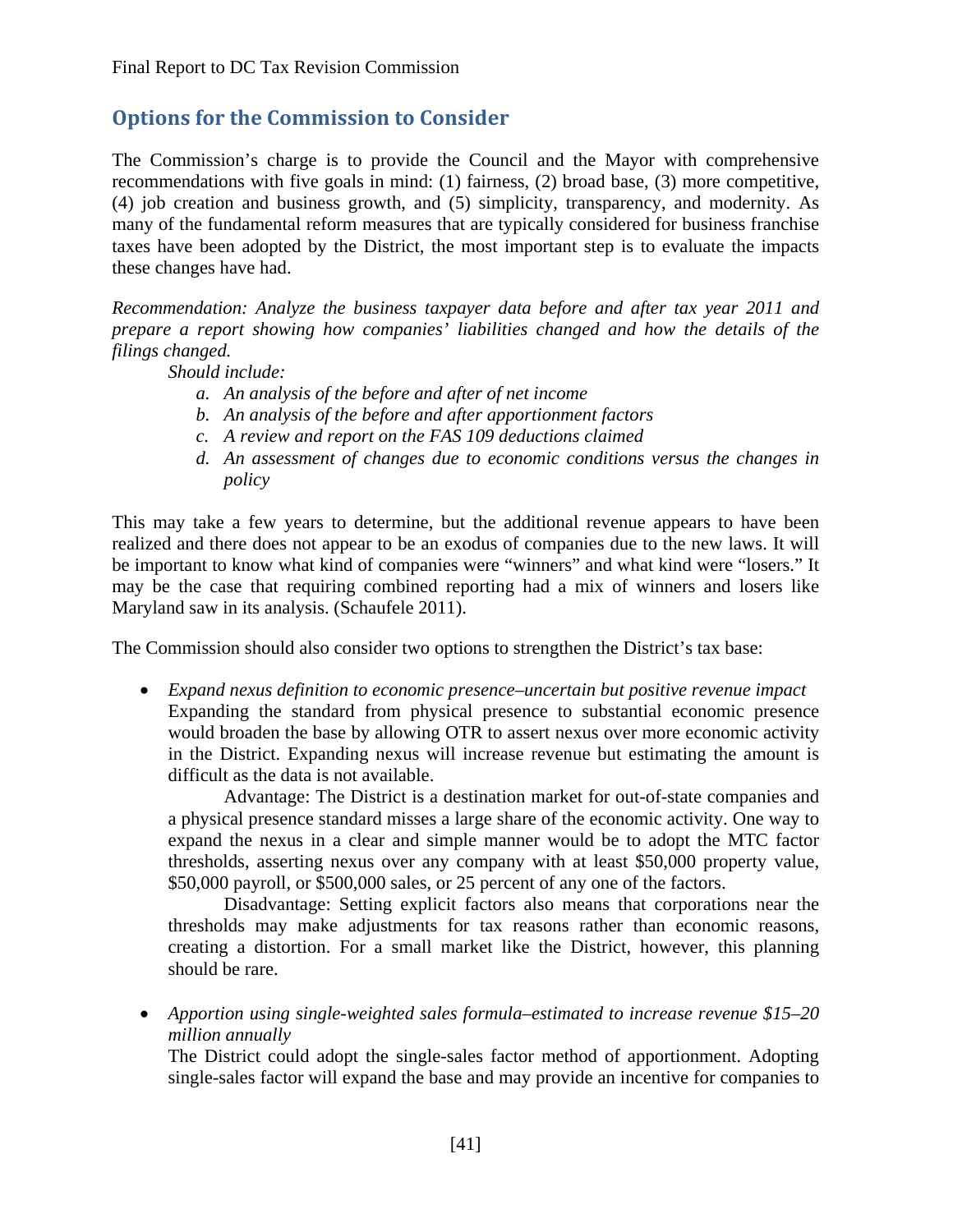move to the District. Virginia is already phasing-in single- sales factor apportionment for retailers and certain manufacturers.

 Advantage: Single-sales factor has become more common than UDITPA and so the District's apportionment method would be in line with other states. The District would also benefit from a single-sales factor since most companies doing business in the District do not have significant payroll or property. This will, according to analysis of taxpayer records, increase revenue for the District and at the same time may entice a larger facility to locate here. We estimate this will increase District revenues between \$15 and \$20 million, based on 2009 taxpayer information developed by ORA for the 2011 legislation adopting double-weighted sales factor.

 Disadvantage: If the mix of companies changes from pre-2011, when the estimate of revenue was calculated, there could be revenue loss from this policy. Another important consequence may be that companies will fine-tune their sales to the District to avoid nexus. The single-sales factor can also be seen as a violation of the benefits principle of sound tax policy which says that the tax levied should be commensurate with the benefits received.

Following are several options that were considered but are not recommended at this time.

*1. Equalize tax rate with Maryland.* 

This proposal to reduce the franchise tax rates to 8.25 percent would reduce revenue by about \$75 million. Decreasing the rate alone would not, in our view, increase economic activity. As noted, the District has always had a higher rate than its neighbors but has not exhibited reduced economic growth. Part of the reason is the nature of the marketplace in the District as a primarily destination market for out-ofstate sellers. Further, the franchise taxes make up a relatively small part of the total tax burden so absent a broader business package of tax reform, a rate reduction alone will not be enough of an incentive to encourage business activity that would not otherwise take place.

*2. Replace the CFT and UBFT with an expanded gross receipts tax.* 

This proposal is attractive because of its simplicity. This is an option that is worthy of future consideration but could only be recommended in a broader discussion of all business taxes. A tax rate of 0.5 percent should produce sufficient revenue to repeal the CFT, UBFT, baseball gross receipts, and personal property taxes. This is a rough approximation and a more thorough analysis by ORA should be done before recommending this option. There are several states with gross receipts taxes, including some that also have a corporate income tax. Virginia allows a gross receipts tax at the local level. Fairfax County, Arlington County, and the City of Alexandria have gross receipts taxes.

 Advantages: One of the primary advantages is the business receipts taxes would not tax "income," so they could potentially reach nonresident professionals. The federal and District definitions for gross sales are the same so tax filers would just use the number already calculated for the federal return, apportion to the District, and apply the District rate, making the administration very simple. There would be no deductions or other income to interpret, which would reduce opportunities to do aggressive tax planning. The revenue would be much more stable as gross receipts are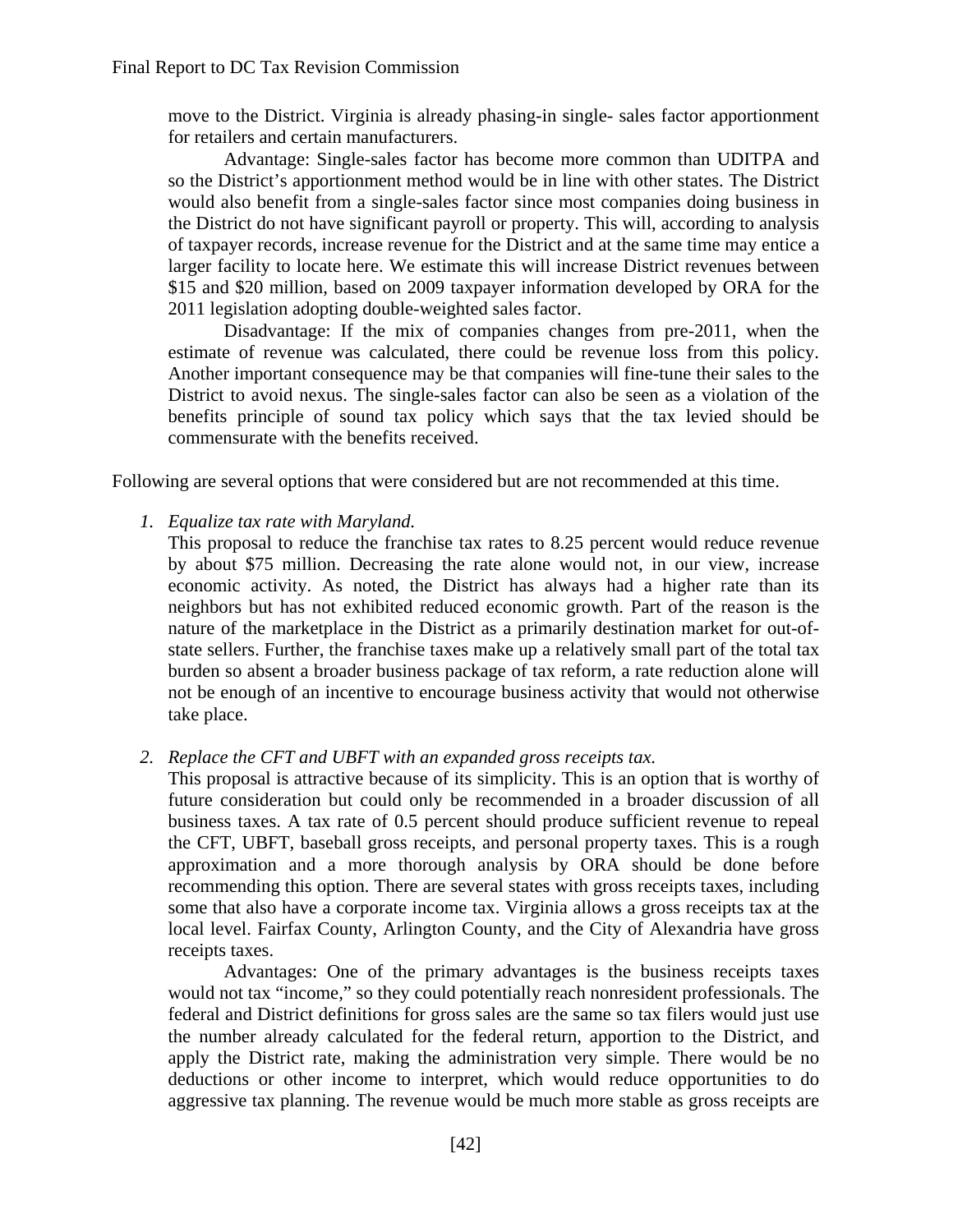less volatile than corporate profits. The rate would also appear to be much lower than other states.

 Disadvantages: The major criticism of gross receipts taxes, as opposed to net income or value-added taxes, is that the tax is "pyramided," or applied at more than one stage of production. This creates different effective tax rates for different industries and particularly impacts low margin industries. Washington State (2002) reported the extent of pyramiding of its business and occupation tax by industry and found that the manufacturing industry, which is almost nonexistent in the District, had the highest rates of pyramiding. In New Mexico, pyramiding may have represented one-third of the gross receipts tax collections (Del Valle 2005).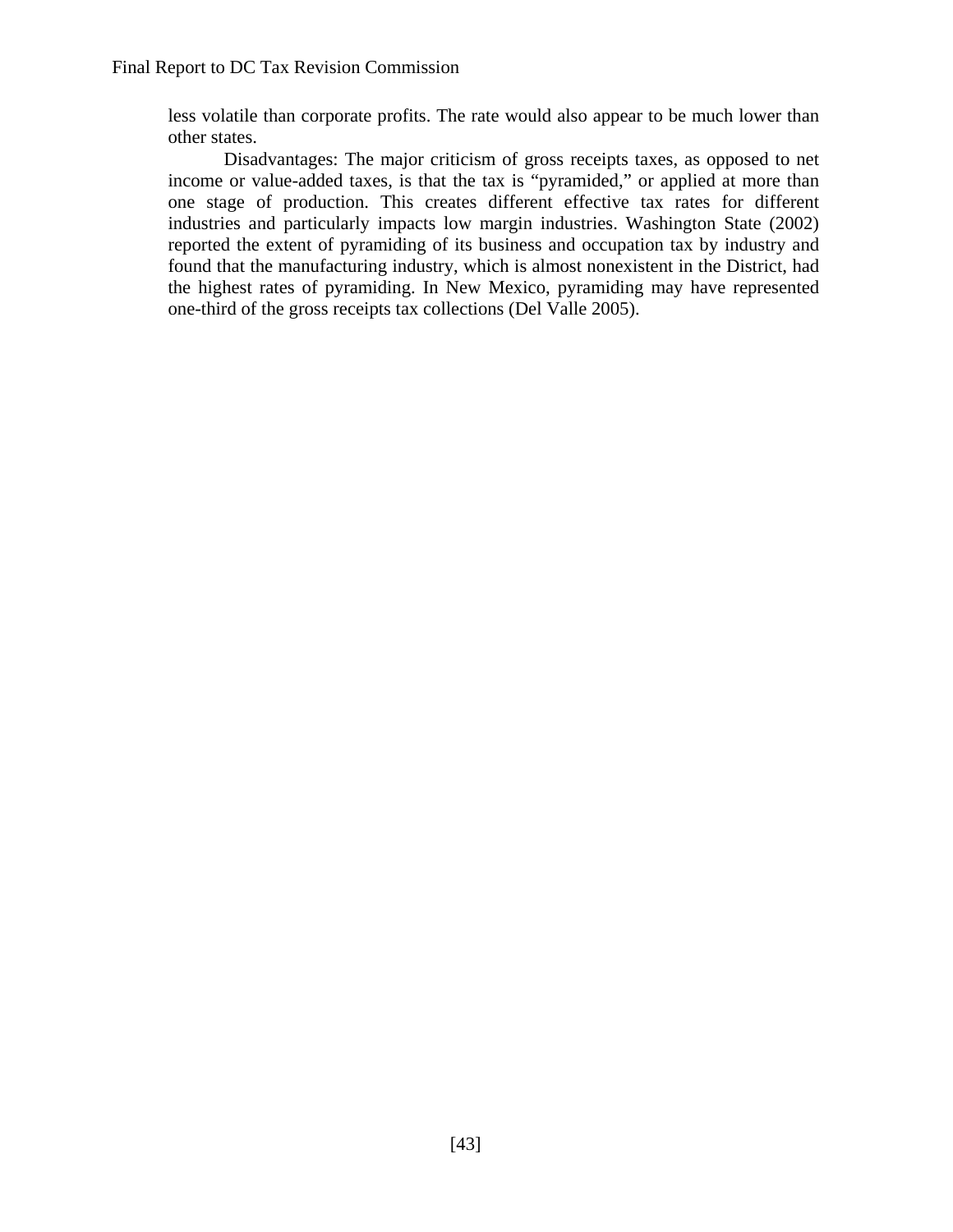## **References**

- Anderson, John E. 2012. "State Tax Rankings: What Do They and Don't They Tell Us?" *National Tax Journal* 65(4): 985–1010.
- Area Development Online. 2013. "27th Annual Survey of Corporate Executives: Changing Site Selection Priorities." Westbury, NY: Halcyon Business Publications, Winter.
- Bal, Navjeet. 2009. *Massachusetts Department of Revenue Report on FAS 109 Tax Deductions.* Letter to Massachusetts House and Senate Committees. Boston, MA: Massachusetts Department of Revenue, September 23.
- Brunori, David. 2010. "Why Are We Taxing Corporate Income?" *State Tax Notes* (647–48), September 6.
- CCH. 2012. *2012 State Tax Handbook*. Chicago, IL: CCH.
- Cline, Robert, Phillips, Kim Andrew, Mi Joo, and Thomas Neubig. 2010. "The Economic Incidence of Additional State Business Taxes." *State Tax Notes* (105–26), January 11.
- Cline, Robert, Andrew Phillips, and Thomas Neubig. 2011. "Competitiveness of State and Local Business Taxes on New Investment." Washington, DC: Ernst & Young, April.
- Cordes, Joseph J. and Harry S. Watson. 1998. "Business Franchise and Insurance Taxes in the DC Tax System," in *Taxing Simply, Taxing Fairly,* Report of the District of Columbia Tax Revision Commission, June 2.
- Del Valle, Manuel. 2005. "Pyramiding Transaction Taxes in New Mexico" Albuquerque, NM: New Mexico Tax Research Institute, report.
- Ebel, Robert D., John E. Petersen, and Ha T.T. Vu. 2013. "The Great Recession: Impacts and Outlooks for US State and Local Finance," *Municipal Finance Journal* (forthcoming).
- Ernst & Young. 2010. *Analysis of Maryland's Business Tax Competitiveness.* Washington, DC: Ernst & Young. Accessed 4/24/13: http://www.mdchamber.org/docs/10MDChamberTaxStudy.pdf.
- Felix, R. Alison. 2009. "Do State Corporate Income Taxes Reduce Wages?" *Federal Reserve Bank of Kansas City Economic Review* 94(1): 5–30.
- Fox, William. 2012. "Retail Sales and Use Taxation." In *The Oxford Handbook of State and Local Government Finance*, edited by Robert D. Ebel and John E. Petersen (333–51). New York: Oxford University Press.
- Fox, William and LeAnn Luna. 2010. "Combined Reporting with the Corporate Income Tax." Report commissioned by National Conference on State Legislatures Task Force on State & Local Taxation of Communications and Interstate Commerce.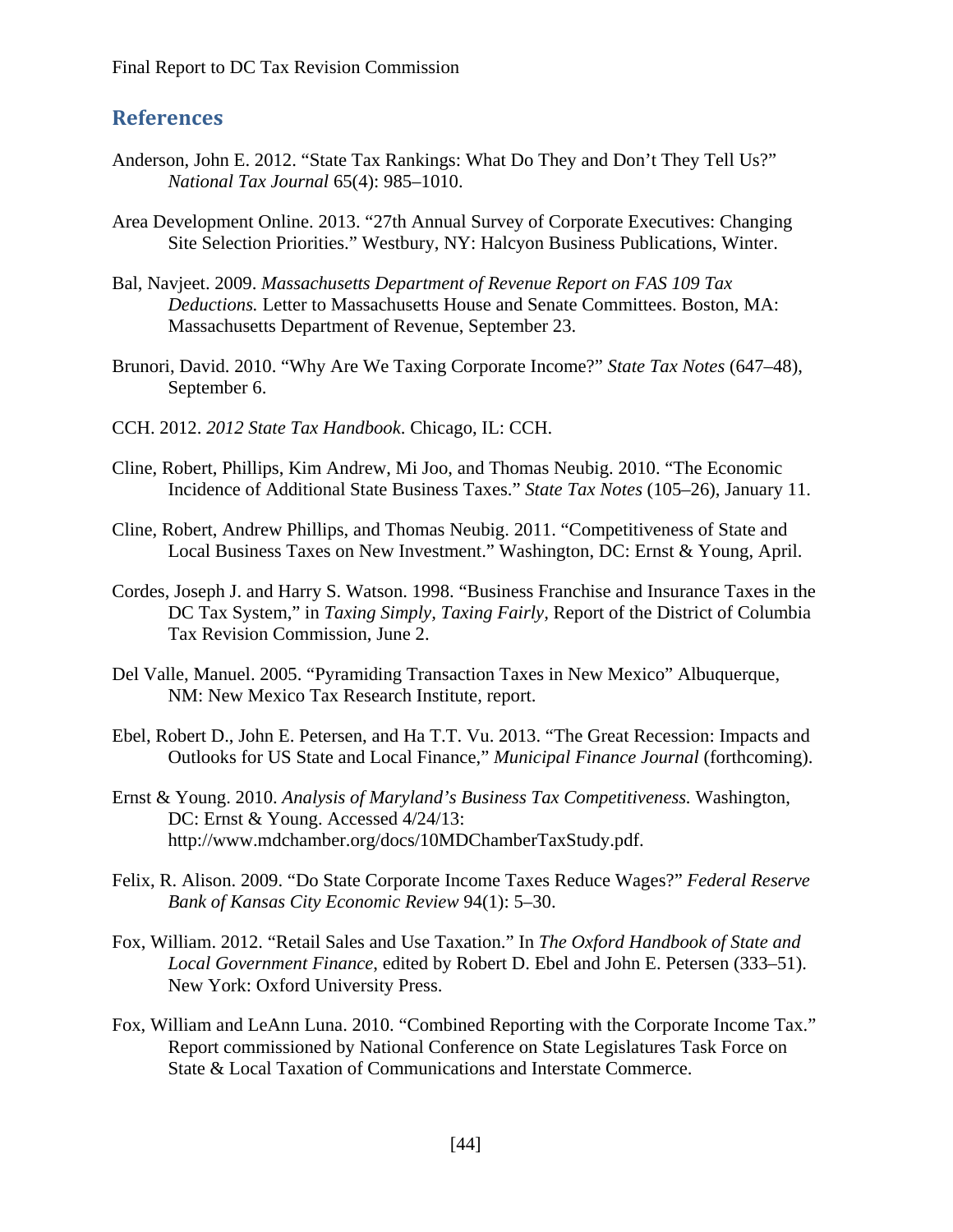- Fuller, Stephen S. 2013. "The Economic Impact of Sequestration Budget Cuts to DOD and Non-DOD Agencies as Modified by the American Taxpayer Relief Act of 2012." Arlington, VA: George Mason University Center of Regional Analysis, March 14.
- Gupta, Sanjay, Lillian F. Mills, and Erin Towery. 2012. "FIN 48 and Multistate Tax Avoidance." McCombs Research Paper Series No. ACC-04-11. http://ssrn.com/abstract=1931930.
- Gupta, Sanjay, Jared Moore, Jeffrey Gramlich, and Mary Ann Hoffman. 2009. "Empirical Evidence on the Revenue Effects of State Corporate Income Tax Policies." *National Tax Journal* 62(2): 237–67.
- Huddleston, Joe, and Shirley Sicilian. 2009. "The Project to Revise UDITPA." From *the Proceedings of the New York University Institute on State and Local Taxation, 2009*.
- Kentucky Blue Ribbon Commission on Tax Reform. 2012. *Report by the Blue Ribbon Tax Reform Commission To Governor Steve Beshear.* Report to the Governor, December. Accessed 4/24/13: http://ltgovernor.ky.gov/taxreform/Documents/Report/TaxReformCommissionReportF inal.pdf.
- Luna, LeAnn and Mathew N. Murray. 2010. "The Effects of State Tax Structure on Business Organizational Form." *National Tax Journal* 63(1, Part 2): 995–1022.
- Mark, Stephen T., Therese J. McGuire, and Leslie E. Papke. 1998. "The Effect of Taxes on Employment and Population in the Washington Area." In *Taxing Simply, Taxing Fairly,* Report of the District of Columbia Tax Revision Commission, June 2.
- Maryland Business Tax Reform Commission. 2010. *An Explanation of Combined Reporting.* Background material for Commission. http://btrc.maryland.gov/BTRsub/documents/Explanation\_of\_Combined\_Reporting.pd f.
- Mazerov, Michael. 2010. "Cutting State Corporate Income Taxes is Unlikely to Create Many Jobs." Washington, DC: Center on Budget and Policy Priorities, September 14.
- McLure, Jr., Charles E. 2000. "Implementing State Corporate Income Taxes in the Digital Age." *National Tax Journal* 53(4, Part 3): 1287–1305.
- Miller, Benjamin F. 2013. *Statement of Benjamin F. Miller for the Hearing on Proposed Amendments to Article IV of the Multistate Tax Compact.* Washington, DC: Multistate Tax Commission, March 28. Accessed 4/24/13: http://www.mtc.gov/uploadedFiles/Multistate\_Tax\_Commission/Uniformity/Income\_ Franchise/Public%20Comment%20-%20Ben%20Miller%20(3-5-2013).pdf.
- New Mexico Blue Ribbon Tax Reform Commission. 2003. *Final Report of the Blue Ribbon Tax Reform Commission*. Report to New Mexico Legislature, October. Accessed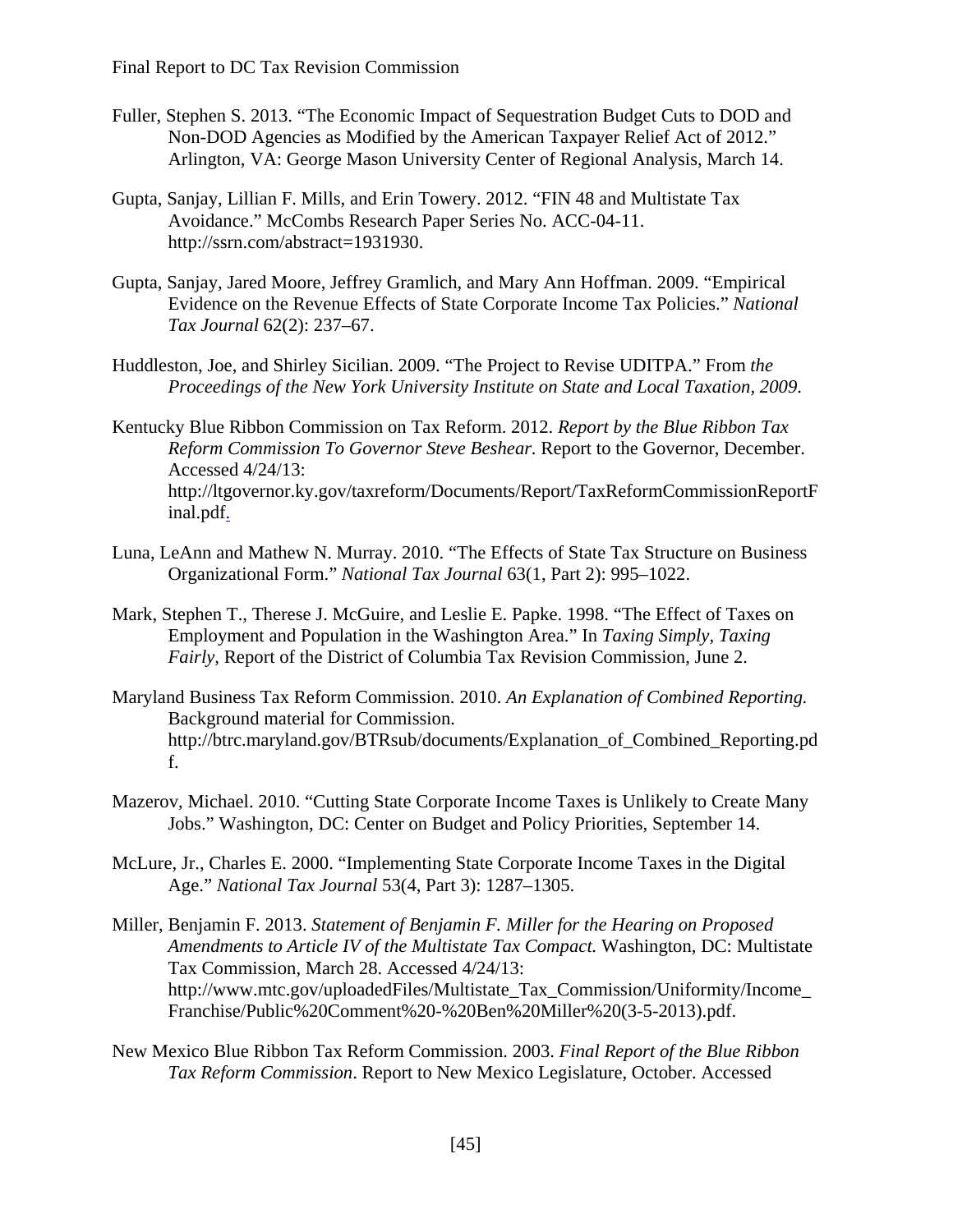4/25/13:

http://www.nmlegis.gov/lcs/fileExists/interimReports/2003interreports/brtrc03.pdf.

- Nunns, Jim. 2012. "How TPC Distributes the Corporate Income Tax." Washington, DC: Urban-Brookings Tax Policy Center.
- OCFO. 2009. "Fiscal Year 2010 Proposed Budget and Financial Plan" Washington, DC: Office of the Chief Financial Officer, September 28.
- ———. 2011. "Fiscal Impact Statement –'Fiscal Year 2012 Budget Support Act of 2011.' " Washington, DC: Office of the Chief Financial Officer, June 14.

———. 2012a. "District of Columbia Tax Expenditure Report" Washington, DC: Office of the Chief Financial Officer, July.

———. 2012b. "Fiscal Impact Statement—'Social E-Commerce Job Creation Incentive Act of 2012.' " Washington, DC: Office of the Chief Financial Officer, April 17.

———. 2013a. "02-22-13 Revised Revenue Estimates for FY 2013 -2017." Washington, DC: Office of the Chief Financial Officer, February 22.

———. 2013b. "Comprehensive Annual Financial Report (CAFR) 2012." Washington, DC: Office of the Chief Financial Officer, January 29.

- Schaufele, Andrew. 2011. "Maryland Corporate Information Reporting and Combined Reporting." Presentation at Federation of Tax Administrators Annual Revenue Estimating Conference, Charlestown, WV, Oct. 16-19. http://www.taxadmin.org/fta/meet/11rev\_est/pres/schaufele.pdf.
- Setze, Karen. 2009. "Combined Reporting Discussed at Bar Luncheon." *State Tax Notes* (733–34), September 14.

———. 2012. "Shimkin: Most States Looking to Economic Presence to Determine Nexus." *State Tax Notes* (302), July 20.

- South Carolina Taxation Realignment Commission. 2010. *Final Report of the South Carolina Taxation Realignment Commission*. Report to South Carolina General Assembly, December. Accessed 4/25/14: http://www.scstatehouse.gov/citizensinterestpage/TRAC/TRAC.html.
- Tax Foundation. 2012. "Location Matters." Washington, DC: Tax Foundation. http://taxfoundation.org/article/location-matters.
- Virginia Department of Taxation. 2012. Virginia Legislature. *2012 Fiscal Impact Statement of HB 1267.* 2012 Session, February.
- Washington State Tax Structure Study Committee. 2002. *Tax Alternatives for Washington State: A Report to the Legislature*. November 2002.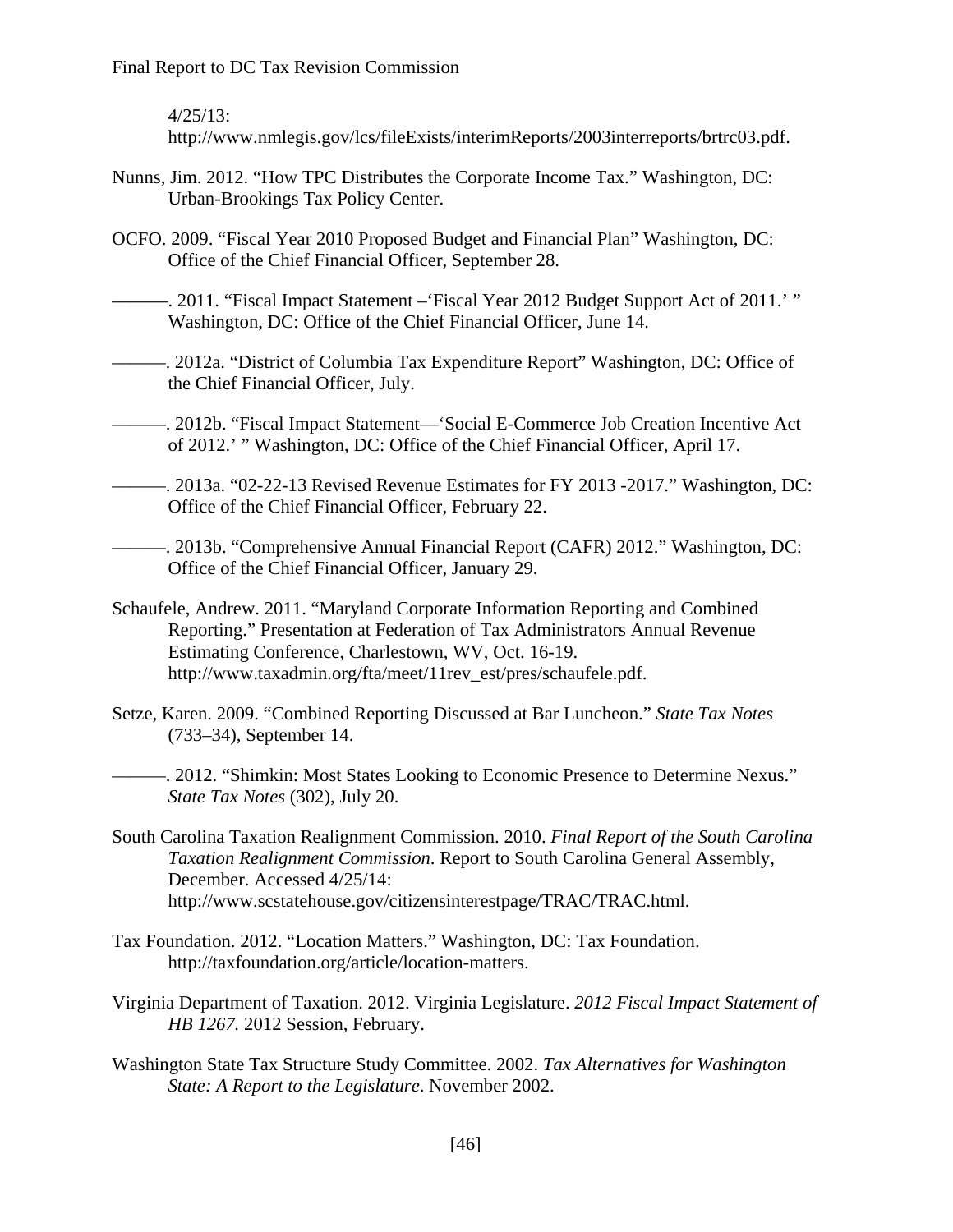- Wheeler, Laura. 2005. "Potential Effect of Eliminating the State Corporate Income Tax on State Economic Activity," Fiscal Research Center Report No. 115. Atlanta, GA: Andrew Young School of Policy Studies, Georgia State University, October.
- Yilmaz, Yesim and Robert Zahradnik. 2008. "Measuring the Fiscal Capacity of the District of Columbia—a Comparison of Revenue Raising Capacity and Expenditure Need." Background report submitted to DC Tax Revision Commission: http://media.wix.com/ugd//ddda66\_d479b50d8ca854dd519326947e1bafd9.pdf.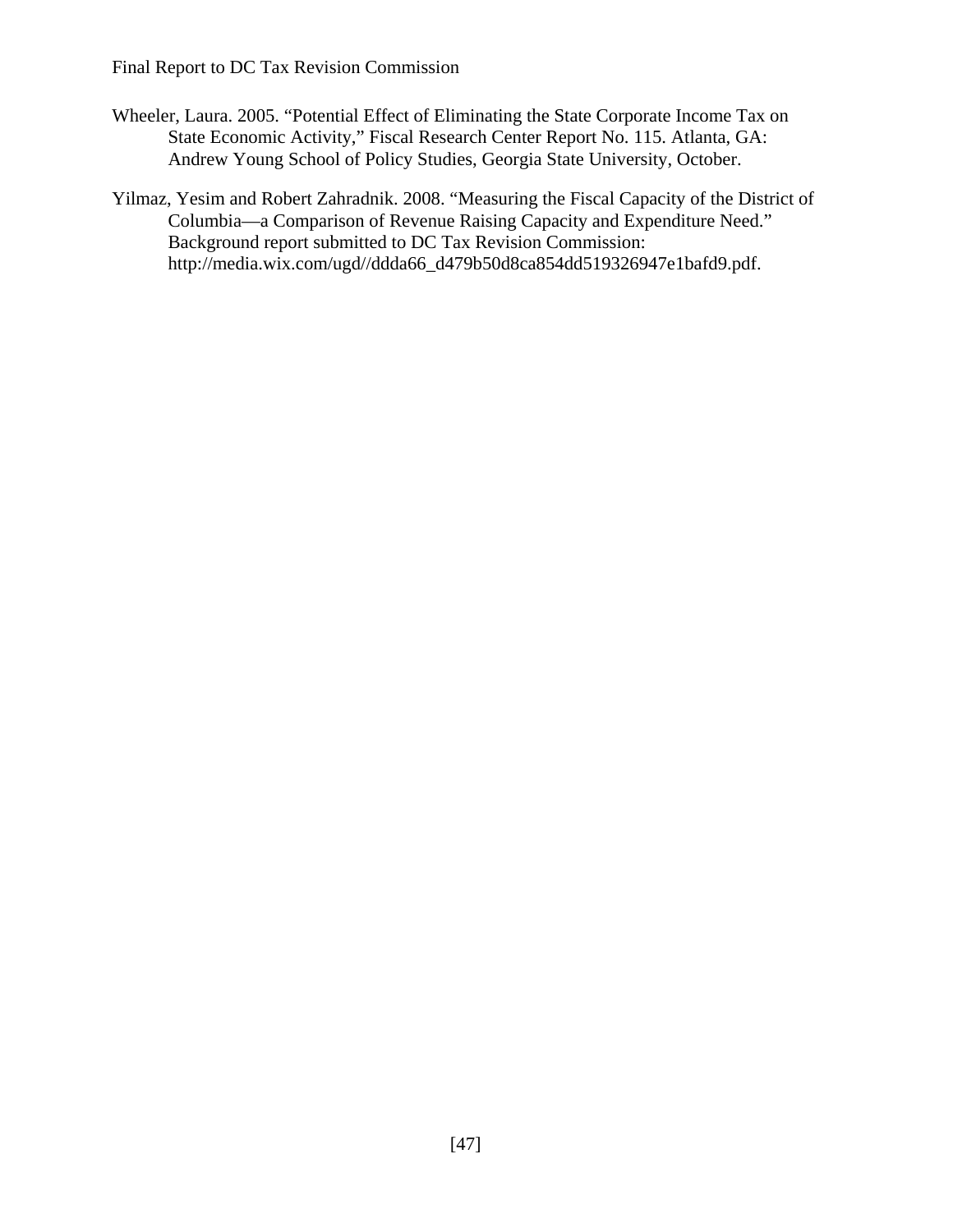# **Appendix A: Corporate Income Tax by State**

|                          | <b>Tax Rate</b><br>(Bold if top | Recently<br>changed | Apportionment                            | Combined<br>Reporting | Joyce or                  |
|--------------------------|---------------------------------|---------------------|------------------------------------------|-----------------------|---------------------------|
|                          | rate)                           | (prior rate)        | Formula                                  | Required              | Finnigan                  |
| <b>ALABAMA</b>           | 6.5                             |                     | Double-Wtd Sales                         |                       |                           |
| <b>ALASKA</b>            | 9.4                             |                     | 3 Factor                                 | $\mathbf Y$           | $\boldsymbol{\mathrm{F}}$ |
| <b>ARIZONA</b>           | 6.968                           |                     | Double-Wtd Sales<br>80-10-10 for MFG     |                       |                           |
| <b>ARKANSAS</b>          | 6.5                             |                     | Double-Wtd Sales                         |                       |                           |
| <b>CALIFORNIA *</b>      | 8.84                            |                     | <b>Sales</b>                             | Y                     | ${\bf J}$                 |
| COLORADO <sup>*</sup>    | 4.63                            |                     | <b>Sales</b>                             | $\overline{Y}$        | J                         |
| CONNECTICUT              | 7.5                             |                     | Double-Wtd Sales<br>Single Sales for MFG |                       |                           |
| <b>DELAWARE</b>          | 8.7                             |                     | 3 Factor                                 |                       |                           |
| <b>DIST. OF COLUMBIA</b> | 9.975                           |                     | <b>Double-Wtd Sales</b>                  | Y                     | $\mathbf{J}$              |
| <b>FLORIDA</b>           | 5.5                             |                     | Double-Wtd Sales                         |                       |                           |
| <b>GEORGIA</b>           | 6                               |                     | <b>Sales</b>                             |                       |                           |
| HAWAII <sup>*</sup>      | 6.4                             |                     | $\overline{3}$ Factor                    | Y                     | J                         |
| IDAHO <sup>*</sup>       | 7.4                             | 2013 (7.6)          | Double-Wtd Sales                         | $\overline{Y}$        | J                         |
| <b>ILLINOIS*</b>         | 9.5                             | 2011 (7.3)          | <b>Sales</b>                             | Y                     | J                         |
| <b>INDIANA</b>           | $\,8\,$                         | 2011(8.5)           | <b>Sales</b>                             |                       |                           |
| <b>IOWA</b>              | 12                              |                     | <b>Sales</b>                             |                       |                           |
| KANSAS <sup>*</sup>      | $\overline{4}$                  |                     | 3 Factor                                 | Y                     | $\mathbf{F}$              |
| KENTUCKY*                | 6                               | 2007(7)             | Double-Wtd Sales                         |                       |                           |
| <b>LOUISIANA</b>         | 8                               |                     | Single-Sales<br>3 Factor                 |                       |                           |
| MAINE <sup>*</sup>       | 8.93                            |                     | <b>Sales</b>                             | Y                     | $\mathbf F$               |
| <b>MARYLAND</b>          | 8.25                            | 2008(7)             | <b>Sales</b><br>Double-Wtd Sales         |                       |                           |
| <b>MASSACHUSETTS</b>     | $\,8\,$                         | 2012 (8.25)         | <b>Sales</b><br>Double-Wtd Sales         | Y                     | $\mathbf F$               |
| <b>MICHIGAN</b>          | 6                               | 2012 (4.95)         | <b>Sales</b>                             | $\mathbf Y$           | $\mathbf F$               |
| <b>MINNESOTA</b>         | 9.8                             |                     | $96 - 2 - 2$                             | $\overline{Y}$        | J                         |
| <b>MISSISSIPPI</b>       | 5                               |                     | <b>Sales</b><br>Other $(2)$              |                       |                           |
| MISSOURI <sup>*</sup>    | 6.25                            |                     | 3 Factor<br><b>Sales</b>                 |                       |                           |
| MONTANA *                | 6.75                            |                     | 3 Factor                                 | Y                     | J                         |
| <b>NEBRASKA</b>          | 7.81                            |                     | <b>Sales</b>                             | $\overline{Y}$        |                           |
| <b>NEW HAMPSHIRE</b>     | 8.5                             |                     | Double-Wtd Sales                         | Y                     | J                         |
| <b>NEW JERSEY</b>        | 9                               |                     | $90 - 5 - 5$                             |                       |                           |
| NEW MEXICO*              | 7.6                             |                     | 3 Factor                                 |                       |                           |
| <b>NEW YORK</b>          | 7.1                             | 2010(7.5)           | <b>Sales</b>                             | $\overline{Y}$        | $\boldsymbol{\mathrm{F}}$ |
| NORTH CAROLINA *         | 6.9                             |                     | Double-Wtd Sales                         |                       |                           |
| NORTH DAKOTA *           | 5.15                            | 2012(6.4)           | 3 Factor                                 | Y                     | $\bf J$                   |
| <b>OKLAHOMA</b>          | 6                               |                     | 3 Factor                                 |                       |                           |
| <b>OREGON</b>            | 7.6                             | 2011 (7.9)          | <b>Sales</b>                             | $\mathbf Y$           | J                         |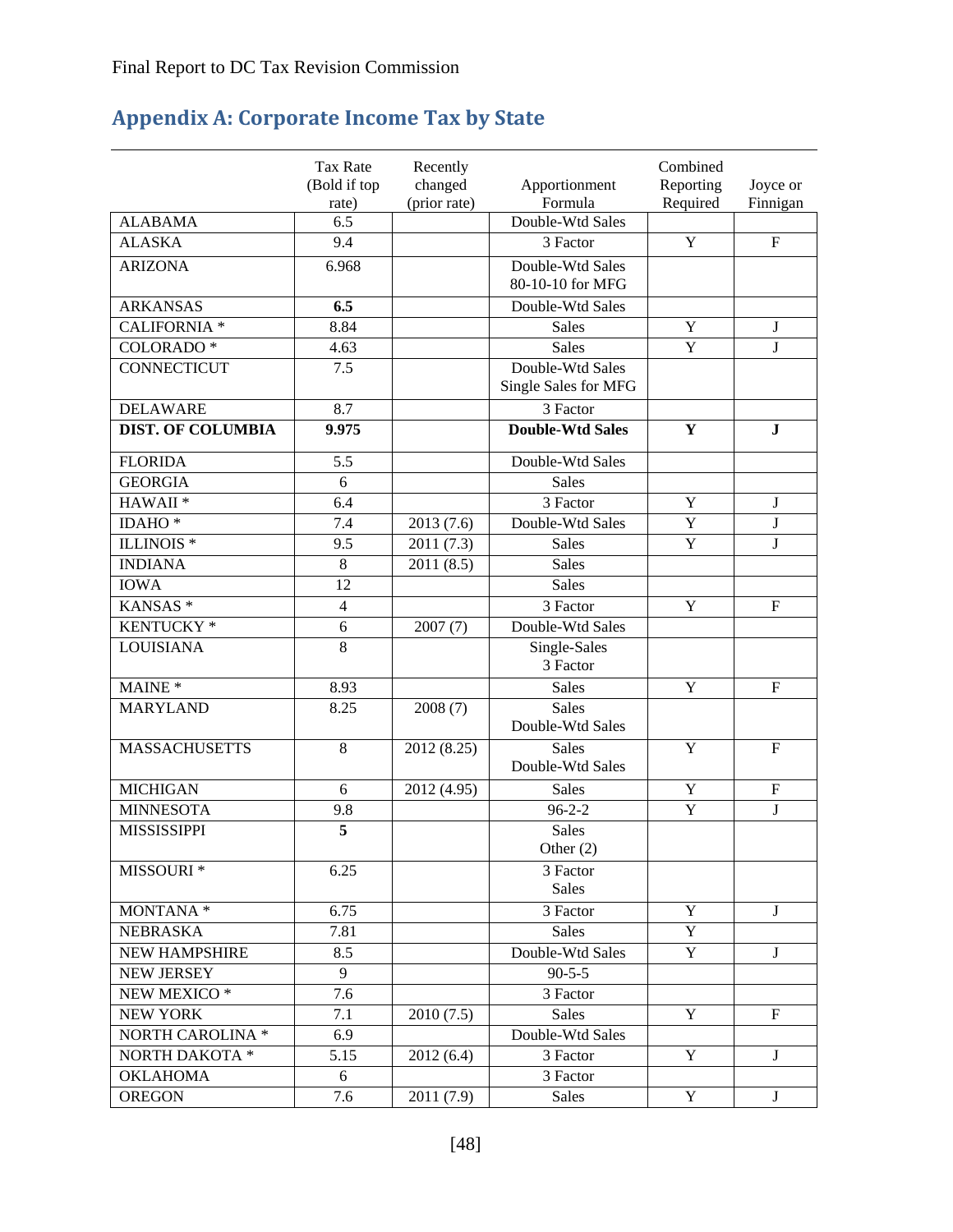|                        | Tax Rate      | Recently     |                      | Combined  |          |
|------------------------|---------------|--------------|----------------------|-----------|----------|
|                        | (Bold if top) | changed      | Apportionment        | Reporting | Joyce or |
|                        | rate)         | (prior rate) | Formula              | Required  | Finnigan |
| PENNSYLVANIA           | 9.99          |              | Sales                |           |          |
| <b>RHODE ISLAND</b>    | 9             |              | 3 Factor             |           |          |
| <b>SOUTH CAROLINA</b>  | 5             |              | Sales                |           |          |
| <b>TENNESSEE</b>       | 6.5           | 2003(6)      | Double-Wtd Sales     |           |          |
| <b>UTAH</b>            | 5             |              | <b>Sales</b>         | Y         | F        |
| <b>VERMONT</b>         | 8.5           | 2007 (9.75)  | Double-Wtd Sales     | Y         |          |
| <b>VIRGINIA</b>        | 6             |              | Double-Wtd Sales     |           |          |
|                        |               |              | Triple-Wtd Sales (1) |           |          |
| <b>WEST VIRGINIA *</b> | 7             | 2012(8.5)    | Double-Wtd Sales     | Y         |          |
| WISCONSIN *            | 7.9           |              | <b>Sales</b>         | Y         | F        |

#### **States with gross**

## **receipts taxes**

| <b>OHIO</b>       | $0.26\%$ over \$1m on Gross<br>Receipts                       | Triple-Weighted Sales<br>$\cup$ |  |  |
|-------------------|---------------------------------------------------------------|---------------------------------|--|--|
| <b>TEXAS</b>      | 1\% on revenue over \$1.03<br>million $(0.5\%$ for retail)    | Sales                           |  |  |
| <b>WASHINGTON</b> | Business and occupation tax rate between 0.1% and<br>$0.48\%$ |                                 |  |  |

#### **States without income**

| taxes         |
|---------------|
| <b>NEVADA</b> |
| SOUTH DAKOTA  |
| WYOMING       |

Notes:

\* State has adopted substantial portions of the UDITPA (Uniform Division of Income Tax Purposes Act).

3 Factor = sales, property, and payroll equally weighted.

Double-Wtd Sales  $= 3$  factors with sales double-weighted

 $Sales = single-sales factor.$ 

Virginia is phasing in a single factor sales formula.

Source: Compiled from Federation of Tax Administrator reports and state tax departments.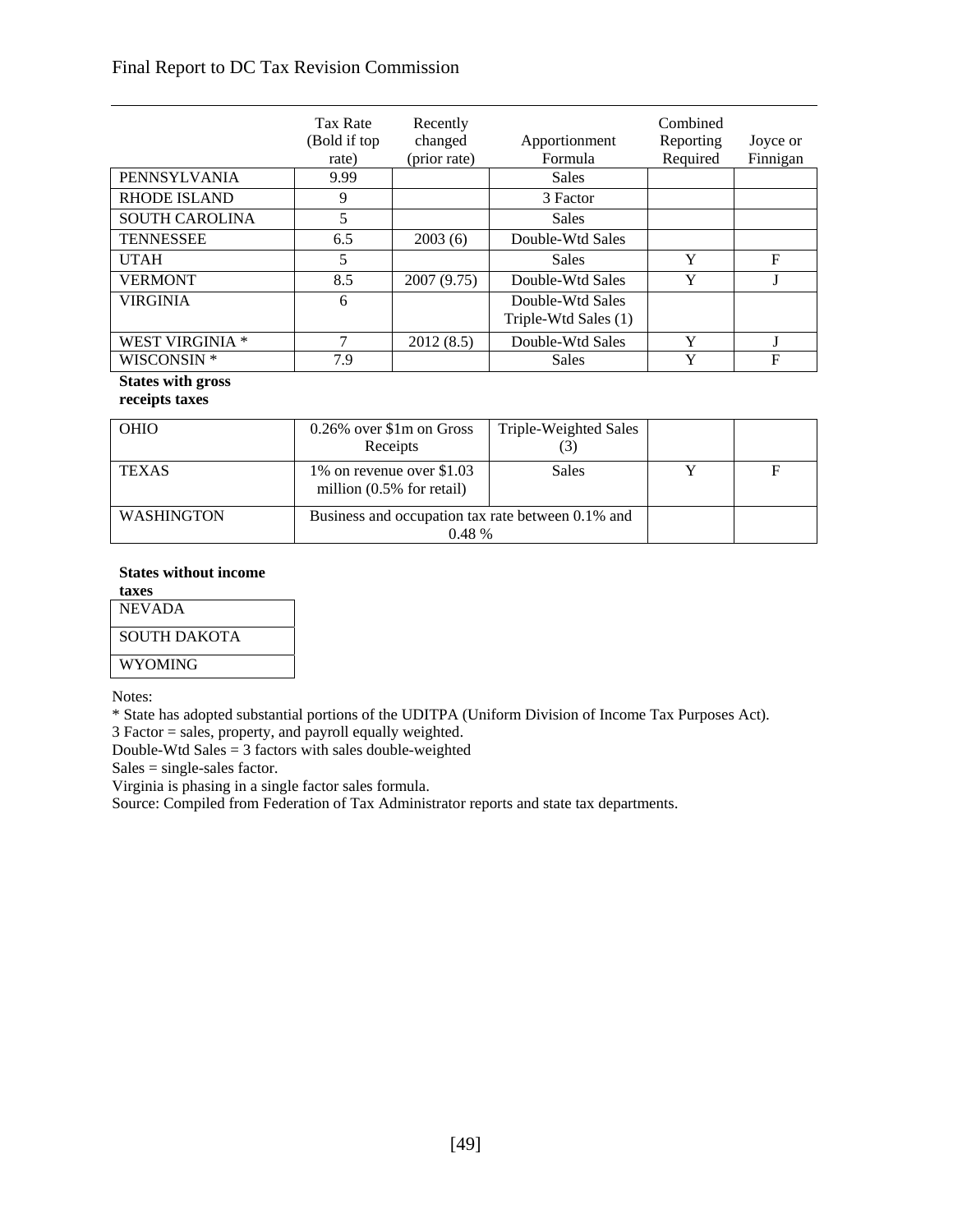# **Appendix B: Credits Offered in DC, MD, and VA**

## **Tax Credits and Incentives Available to Business Franchise Taxpayers**

| District of Columbia -<br>Source: DC Office of<br>Tax and Revenue<br>Form D-20 and D-30,<br>Schedule UBFT | Economic Development Zone Credit<br><b>Qualified High Technology Company</b><br>Organ and Bone Marrow Donor<br><b>Job Growth Credit</b>                                                                                                                                                                                                                                                                                                                                                                                                                                                                                                                                                                                                                                                                 |
|-----------------------------------------------------------------------------------------------------------|---------------------------------------------------------------------------------------------------------------------------------------------------------------------------------------------------------------------------------------------------------------------------------------------------------------------------------------------------------------------------------------------------------------------------------------------------------------------------------------------------------------------------------------------------------------------------------------------------------------------------------------------------------------------------------------------------------------------------------------------------------------------------------------------------------|
| Maryland – Source:<br>Comptroller of<br>Maryland, Form<br>500CR                                           | Enterprise Zone Tax Credit<br>Disability Employment Tax Credit<br><b>Job Creation Credit</b><br><b>Community Investment</b><br><b>Businesses that Create New Jobs</b><br>Long term Employment of Ex-Felons (expired tax year 2011)<br><b>Work-based Learning Credit</b><br><b>Employer Provided Long Term Care Insurance</b><br><b>Research and Development Credit</b><br>Biotechnology Investment Incentive<br><b>Commuter Tax Credit</b><br>Clean Energy Incentive Tax Credit<br>Maryland Mined Coal Credit<br>One Maryland Economic Development Credit<br>Green Building Credit<br><b>Bio-Heating Oil Credit</b><br>Cellulosic Ethanol R&D credit<br>Job Creation and Recovery (expired tax year 2011)<br>Maryland Film Production Employment Credit<br><b>Electric Vehicle Recharging Equipment</b> |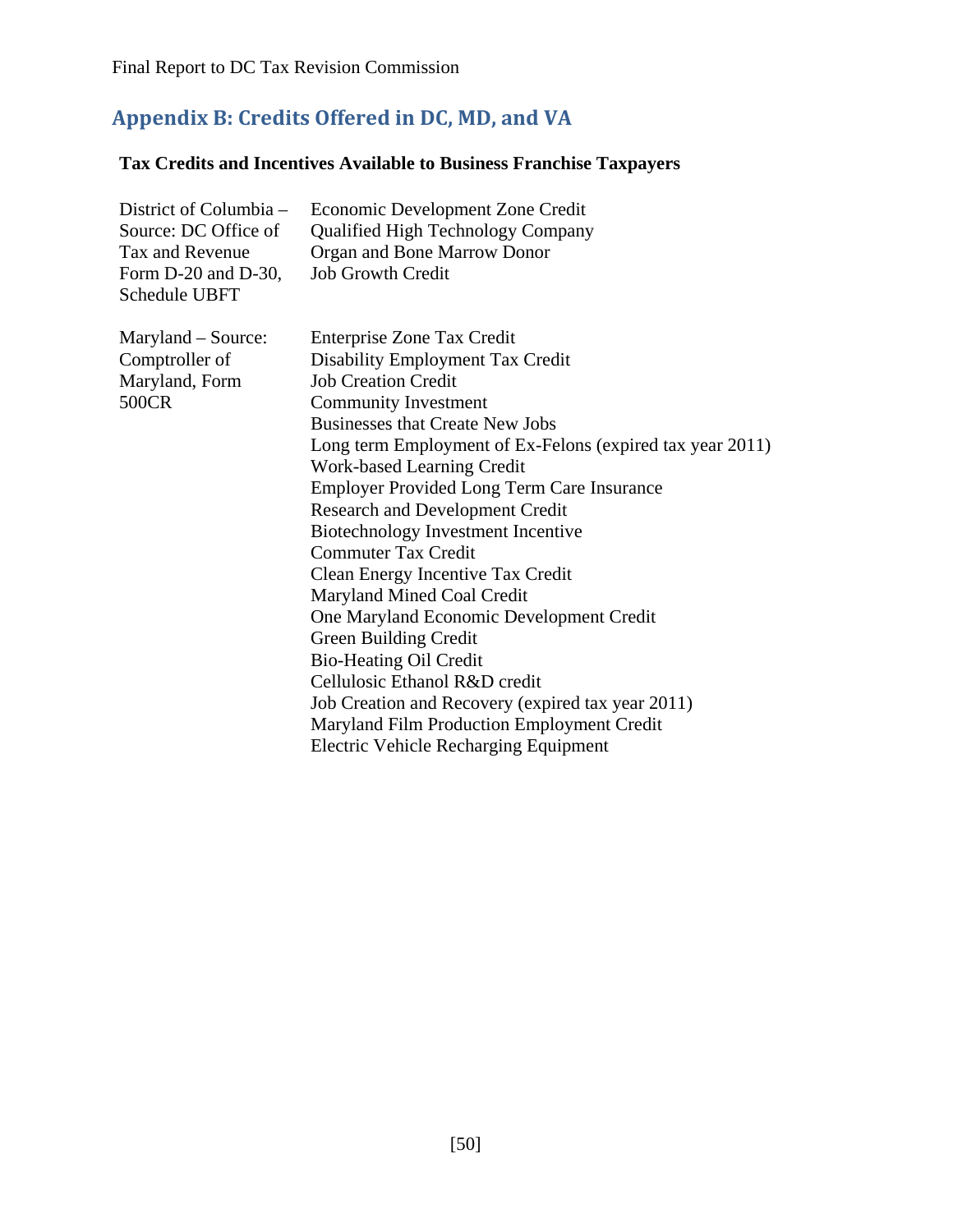| $Virginia - Source:$ | Neighborhood Assistance Act                               |
|----------------------|-----------------------------------------------------------|
| Virginia Department  | <b>Enterprise Zone</b>                                    |
| of Taxation Schedule | <b>Conservation Tillage</b>                               |
| 500CR                | <b>Biodiesel and Green Diesel fuels</b>                   |
|                      | Precision Fertilizer and Pesticide Application Equipment  |
|                      | <b>Recyclable Materials Processing Equipment</b>          |
|                      | Rent Reduction Program (expired tax year 2010)            |
|                      | <b>Clean Fuel Vehicle and Emissions Testing Equipment</b> |
|                      | <b>Major Business Facility Jobs</b>                       |
|                      | Clean fuel Vehicle Jobs                                   |
|                      | <b>Historic Rehabilitation</b>                            |
|                      | Day Care Facility Investment                              |
|                      | Low Income Housing (expired fiscal year 2010)             |
|                      | <b>Agricultural Best Management Practices</b>             |
|                      | <b>Worker Retraining</b>                                  |
|                      | Waste Motor Oil Burning Equipment                         |
|                      | Riparian Waterway Buffer                                  |
|                      | <b>Land Preservation</b>                                  |
|                      | Virginia Coal Employment and Production                   |
|                      | <b>Community of Opportunity</b>                           |
|                      | Green Job                                                 |
|                      | Farm Wineries and Vineyards                               |
|                      | <b>International Trade Facility</b>                       |
|                      | Port Volume Increase                                      |
|                      | Barge & Rail Usage                                        |
|                      | Livable Home                                              |
|                      | <b>Research and Development Expense</b>                   |
|                      | <b>Telework Expenses</b>                                  |
|                      |                                                           |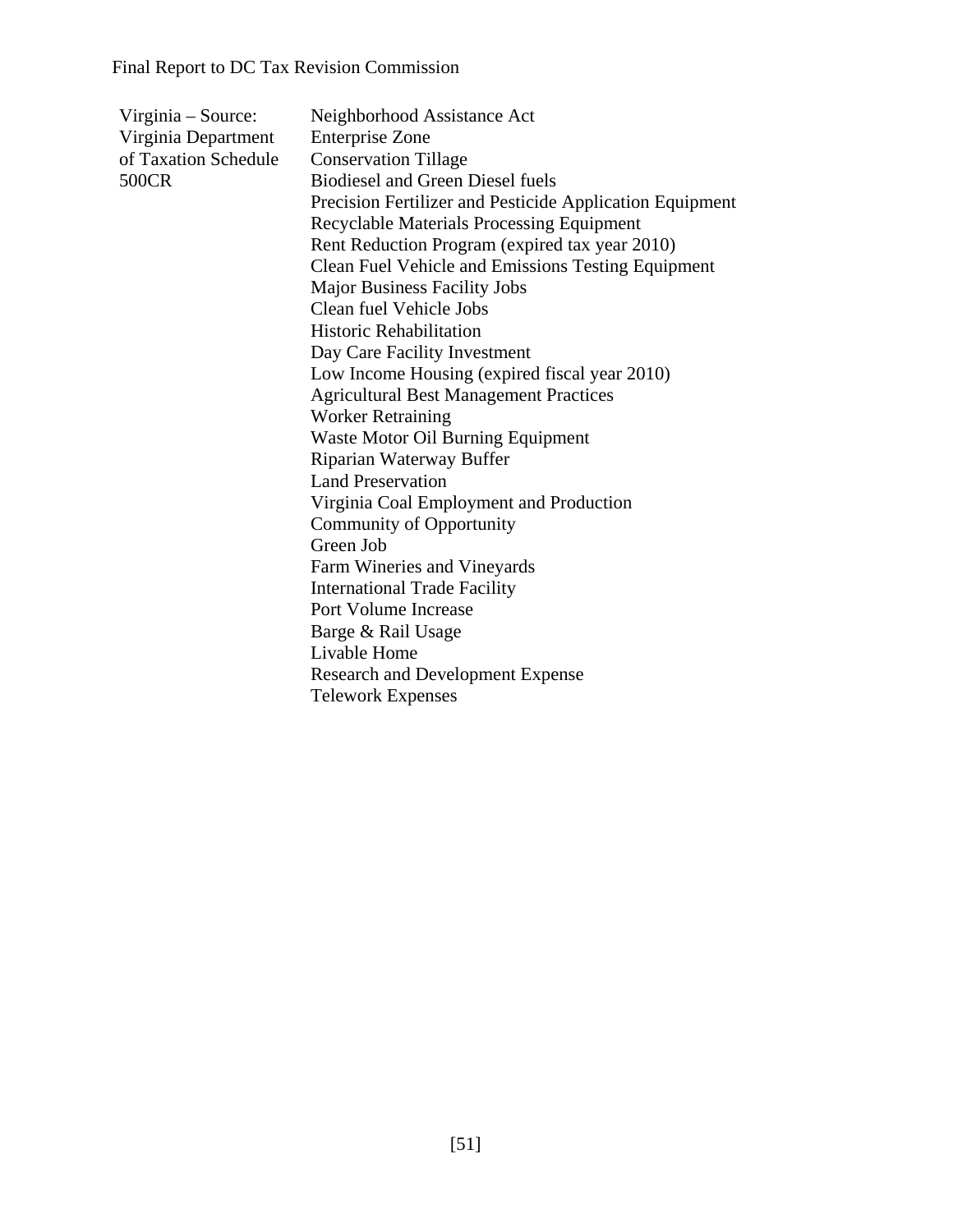# **Appendix C: Comparison of Job Creation/Retention Credits**

| <b>District of Columbia</b>                                         |                                                                                                                                                |
|---------------------------------------------------------------------|------------------------------------------------------------------------------------------------------------------------------------------------|
| Economic Development Zone                                           | The EDZI Amendment Act allows a qualified business, under certain                                                                              |
| Incentive (EDZI)                                                    | circumstances, to take various credits against its franchise tax liability.                                                                    |
|                                                                     | (The maximum annual credit is \$7500.) A qualified business is one that                                                                        |
| Not used (OCFO, 2012a)                                              | is approved as qualified under Section 5 of EDZI by the DC Office of                                                                           |
|                                                                     | Economic Development. You MUST complete the worksheet below                                                                                    |
|                                                                     | and include it with the other attachments to your return. The following                                                                        |
|                                                                     | credits are allowed under EDZI to qualified businesses:                                                                                        |
|                                                                     | 1. A credit against the franchise tax in an amount equal to 50 percent of<br>the wages of all certified employees who meet the requirements of |
|                                                                     | Section 10(b) of EDZI;                                                                                                                         |
|                                                                     | 2. A credit against the franchise tax in an amount equal to 50 percent of                                                                      |
|                                                                     | the insurance premiums attributable to all employees for whom it                                                                               |
|                                                                     | obtains employer liability insurance under the District of Columbia                                                                            |
|                                                                     | Workers Compensation Act of 1979; and                                                                                                          |
|                                                                     | 3. A rent credit for lessors against the franchise tax. The credit allowed                                                                     |
|                                                                     | is the difference between the rental market value of the                                                                                       |
|                                                                     | space leased to a licensed non-profit child care center and the                                                                                |
|                                                                     | actual rent stated in the lease agreement as indicated in the DC<br>Council resolution approving the qualification of the business.            |
|                                                                     | A nonprofit child care center is a child development center as defined in                                                                      |
|                                                                     | Section 10 of EDZI.                                                                                                                            |
|                                                                     |                                                                                                                                                |
|                                                                     | A credit carry forward for five years is available for any EDZI credit                                                                         |
|                                                                     | not used in a previous year. The maximum amount that may be claimed                                                                            |
|                                                                     | in any year is \$7500, including any carry forward.                                                                                            |
| Job Growth Incentive Act                                            | In order to apply for the credit, the employer must be planning a                                                                              |
|                                                                     | project that will:                                                                                                                             |
|                                                                     | • Bring a net job growth to DC of at least 10 new jobs with an                                                                                 |
|                                                                     | average yearly wage of at least 120% of the average yearly wage<br>of DC residents;                                                            |
|                                                                     | • Increase income tax and payroll revenue for DC;                                                                                              |
|                                                                     | • Result in a retention of any new positions for at least one year;                                                                            |
|                                                                     | and                                                                                                                                            |
|                                                                     | • The project would not have occurred but for the job growth tax credit.                                                                       |
| Qualified High-Technology Company                                   | See above for detailed description of eligibility requirements.                                                                                |
|                                                                     |                                                                                                                                                |
| There were 114 QHTCs in 2009.<br>claiming a total of \$8.7 million. | The various DC tax credits and other tax benefits available to<br>a QHTC are Tax Credits for:                                                  |
|                                                                     | • Costs of retraining qualified disadvantaged employees;                                                                                       |
|                                                                     | • Wages paid to qualified disadvantaged employees                                                                                              |
|                                                                     | (corporations only);                                                                                                                           |
|                                                                     | • Wages paid to qualified employees (corporations only);                                                                                       |
|                                                                     | • Payments for or reimbursements of employee relocation costs                                                                                  |
|                                                                     | (corporations only).                                                                                                                           |
|                                                                     | • Reduction of the corporate franchise tax rate;<br>· Partial exemption from the personal property tax;                                        |
|                                                                     | • Exemption for 5 years from the DC corporate franchise tax                                                                                    |
|                                                                     | when located in a designated high technology development                                                                                       |
|                                                                     | zone;                                                                                                                                          |
|                                                                     | • Deduction for Internal Revenue Code (IRC) section 179                                                                                        |
|                                                                     | expenses (up to \$40,000);                                                                                                                     |
|                                                                     | • Exclusion of capital gains from taxation for qualified assets                                                                                |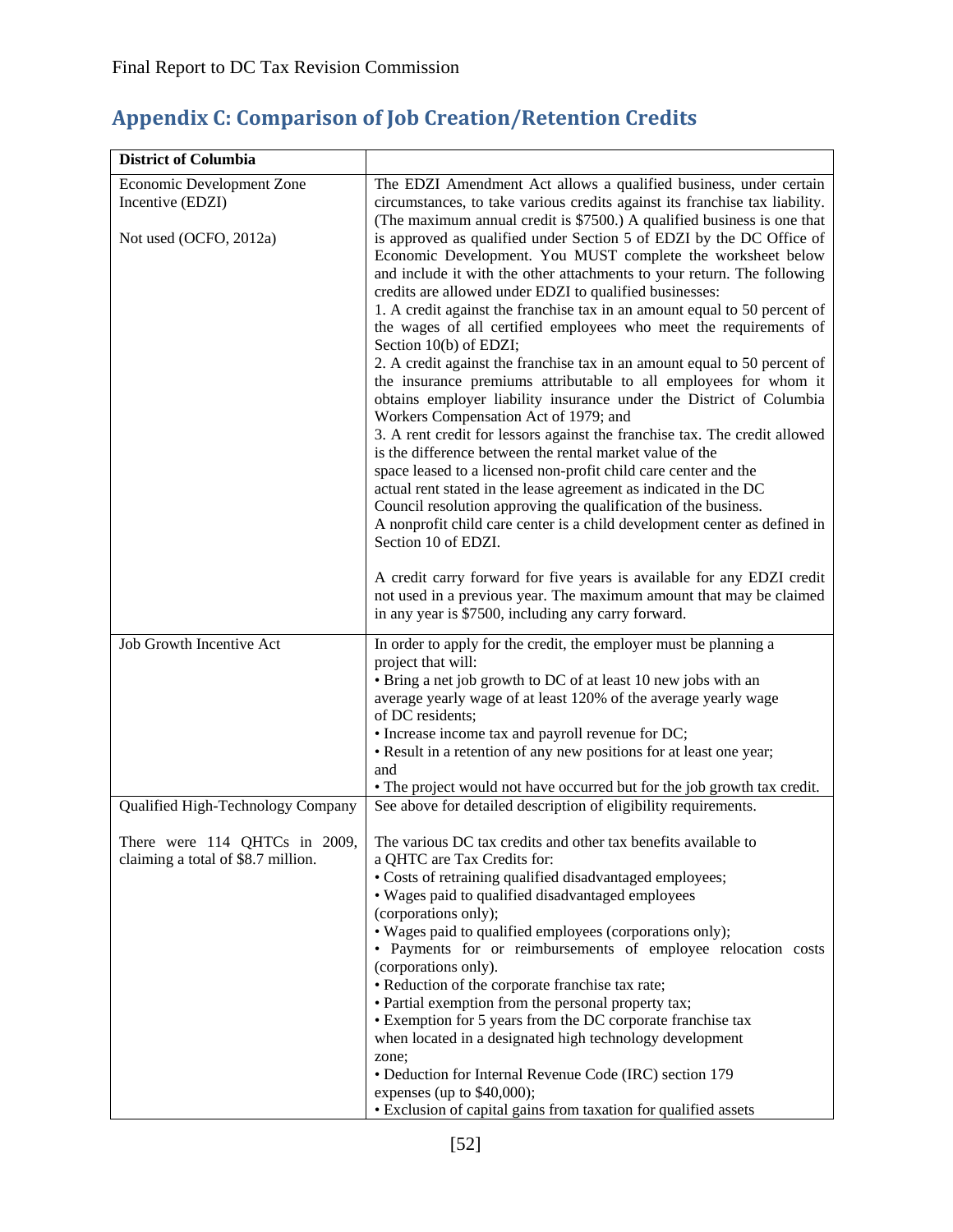|                                       | held more than 5 years; and                                                                                                                                                                                                                                                                                                                                                                                                                                                                                                                                                                                                                                                                                                                                                                                                                                                                                                                                                                                                                                                                                                                                                                                                                                                                                                                                                                                                                                                                                                                                                                                                                                |
|---------------------------------------|------------------------------------------------------------------------------------------------------------------------------------------------------------------------------------------------------------------------------------------------------------------------------------------------------------------------------------------------------------------------------------------------------------------------------------------------------------------------------------------------------------------------------------------------------------------------------------------------------------------------------------------------------------------------------------------------------------------------------------------------------------------------------------------------------------------------------------------------------------------------------------------------------------------------------------------------------------------------------------------------------------------------------------------------------------------------------------------------------------------------------------------------------------------------------------------------------------------------------------------------------------------------------------------------------------------------------------------------------------------------------------------------------------------------------------------------------------------------------------------------------------------------------------------------------------------------------------------------------------------------------------------------------------|
|                                       | • Rollover (deferral) of certain capital gains.                                                                                                                                                                                                                                                                                                                                                                                                                                                                                                                                                                                                                                                                                                                                                                                                                                                                                                                                                                                                                                                                                                                                                                                                                                                                                                                                                                                                                                                                                                                                                                                                            |
| <b>Maryland</b>                       |                                                                                                                                                                                                                                                                                                                                                                                                                                                                                                                                                                                                                                                                                                                                                                                                                                                                                                                                                                                                                                                                                                                                                                                                                                                                                                                                                                                                                                                                                                                                                                                                                                                            |
|                                       |                                                                                                                                                                                                                                                                                                                                                                                                                                                                                                                                                                                                                                                                                                                                                                                                                                                                                                                                                                                                                                                                                                                                                                                                                                                                                                                                                                                                                                                                                                                                                                                                                                                            |
| <b>Enterprise Zone</b>                | Businesses located in an enterprise zone may be eligible for tax credits<br>based upon wages paid to qualifying employees. For businesses located<br>in a focus area (an area within an enterprise zone that is especially in<br>need) the credit amounts are higher.<br>Businesses that own, operate, develop, construct or rehabilitate property<br>intended for use primarily as single or multifamily residential property<br>are not eligible for the enterprise zone tax credit.<br>Qualifying employees are those employees who:<br>1. are new employees or employees rehired after being laid off<br>for more than one year;<br>2. were employed at least 35 hours per week by the business<br>for at least six months before or during the business entity's<br>tax year for which a credit is claimed;<br>3. spent at least one-half of their working hours in the enterprise<br>zone on activities of the business resulting directly from its<br>location in the enterprise zone;<br>4. earn 150% or more of the federal minimum wage; and<br>5. were hired by the business after the later of the date on which the<br>enterprise zone was designated or the date on which the business entity<br>located in the enterprise zone.<br>In addition, an employee may not have been hired to replace an<br>individual employed by the business in that or the three previous tax<br>years except an economically disadvantaged employee hired to replace<br>a previously qualified economically disadvantaged employee, for whom<br>the business received the corresponding first or second-year credit in<br>the immediately preceding tax year. |
| <b>Job Creation</b>                   | Certain businesses that create new qualified positions in Maryland may<br>be eligible for tax credits based on the number of qualified positions<br>created or wages paid for these positions.<br>The business facility must be certified as having created at least<br>60 qualified positions, 30 high-paying qualified positions, or 25<br>qualified positions if the business facility established or expanded is in<br>a State Priority Funding Area. A qualified position is a full-time<br>position which pays at least 150% of the federal minimum wage, is<br>located in Maryland, is newly created as a result of the establishment or<br>expansion of a business facility in a single location in the state and is<br>filled. Qualified business entities are those that are certified as such by<br>the Maryland Department of Business and Economic Development. A<br>qualified employee is an employee filling a qualified position.                                                                                                                                                                                                                                                                                                                                                                                                                                                                                                                                                                                                                                                                                                          |
| Businesses that Create New Jobs       | To qualify, businesses must be located in Maryland and create new<br>positions or establish or expand business facilities in the state. If a<br>property tax credit (or an enhanced property tax credit) as defined in<br>Section 9-230 of the Tax-Property Article is granted by the Mayor and<br>City Council of Baltimore City or the governing body of a county or<br>municipal corporation, certain businesses may be entitled to an income<br>tax credit.                                                                                                                                                                                                                                                                                                                                                                                                                                                                                                                                                                                                                                                                                                                                                                                                                                                                                                                                                                                                                                                                                                                                                                                            |
| Long-Term Employment of Ex-<br>Felons | A credit is allowed to businesses that hire qualified ex-felons under a<br>program approved by Maryland Department of Labor, Licensing and<br>Regulation. This credit may not be claimed if the Employment                                                                                                                                                                                                                                                                                                                                                                                                                                                                                                                                                                                                                                                                                                                                                                                                                                                                                                                                                                                                                                                                                                                                                                                                                                                                                                                                                                                                                                                 |
| This credit expired tax year 2011     | Opportunity Tax Credit or Maryland Disability Employment Tax Credit                                                                                                                                                                                                                                                                                                                                                                                                                                                                                                                                                                                                                                                                                                                                                                                                                                                                                                                                                                                                                                                                                                                                                                                                                                                                                                                                                                                                                                                                                                                                                                                        |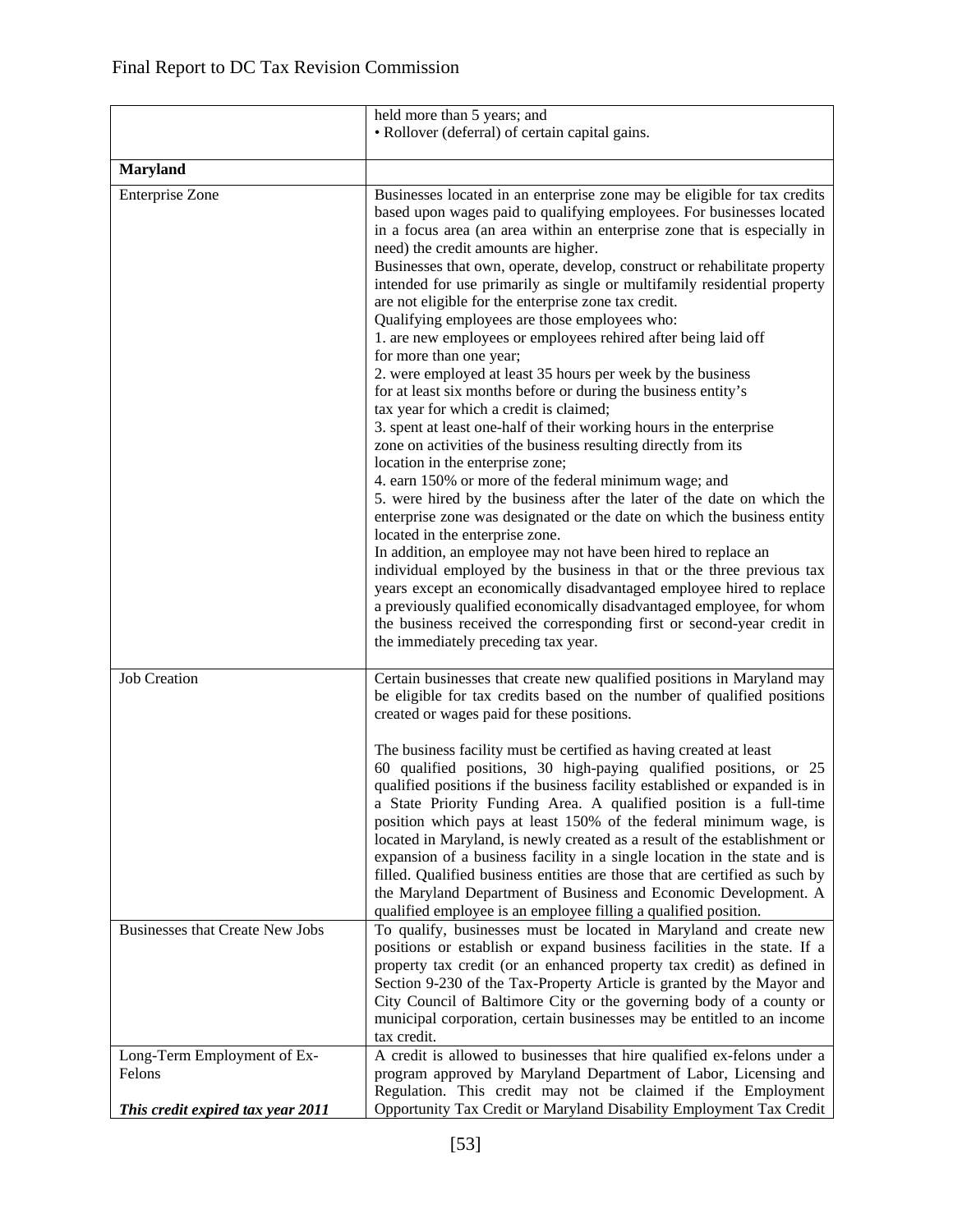|                                                                                       | has been claimed for that employee.<br>A qualified employee is a "qualified ex-felon" in accordance with<br>Section $51(d)(4)$ of the Internal Revenue Code. A business may not<br>claim a credit for an employee who is hired to replace a laid-off<br>employee or an employee who is on strike, or for which the business<br>simultaneously receives federal or state employment training benefits.<br>A credit is allowed for each qualified ex-felon for a two-year period<br>beginning with the first year the employee was qualified. The credit for |
|---------------------------------------------------------------------------------------|------------------------------------------------------------------------------------------------------------------------------------------------------------------------------------------------------------------------------------------------------------------------------------------------------------------------------------------------------------------------------------------------------------------------------------------------------------------------------------------------------------------------------------------------------------|
|                                                                                       | each qualified employee hired is equal to 30% of the first \$6,000 of<br>qualified first year wages and 20% of the first \$6,000 of qualified<br>second year wages.                                                                                                                                                                                                                                                                                                                                                                                        |
|                                                                                       | The employer cannot claim the credit until employment has continued<br>for at least one full year unless the employee: (a) voluntarily leaves the<br>employer; (b) becomes disabled or death occurs or; (c) is terminated for<br>cause. The credit must be prorated for the portion of the year the<br>employee worked unless the employee voluntarily left to take another<br>job.                                                                                                                                                                        |
| One Maryland Economic<br>Development                                                  | Credits may be claimed for eligible project costs and for eligible start-<br>up costs incurred to establish, relocate, or expand a business facility in a<br>distressed Maryland county. In order to qualify for the credit for project<br>costs, a minimum of \$500,000 must be spent on eligible project costs.<br>At least 25 newly hired qualified employees must be employed for at<br>least one year at the new or expanded facility. This credit may also be<br>claimed by tax-exempt nonprofit organizations.                                      |
| <b>Virginia</b>                                                                       |                                                                                                                                                                                                                                                                                                                                                                                                                                                                                                                                                            |
|                                                                                       |                                                                                                                                                                                                                                                                                                                                                                                                                                                                                                                                                            |
| Enterprise Zone:<br>157 claims in 2010 for total of<br>\$1,329,645                    | Businesses located within an Enterprise Zone prior to July 1, 2005 are<br>eligible for a credit based on job creation.                                                                                                                                                                                                                                                                                                                                                                                                                                     |
| Clean Fuel Vehicle Jobs<br>96 claims in 2010 for total of<br>\$135,538                | A credit is allowed for the creation of full-time clean fuel vehicle and<br>biofuel jobs. The allowable credit is \$700 per qualifying job created for<br>the first taxable year and the 2 succeeding taxable years for a maximum<br>"per job" credit of \$2,100. Unused credits can be carried forward for<br>five years.                                                                                                                                                                                                                                 |
| <b>Major Business Facility Jobs</b><br>138 claims in 2010 for total of<br>\$4,297,690 | A nonrefundable credit equal to \$1,000 per qualifying new job in excess<br>of 50 jobs outside of an enterprise zone or economically distressed area<br>and 25 jobs within, spread over two years. The credit expires tax year<br>2014.                                                                                                                                                                                                                                                                                                                    |
| Green Jobs Creation<br>0 claims in 2010                                               | Expires tax year 2014. Taxpayers who create green jobs paying an<br>annual salary in excess of \$50,000 are allowed a credit per job of \$500<br>for the first 350 jobs. The job must be continuously filled for each year<br>a credit is claimed.                                                                                                                                                                                                                                                                                                         |